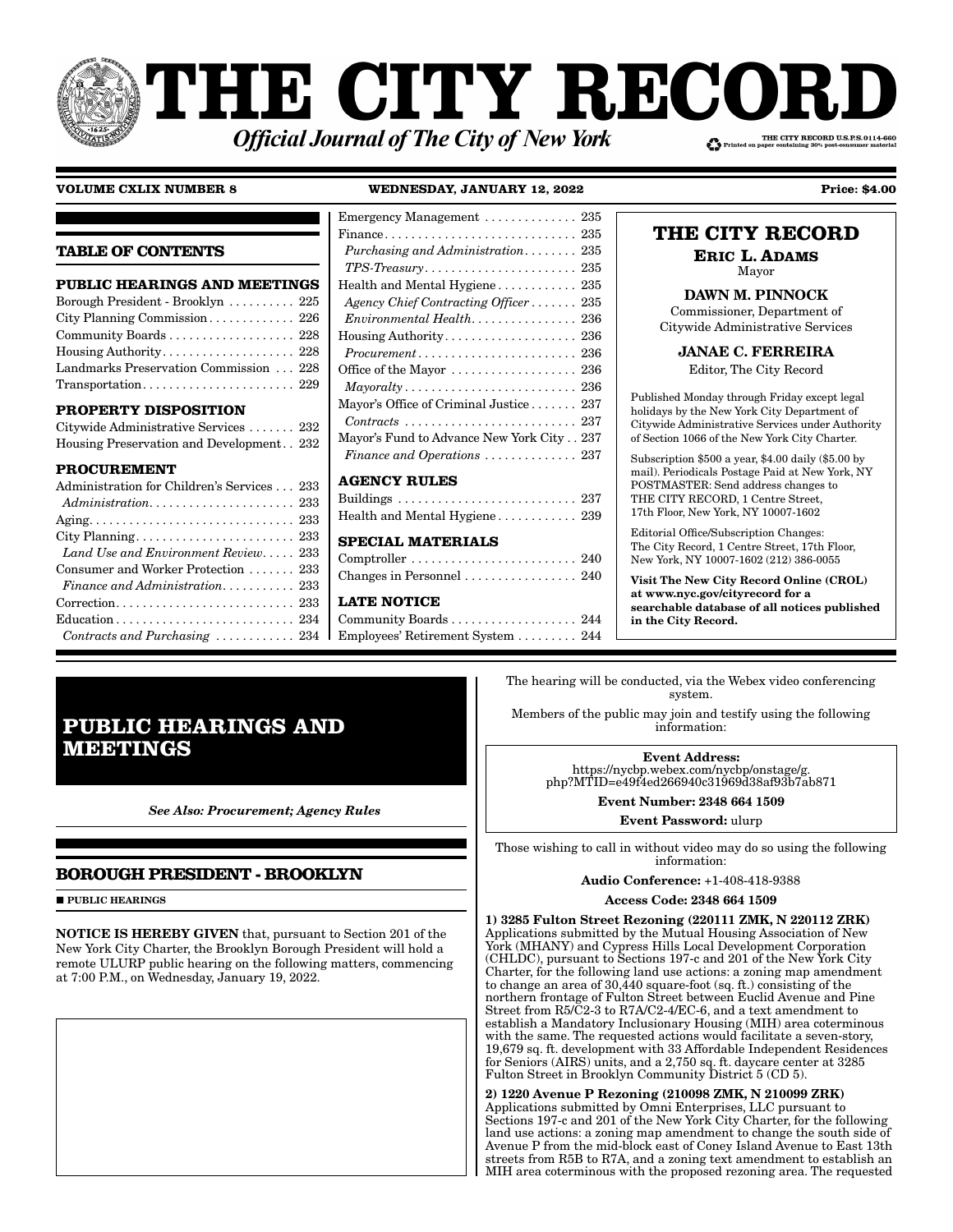actions would facilitate a four-story, 14,880 sq. ft. enlargement to the Levit Medical Center, located at 1220 Avenue P in Brooklyn Community District 15 (CD 15).

#### 3) 103 Lee Avenue (210312 ZMK, N 210313 ZRK)

Applications submitted by Sbeny Holdings LLC, pursuant to Sections 197-c and 201 of the New York City Charter, for the following land use actions: a zoning map amendment to change an area that is roughly between Williamsburg Street East, Keap Street, and Hooper Street, from R6 and R6/C1-3 to R7X/C2-4, and a zoning text amendment to establish an MIH area coterminous with the same. The requested actions would facilitate an eight-story 52,925 sq. ft. mixed development with 52 apartments and 7,786 sq. ft. of ground-floor commercial space at 103 Lee Avenue in Brooklyn Community District 1 (CD 1). Approximately 16 units would be affordable to households earning on average, 80 percent of Area Median Income (AMI) pursuant to MIH Option 2.

4) 840 Lorimer Street Rezoning (210299 ZMK, N 210300 ZRK) Applications submitted by Zucker Enterprises LLC, pursuant to Sections 197-c and 201 of the New York City Charter, for the following land use actions: a zoning map amendment to change the entire north blockfront of Driggs Avenue between Lorimer Street and Manhattan Avenues from M1-2/R6 (MX-8) and R6/C2-4 to a C4-5D district, and a zoning text amendment to establish an MIH area coterminous with the same. The requested actions would facilitate a 10-story 83,748 sq. ft. mixed development with 74 apartments and 25,049 sq. ft. of commercial space spread over three floors. Approximately 19 units would be affordable to households earning on average, 60 percent AMI, pursuant to MIH option 1. The development would also provide 28 off-street accessory parking spaces in the cellar.

Please note that this remote hearing will be recorded for public transparency.

*Note: For further information on accessibility or to make a request for accommodations, such as sign language interpretation services, please contact Inna Guzenfeld at inna.guzenfeld@brooklynbp.nyc.gov, at least five (5) business days in advance to ensure availability.*

Accessibility questions: Inna Guzenfeld (718) 802-3754, inna.guzenfeld@brooklynbp.nyc.gov, by: Wednesday, January 12, 2022, 5:00 P.M.



j11-19

## **CITY PLANNING COMMISSION**

**PUBLIC HEARINGS** 

In support of the City's continued efforts to contain the spread of COVID-19, the City Planning Commission will hold a public hearing accessible both in person and remotely.

The public hearing will be held, on Wednesday, January 19, 2022, starting, at 10:00 A.M. Eastern Daylight Time. The public hearing will be held in person in the NYC City Planning Commission Hearing Room, Lower Concourse, 120 Broadway, New York, NY. Masks are required to be worn to enter the building and during the hearing.

The meeting will be live streamed through Department of City Planning's (DCP's) website and accessible from the following webpage, which contains specific instructions on how to observe and participate remotely via the teleconferencing application Zoom, as well as materials relating, to the meeting: https://www1.nyc.gov/site/ nycengage/events/city-planning-commission-public-meeting/327124/1.

Members of the public, attending remotely should observe the meeting through DCP's website. Verbal testimony can be provided remotely by joining the meeting using either Zoom or by calling the following number and entering the information listed below:

 877 853 5247 US Toll-free 888 788 0099 US Toll-free

253 215 8782 US Toll Number

213 338 8477 US Toll Number

 Meeting ID: 618 237 7396 [Press # to skip the Participation ID] Password: 1

Written comments will also be accepted until 11:59 P.M., one week before the date of vote. Please use the CPC Comments form that is accessible through the above webpage.

Please inform the Department of City Planning if you need a reasonable accommodation, such as a sign language interpreter, in order to participate in the meeting. The submission of testimony, verbal or written, in a language other than English, will be accepted, and real time interpretation services will be provided based on available resources. Requests for a reasonable accommodation or foreign language assistance during the meeting should be emailed to *[AccessibilityInfo@planning.nyc.gov]* or made by calling *[212-720-3508].*  Requests must be submitted, at least five business days before the meeting.

#### BOROUGH OF BROOKLYN

Nos. 1 & 2

#### *SUTTER AVENUE REZONING*

No. 1

 $CD 5$  C 210031 ZMK

IN THE MATTER OF an application submitted by Almonte Lincoln LLC, pursuant to Sections 197-c and 201 of the New York City Charter for an amendment of the Zoning Map, Section Nos. 17c and18a:

- changing from an R5 District to an R6A District property, bounded by a line 90 feet northerly of Sutter Avenue, Lincoln Avenue, Sutter Avenue, and Autumn Avenue; and
- 2. establishing within the proposed R6A District a C2-4 District, bounded by a line 90 feet northerly of Sutter Avenue, Lincoln Avenue, Sutter Avenue, and Autumn Avenue;

as shown on a diagram (for illustrative purposes only) dated October 4, 2021, and subject, to the conditions of CEQR Declaration E-633.

No. 2

#### CD 5 N 210032 ZRK

IN THE MATTER OF an application submitted by Almonte Lincoln LLC, pursuant to Section 201 of the New York City Charter, for an amendment of the Zoning Resolution of the City of New York, modifying APPENDIX F for the purpose of establishing a Mandatory Inclusionary Housing area.

Matter <u>underlined</u> is new, to be added;

Matter <del>struck out</del> is to be deleted;

Matter within # # is defined in Section 12-10;

\* \* \* indicates where unchanged text appears in the Zoning Resolution. \* \* \*

\* \* \*

\* \* \*

#### APPENDIX F

Inclusionary Housing Designated Areas and Mandatory Inclusionary Housing Areas

BROOKLYN

\* \* \*

Brooklyn Community District 5

Map 4 – [date of adoption]



Area # - [date of adoption] - MIH Program Option 1 and Option 2

Portion of Community District 5, Brooklyn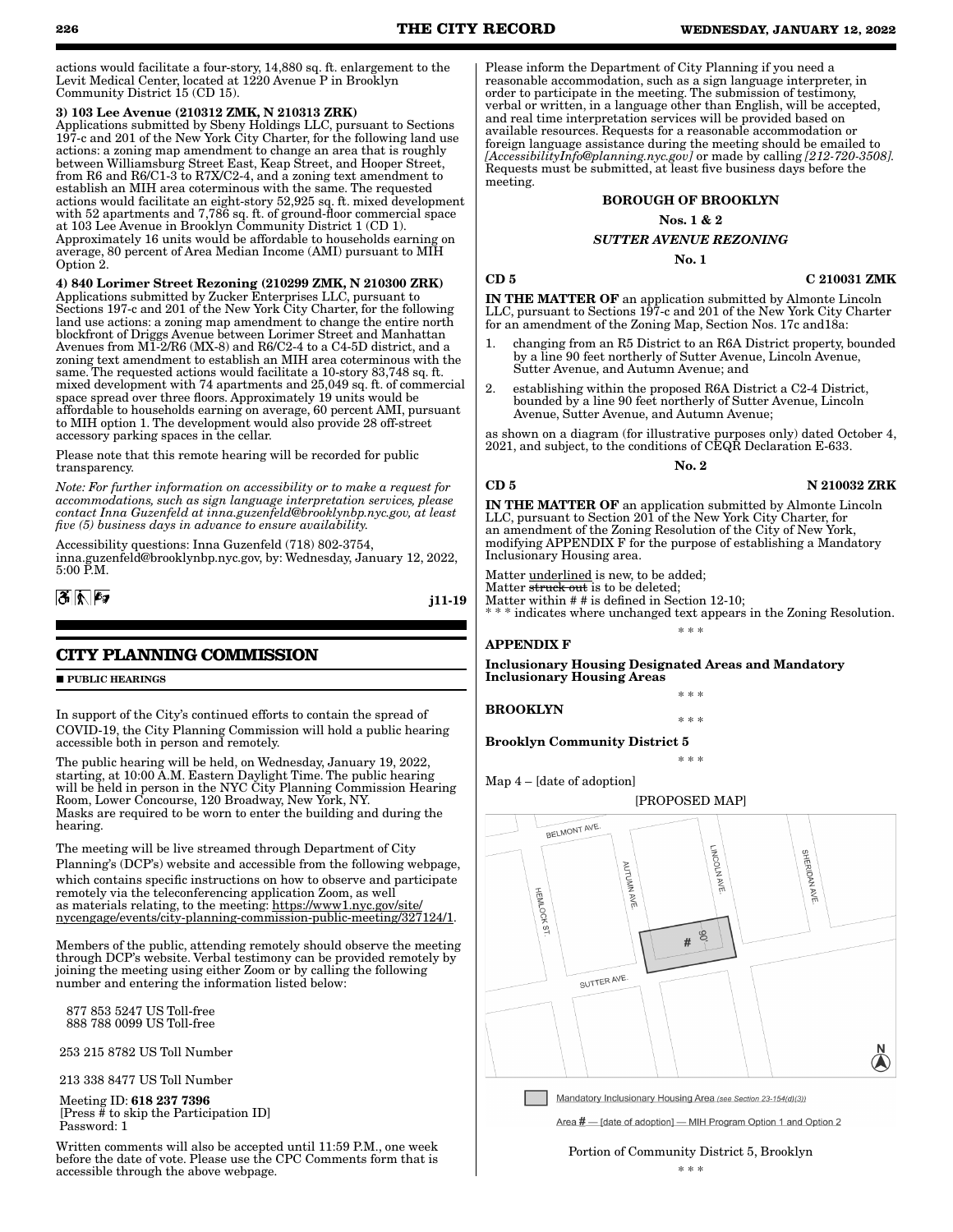#### BOROUGH OF MANHATTAN

No. 3

#### *WEST VILLAGE BID*

CD 2 N 220217 BDM

IN THE MATTER OF an application submitted by New York City Department of Small Business Services on behalf of the West Village Business Improvement District Steering Committee, pursuant to Section 25-405(a) of Chapter 4 of Title  $25$  of the Administrative Code of the City of New York, as amended, concerning the establishment of the West Village Business Improvement District.

#### Nos. 4 & 5

#### *NEW PROVIDENCE REDEVELOPMENT -* 225 *EAST 45TH STREET*

No. 4

#### CD 6 C 220131 PSM

IN THE MATTER OF an application submitted by the Department of Housing Preservation and Development (HPD) and the Department of Homeless Services (DHS), pursuant to Section 197-c of the New York City Charter, modifying the restriction limiting the capacity of the shelter facility located, at 215-225 East 45th Street (Block 1319, Lots 8 and 11) for use as supportive and affordable housing.

#### No. 5

#### CD 6 C 220132 HAM

IN THE MATTER OF an application submitted by the Department of Housing Preservation and Development (HPD)

- 1) pursuant to Article 16 of the General Municipal Law of New York State for:
	- 1. the designation of property, located, at 215-225 East 45th Street (Block 1319, Lots 8 and 11) as an Urban Development Action Area; and
	- 2. an Urban Development Action Area Project for such area; and
- 2) pursuant to Section 197-c of the New York City Charter for the disposition of such property to a developer to be selected by HPD;

to facilitate a development containing approximately 171 shelter beds and 130 supportive and affordable housing units.

#### BOROUGH OF QUEENS

No. 6

#### *SUTPHIN BOULEVARD BID EXPANSION*

#### $\overline{N}$  220224 BDQ

IN THE MATTER OF an application submitted by New York City Department of Small Business Services, pursuant to Section 25-405(a) of Chapter 4 of Title 25 of the Administrative Code of the City of New York, as amended, concerning amending of the Sutphin Boulevard Business Improvement District.

#### Nos. 7 & 8

No. 7

*98-81 QUEENS BOULEVARD REZONING*

 $CD 6$  C 210161 ZMQ

IN THE MATTER OF an application submitted by Trylon LLC, pursuant to Sections 197-c and 201 of the New York City Charter for an amendment of the Zoning Map, Section No. 14a:

- 1. eliminating from within an existing R7-1 District a C1-2 District, bounded by 66th Avenue, 99th Street, 66th Road and Queens Boulevard;
- 2. changing from an R7-1 District to an R8X District property, bounded by 66th Avenue, 99th Street, 66th Road and Queens Boulevard; and
- 3. establishing within the proposed R8X District a C2-4 District, bounded by 66th Avenue, 99th Street, 66th Road and Queens Boulevard;

as shown on a diagram (for illustrative purposes only) dated October 4, 2021, and subject, to the conditions of CEQR Declaration E-634.

#### No. 8

#### CD 6 N 210162 ZRQ

IN THE MATTER OF an application submitted by Trylon, LLC, pursuant to Section 201 of the New York City Charter, for an amendment of the Zoning Resolution of the City of New York, modifying APPENDIX F for the purpose of establishing an Mandatory Inclusionary Housing area.

Matter underlined is new, to be added; Matter struck out is to be deleted; Matter within # # is defined in Section 12-10;

\* indicates where unchanged text appears in the Zoning Resolution. \* \* \*

\* \* \*

\* \* \*

\* \* \*

APPENDIX F

Inclusionary Housing Designated Areas and Mandatory Inclusionary Housing Areas

**QUEENS** 

Queens Community District 6



Mandatory Inclusionary Housing Program Area see Section 23-154(d)(3) Area # - [date of adoption] - MIH Program Option 1 and Option 2

Portion of Community District 6, Queens

### \* \* \*

#### No. 9

### *97-77 QUEENS BLVD DPR OFFICE SPACE ACQUISITION*

CD 6 N 220160 PXQ

IN THE MATTER OF a Notice of Intent to acquire office space submitted by the Department of Citywide Administrative Services and the Department of Parks and Recreation, pursuant to Section 195 of the New York City Charter for use of property, located, at 97-77 Queens Boulevard (Block 2092, Lot 1) (Department of Parks and Recreation offices).

#### BOROUGH OF MANHATTAN

#### No. 10

### *NYPD OFFICE SPACE 27 CLIFF STREET*

CD 1 N 220153 PXM

IN THE MATTER OF a Notice of Intent to acquire office space submitted by the Department of Citywide Administrative Services and the New York City Police Department, pursuant to Section 195 of the New York City Charter for use of property, located, at 27 Cliff Street (Block 76, Lot 7) for offices and 80 John Street (Block 68, Condominium Lot 1003) for accessory parking (New York Police Department).

Edwin Marshall, Calendar Officer City Planning Commission 120 Broadway, 31st Floor, New York, N.Y. 10271 Telephone (212) 720-3560

Accessibility questions: (212) 720-3508, AccessibilityInfo@planning.nyc. gov, by: Friday, January 14, 2022, 5:00 P.M.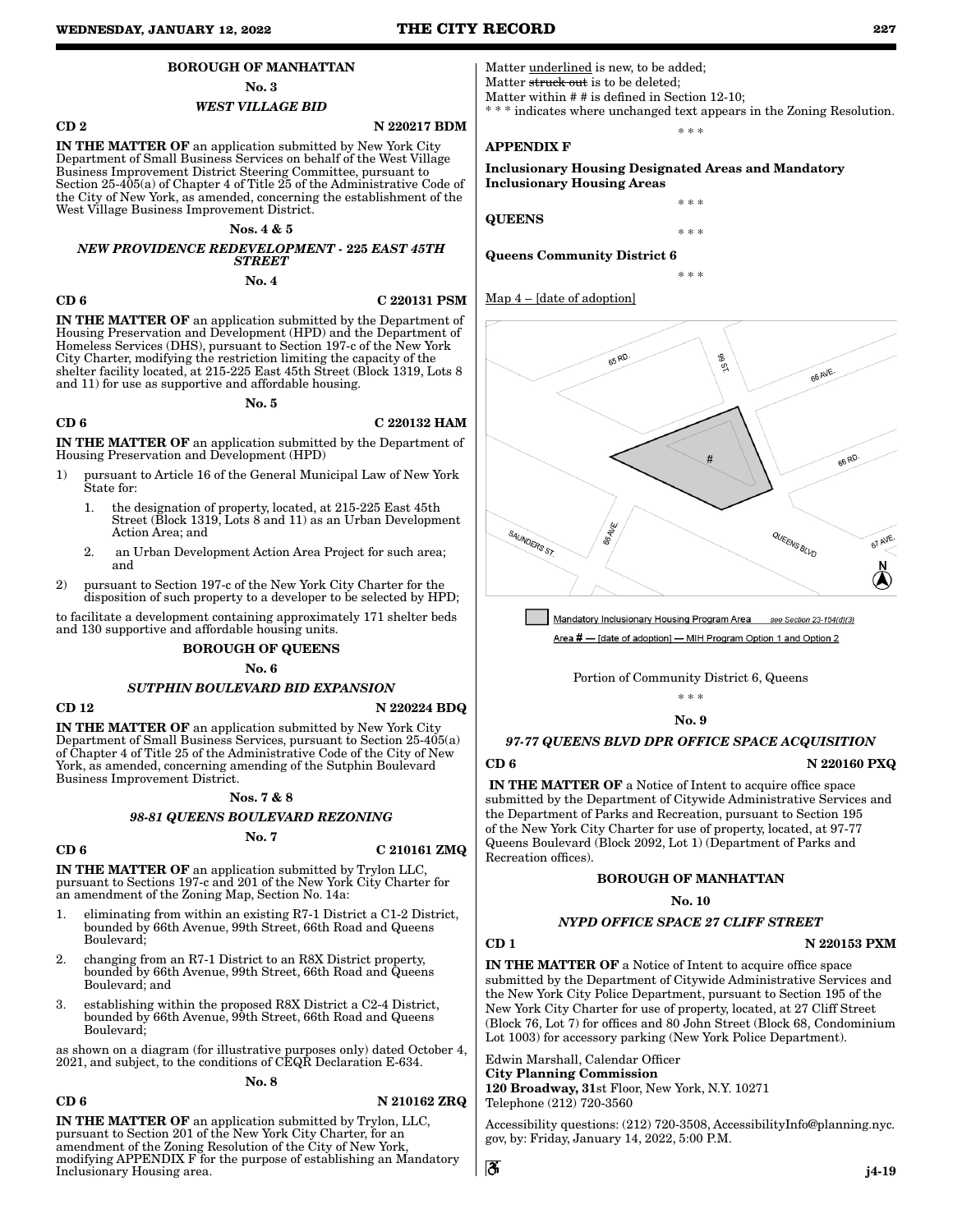### **COMMUNITY BOARDS**

**PUBLIC HEARINGS** 

NOTICE IS HEREBY GIVEN that the following matter has been scheduled for public hearing by Community Board:

#### BOROUGH OF BROOKLYN

COMMUNITY BOARD NO. 02 - Wednesday, January 19, 6:00 P.M., via Zoom link.

#### ULURP C200335 ZMK, 200336 ZRK

IN THE MATTER OF an application submitted to the City Planning Commission, by 98 Third Avenue Realty, LLC, requesting an amendment to the Zoning Map, to change M1-2 to R7D/C2-4 and R6B and a Zoning Text Amendment to Appendix F, to designate an MIH area to facilitate a new 8-story, approximately 28,000 sq ft, 24 dwelling unit, mixed-use development, including 24,400 sq ft of residential use, and 3,500 sq ft of commercial use, at 300 Bergen Street, in the Boerum Hill neighborhood.

Those who wish to attend or testify, may do so, via Zoom link https:// us06web.zoom.us/j/86073866506?pwd=UEdZRG5wUlZtanhuRUM0U zdiaEpwUT09

Meeting ID: 860 7386 6506 Passcode: 9kMBMQ

One tap mobile+16465189805,,86073866506#,,,,\*246789# US (New York) +16465588656,,86073866506#,,,,\*246789# US (New York)

Dial by your location

+1 646-518-9805 US (New York) +1 646 558 8656 US (New York)

Meeting ID: 860 7386 6506 Passcode: 246789

Live oral testimony will be accepted from attendees who indicate a desire to speak.

Written testimony is also welcome and must be received, no later than 2:00 P.M., on January 19, 2021; it may be submitted, by email, to bk02@cb.nyc.gov, or conventional mail, to Brooklyn Community Board 2, 350 Jay Street, 8th Floor, Brooklyn, NY 11201.

Accessibility questions: bk02@cb.nyc.gov, by: Thursday, January 13, 2022, 4:00 P.M.

 $|cc|$ 

#### j11-19

NOTICE IS HEREBY GIVEN that the following matters have been scheduled for public hearing by Community Board:

#### BOROUGH OF BROOKLYN

COMMUNITY BOARD NO. 18 - Wednesday, January 19, 2022, 7:00 P.M., Board Office Meeting Room, 1097 Bergen Avenue and via WebEx for participants who wish to participate online.

BSA Cal. No. #337-90-BZ – Premises affected – 1415 East 92 Street, Block 8238, Lot 9. A Public Hearing on an Application filed, pursuant to Section 11-411 of the Zoning Resolution of the City of New York, as amended, to request an extension of the term of the variance previously granted, which expires on June 2, 2022, for a term of ten (10) years, that allows the continued operation of an automotive service repair station, and on-site parking for cars waiting to be serviced at the Premises.

Please Note:

The allowable occupancy for the Board Office Meeting Room (e.g. 70 members of the public will be permitted in the room). All meeting attendees will be required to practice physical distancing and all attendees over the age of two who are medically able to tolerate a face covering will be required to wear a face covering, regardless of vaccination status. Videoconferencing information for those who wish to participate online, is as follows:

#### REGULAR MONTHLY BOARD MEETING – January 19, 2022, 7:00 P.M.

Event address for Attendees:

https://nyccb.webex.com/nyccb/onstage/g.php?MTID=ed366f06cbd1497 2cf709a87c67694a3c

- Date and time: Wednesday, January 19, 2022, 7:00 P.M. Eastern Standard Time (New York, GMT-05:00)
- Duration: 2 hours

Event number: 2349 892 8628

Event password: fkFD3HJxC32

Video Address: 23498928628@webex.com

You can also dial 173.243.2.68 and enter your meeting number. United States Toll+1-408-418-9388 Show all global call-in numbers Access code: 2349 892 8628

#### *Health and Safety Statement: Please do not attend this meeting if:*

- *You have experienced any symptoms of COVID-19 within the past 10 days (a fever of 100.0 degrees Fahrenheit or greater, a new cough, new loss of taste or smell, or shortness of breath).*
- *You have tested positive for COVID-19 within the past 10 days.*
- *You have been in close contact (within 6 feet for at least 10 minutes over a 24-hour period) with anyone while they had COVID-19 within the past 10 days and are required to quarantine under existing CDC guidance (you have not had COVID-19 within the past 3 months, and you are not fully vaccinated).*

j6-19

## **HOUSING AUTHORITY**

#### **MEETING**

Because of the on-going COVID-19 health crisis and in relation to Chapter 417 of the Laws of 2021, the Board Meeting of the New York City Housing Authority, scheduled for Wednesday, January 26, 2022, at 10:00 A.M., will be limited to viewing the live-stream or listening via phone instead of attendance in person.

For public access, the meeting will be streamed live on NYCHA's YouTube Channel, http://nyc.gov/nycha, and NYCHA Website, https:// www1.nyc.gov/site/nycha/about/board-meetings.page, or can be accessed via Zoom, by calling (646) 558-8656 using Webinar ID: 862 5078 6041 and Passcode: 7368587680.

For those wishing to provide public comment, pre-registration is required via email, to corporate.secretary@nycha.nyc.gov, or by contacting (212) 306-6088, no later than 5:00 P.M., on the day prior to the Board Meeting. When pre-registering, please provide your name, development, or organization name, contact information and item you wish to comment on. You will then be contacted with instructions for providing comment. Comments are limited to the items on the Calendar.

Speaking time will be limited to three (3) minutes. Speakers will provide comment in the order in which the requests to comment are received. The public comment period will conclude upon all speakers being heard or at the expiration of thirty (30) minutes allotted for public comment, whichever occurs first.

Copies of the Calendar are available on NYCHA's Website, at https:// www1.nyc.gov/site/nycha/about/board-meetings.page, to the extent practicable, no earlier than 24 hours before the upcoming Board Meeting. Copies of the draft Minutes are available on NYCHA's Website, https://www1.nyc.gov/site/nycha/about/board-meetings.page, no earlier than 3:00 P.M., on the Thursday following the Board Meeting.

Any changes to the schedule will be posted on NYCHA's Website, at https://www1.nyc.gov/site/nycha/about/board-meetings.page, and via social media, to the extent practicable, at a reasonable time before the meeting.

Any person requiring a reasonable accommodation in order to participate in the Board Meeting, should contact the Office of the Corporate Secretary, by phone, at (212) 306-6088, or by email, at corporate.secretary@nycha.nyc.gov, no later than January 12, 2022, at 5:00 P.M.

For additional information regarding the Board Meeting, please contact the Office of the Corporate Secretary, by phone (212) 306-6088, or by email, at corporate.secretary@nycha.nyc.gov.

j6-26

## **LANDMARKS PRESERVATION COMMISSION**

#### **PUBLIC HEARINGS**

NOTICE IS HEREBY GIVEN that pursuant, to the provisions of Title 25, Chapter 3 of the Administrative Code of the City of New York (Sections 25-303, 25-307, 25-308, 25-309, 25-313, 25-318, 25-320) on Tuesday, January 25, 2022, the Landmarks Preservation Commission (LPC or agency) will hold a public hearing by teleconference, with respect to the properties list below, and then followed by a public meeting.

The final order and estimated times for each application will be posted on the Landmarks Preservation Commission website, the Friday before the hearing. Please note that the order and estimated times are subject to change. The teleconference will be by the Zoom app and will be live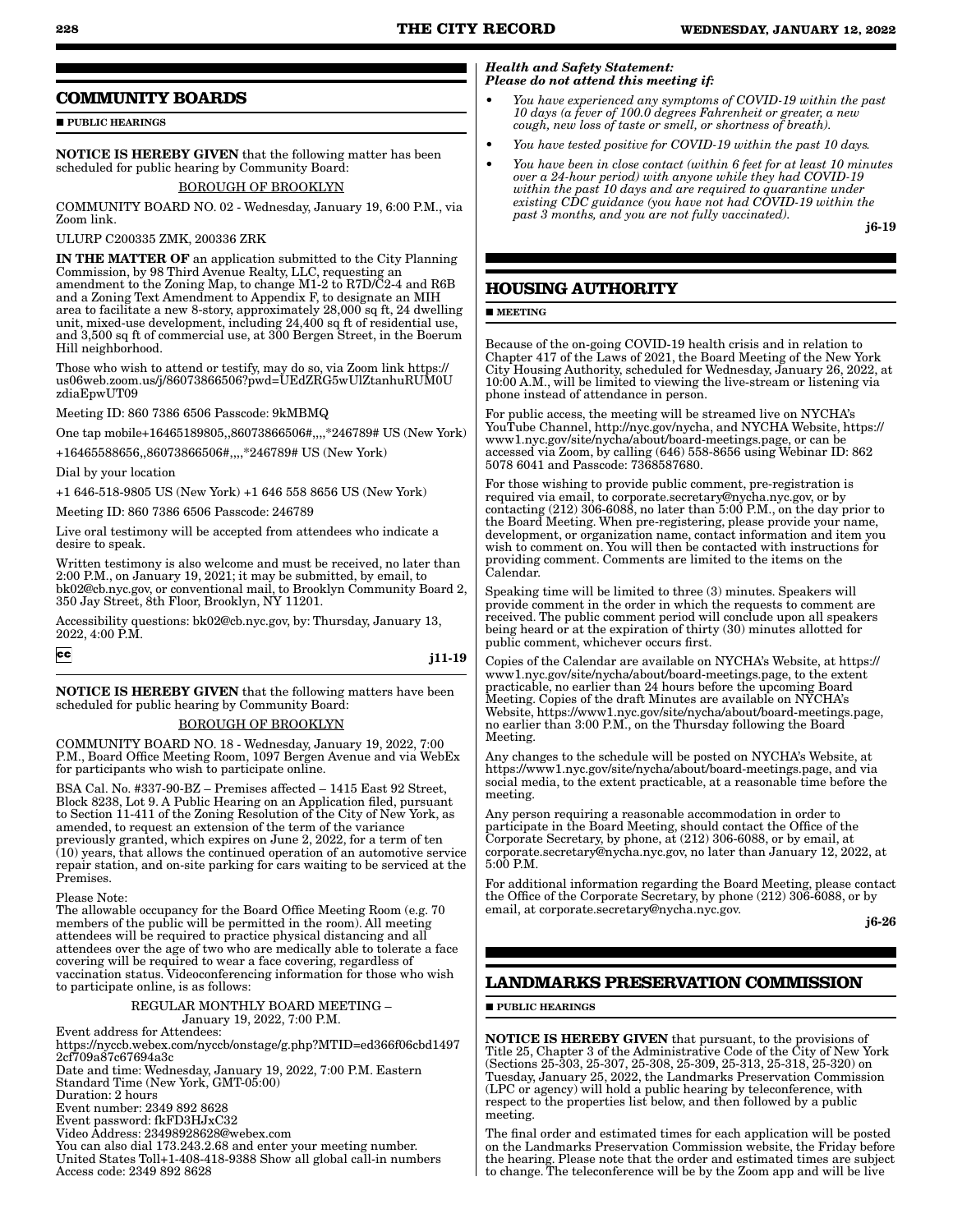streamed on the LPC's YouTube channel, www.youtube.com/nyclpc. Members of the public should observe the meeting on the YouTube channel and may testify on particular matters by joining the meeting using either the Zoom app or by calling in from any phone. Specific instructions on how to observe and testify, including the meeting ID and password, and the call-in number, will be posted on the agency's website, under the "Hearings" tab, https://www1.nyc.gov/site/lpc/ hearings/hearings.page, on the Monday before the public hearing. Any person requiring language assistance services or other reasonable accommodation in order to participate in the hearing or, attend the meeting should contact the LPC by contacting Sasha Sealey, Community and Intergovernmental Affairs, at ssealey@lpc.nyc.gov, at least five (5) business days before the hearing or meeting. Please note: Due, to the City's response to COVID-19, this public hearing and meeting is subject to change and/or cancellation.

#### 1097 Lorimer Street - Greenpoint Historic District LPC-22-04894 - Block 2569 - Lot 46 - Zoning: R6B CERTIFICATE OF APPROPRIATENESS

A Neo-Grec style rowhouse, designed by George Gerard and, built in 1884. Application is to modify a masonry opening and install a window.

#### 385 Sterling Place - Prospect Heights Historic District LPC-22-03673 - Block 1166 - Lot 87 - Zoning: R6B CERTIFICATE OF APPROPRIATENESS

A Romanesque Revival/Renaissance Revival style rowhouse, designed by Benjamin Driesler and built c. 1901. Application is to construct a rear yard addition and relocate stained glass.

#### 259 Hollywood Avenue - Douglaston Historic District LPC-19-36781 - Block 8046 - Lot 33 - Zoning: R1-2 CERTIFICATE OF APPROPRIATENESS

A vernacular Colonial Revival style house, designed by George J. Hardway and built in 1915. Application is to legalize modifications, to the porch, a window opening, and a driveway; the installation of windows and a fence; the removal of mature trees and shutters; and the construction of a retaining wall, all without Landmarks Preservation Commission permit(s), as well as the construction of a deck in non-compliance with Landmarks Preservation Commission permit(s).

#### 14 Gay Street - Greenwich Village Historic District LPC-21-03671 - Block 593 - Lot 48 - Zoning: R6 CERTIFICATE OF APPROPRIATENESS

A Federal style house, designed by Daniel H. Weed and Joseph D. Baldwin and, built in 1827-28. Application is to reconstruct the stoop, replace railings and install a stoop gate, and replace the under-stoop gate.

#### 16 Gay Street - Greenwich Village Historic District LPC-22-03343 - Block 593 - Lot 47 - Zoning: R6 CERTIFICATE OF APPROPRIATENESS

A house with Federal style elements, built in 1828 with later alterations. Application is to reconstruct the stoop, replace railings and install a stoop gate, and replace the under-stoop gate.

#### 45-47 2nd Avenue - East Village/Lower East Side Historic **District**

LPC-22-03566 - Block 458 - Lot 27 - Zoning: C6-2A CERTIFICATE OF APPROPRIATENESS A pair of Italianate style tenement buildings, designed by John O'Neil and, built in 1867. Application is to construct a rooftop

#### 35 Fifth Avenue - Greenwich Village Historic District LPC-22-04322 - Block 568 - Lot 1 - Zoning: R10 R7-2 CERTIFICATE OF APPROPRIATENESS

A Neo-Federal style hotel building, designed by Schwartz & Gross and, built in 1925. Application is to replace windows and install rooftop mechanical equipment.

#### 393 West End Avenue - West End - Collegiate Historic District Extension

LPC-22-04139 - Block 1186 - Lot 83 - Zoning: R10A CERTIFICATE OF APPROPRIATENESS

A Colonial Revival style apartment building, designed by Goldner & Goldner and, built in 1927. Application is to install a marquee, modify masonry openings and install windows, and modify and enlarge a rooftop addition.

#### Central Park – Delacorte Theatre- Scenic Landmark LPC-22-04971 - Block 1111 - Lot 1 - Zoning: Park BINDING REPORT

An open-air theater, built at the southwest edge of the Great Lawn in 1962, within an English Romantic style public park, designed in 1857 by Frederick Law Olmsted and Calvert Vaux. Application is to modify the shell; replace cladding, infill, signage, lighting towers, seating, stairs, decking and fencing; install a canopy and banners; and construct a barrier free access ramp.

 $\bullet$  i12-25  $\vert$ 

## **TRANSPORTATION**

**PUBLIC HEARINGS** 

NOTICE IS HEREBY GIVEN, pursuant to law, that the following proposed revocable consents, have been scheduled for a public hearing by the New York City Department of Transportation. The hearing will be held remotely commencing on Thursday, January 20, 2022 at 2:00 P.M., via the WebEx platform and in person, on the following petitions for revocable consent.

#### WebEx:

Meeting Number (access code): 2630 044 0643 Meeting Password: F2RsnQ4xzm5

The hearing will be held in person at 55 Water Street, BID ROOM, in the Borough of Manhattan. Masks are required to be worn to enter the building and during the hearing. If you or a representative are planning to attend in person, please complete the health screening available at dotcovidvisitorscreening.info. If you do not have internet access, conduct a self-screening using the information below:

Please do not attend this meeting if:

- You have experience any symptoms of COVID-19 within the past 10 days (a fever of 100.0 degrees Fahrenheit or greater, a new cough, new loss of taste or smell, or shortness of breath).
- You have tested positive for COVID-19 within the past 10 days.
- You have been in close contact (within 6 feet for at least 10 minutes over a 24-hour period) with anyone while they had COVID-19 within the past 10 days, and are required to quarantine under existing CDC guidance (you have not had COVID-19 within the past 3 months, and you are not fully vaccinated).

#1 IN THE MATTER OF a proposed revocable consent authorizing 224 Shur LLC to construct, maintain and use a vault under the roadway beyond the south curb line of West 57<sup>th</sup> Street between Broadway and  $7<sup>th</sup>$  Avenue, in the Borough of Manhattan. The proposed revocable consent is for a term of ten years from Approval Date by the Mayor and provides among other terms and conditions for compensation payable to the City according to the following schedule:

#### R.P. # 2559

From the Approval Date by the Mayor to June 30, 2022 - \$27,430/ per annum.

For the period July 1, 2022 to June 30, 2023 - \$27,877 For the period July 1, 2023 to June 30, 2024 - \$28,324 For the period July 1, 2024 to June 30, 2025 - \$28,771 For the period July 1, 2025 to June 30, 2026 - \$29,218 For the period July 1, 2026 to June 30, 2027 - \$29,665 For the period July 1, 2027 to June 30, 2028 - \$30,112 For the period July 1, 2028 to June 30, 2029 - \$30,559 For the period July 1, 2029 to June 30, 2030 - \$31,006 For the period July 1, 2030 to June 30, 2031 - \$31,453 For the period July 1, 2031 to June 30, 2032 - \$31,900

With the maintenance of a security deposit in the sum of \$32,000 the insurance shall be in the amount of Two Million Dollars (\$2,000,000) per occurrence for bodily injury and property damage, One Million Dollars (\$1,000,000) for personal and advertising injury, Two Million Dollars (\$2,000,000) aggregate, and Two Million Dollars (\$2,000,000) products/completed operations.

#2 IN THE MATTER OF a proposed revocable consent authorizing BOP NW LLC, to construct, maintain and use Five (5) security bollards on the south sidewalk of West 33rd Street, between Ninth Avenue and Tenth Avenue, in front of the property located at 442 West 33<sup>rd</sup> Street, in the Borough of Manhattan. The proposed revocable consent is for a term of ten years from the Approval Date by the Mayor and provides among other terms and conditions for compensation payable to the City according to the following schedule:  $\hat{\mathbf{R}}.\mathbf{P}.\mathbf{\#2508}$ 

There shall be no compensation required for this Consent in accordance with Title  $34$  Section  $7-04(a)(33)$  of the Rules of the City of New York.

With the maintenance of a security deposit in the sum of \$10,000 the insurance shall be in the amount of Two Million Dollars (\$2,000,000) per occurrence for bodily injury and property damage, One Million Dollars (\$1,000,000) for personal and advertising injury, Two Million Dollars (\$2,000,000) aggregate, and Two Million Dollars (\$2,000,000) products/completed operations.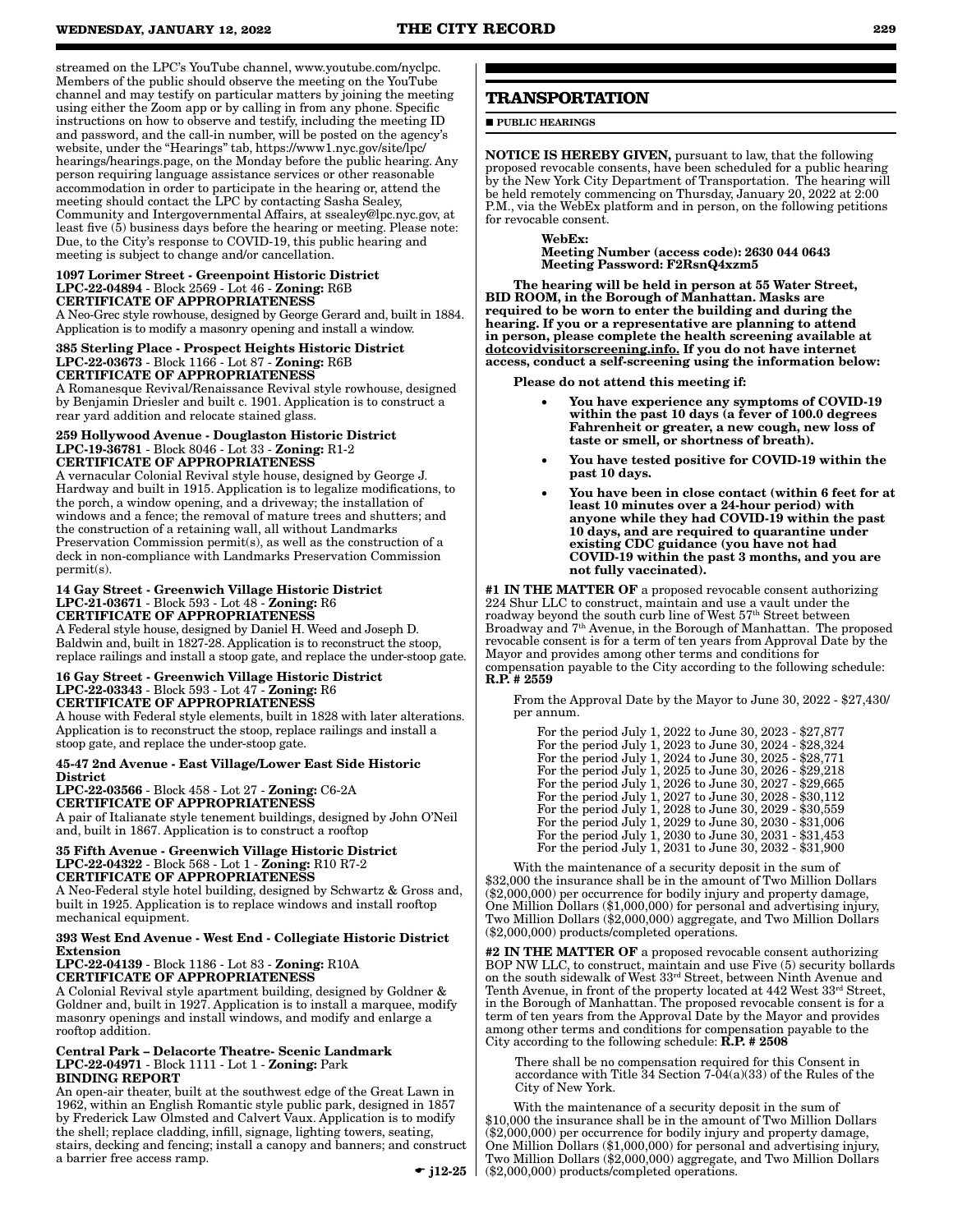#3 IN THE MATTER OF a proposed revocable consent authorizing BOP SE LLC, to construct, maintain and use 49 security bollards on the north sidewalk of West 31st Street, between Ninth Avenue and Tenth Avenue, in front of the property located at  $401$  West  $31<sup>st</sup>$  Street, in the Borough of Manhattan. The proposed revocable consent is for a term of ten years from the Approval Date by the Mayor and provides among other terms and conditions for compensation payable to the City according to the following schedule:  $\dot{R}$ ,  $P$ ,  $\#$  2505

There shall be no compensation required for this Consent in accordance with Title 34 Section 7-04(a)(33) of the Rules of the City of New York.

With the maintenance of a security deposit in the sum of \$50,000 and the insurance shall be in the amount of Two Million Dollars (\$2,000,000) per occurrence for bodily injury and property damage, One Million Dollars (\$1,000,000) for personal and advertising injury, Two Million Dollars (\$2,000,000) aggregate, and Two Million Dollars (\$2,000,000) products/completed operations

#4 IN THE MATTER OF a proposed revocable consent authorizing New York Society for the Relief of the Ruptured and Crippled, Maintaining the Hospital for Special Surgery, to continue to maintain and use a conduit under and across East  $71^{st}$  Street, west of Franklin D. Roosevelt Drive, in the Borough of Manhattan. The proposed revocable consent is for a term of ten years from July  $\hat{1}$ ,  $2020$  to June 30, 2030 and provides among other terms and conditions for compensation payable to the City according to the following schedule: R.P. # 603

For the period July 1, 2020 to June 30, 2021 - \$5,819/per annum

| For the period July 1, 2021 to June 30, 2022 - \$5,913 |
|--------------------------------------------------------|
| For the period July 1, 2022 to June 30, 2023 - \$6,007 |
| For the period July 1, 2023 to June 30, 2024 - \$6,101 |
| For the period July 1, 2024 to June 30, 2025 - \$6,195 |
| For the period July 1, 2025 to June 30, 2026 - \$6,289 |
| For the period July 1, 2026 to June 30, 2027 - \$6,383 |
| For the period July 1, 2027 to June 30, 2028 - \$6,477 |
| For the period July 1, 2028 to June 30, 2029 - \$6,571 |
| For the period July 1, 2029 to June 30, 2030 - \$6,665 |

With the maintenance of a security deposit in the sum of \$6,700 and the insurance shall be in the amount of Two Million Dollars (\$2,000,000) per occurrence for bodily injury and property damage, One Million Dollars (\$1,000,000) for personal and advertising injury, Two Million Dollars (\$2,000,000) aggregate, and Two Million Dollars (\$2,000,000) products/completed operations.

#5 IN THE MATTER OF a proposed revocable consent authorizing The Future Condominium Association, to continue to maintain and use bollards on the east sidewalk of Third Avenue, between East 31<sup>st</sup> and East 32nd Streets, in the Borough of Manhattan. The proposed revocable consent is for a term of ten years from July 1, 2018 to June 30, 2028 and provides among other terms and conditions for compensation payable to the City according to the following schedule: R.P. # 1560

For the period July 1, 2018 to June 30, 2028 - \$1,375/per annum

With the maintenance of a security deposit in the sum of \$1,300 and the insurance shall be in the amount of Two Million Dollars (\$2,000,000) per occurrence for bodily injury and property damage, One Million Dollars (\$1,000,000) for personal and advertising injury, Two Million Dollars (\$2,000,000) aggregate, and Two Million Dollars (\$2,000,000) products/completed operations

#6 IN THE MATTER OF a proposed revocable consent authorizing 230 16th Street Condominium, to continue to maintain and use planted areas on the south sidewalk of 16th Street, west of Sixth Avenue, in the Borough of Brooklyn. The proposed revocable consent is for a term of ten years from July 1, 2018 to June 30, 2028 and provides among other terms and conditions for compensation payable to the City according to the following schedule: R.P. # 2046

For the period July 1, 2021 to June 30, 2022 - \$89/per annum

With the maintenance of a security deposit in the sum of \$1,000 and the insurance shall be in the amount of Two Million Dollars (\$2,000,000) per occurrence for bodily injury and property damage, One Million Dollars (\$1,000,000) for personal and advertising injury, Two Million Dollars (\$2,000,000) aggregate, and Two Million Dollars (\$2,000,000) products/completed operations

#7 IN THE MATTER OF a proposed revocable consent authorizing Beth Israel Medical Center, to continue to maintain and use the vaults under the south sidewalk of East 17<sup>th</sup> Street east of Nathan D. Perlman Place, and under the east sidewalk of Nathan D. Perlman Place south of East 17th Street, in the Borough of Manhattan. The proposed revocable consent is for a term of ten years from July 1, 2019 to June 30, 2029 and provides among other terms and conditions for compensation payable to the City according to the following schedule: R.P. # 1712

> For the period July 1, 2019 to June 30, 2020 - \$28,470 For the period July 1, 2020 to June 30, 2021 - \$28,904

| For the period July 1, 2021 to June 30, 2022 - \$29,338<br>For the period July 1, 2022 to June 30, 2023 - \$29,772<br>For the period July 1, 2023 to June 30, 2024 - \$30,206<br>For the period July 1, 2024 to June 30, 2025 - \$30,640<br>For the period July 1, 2025 to June 30, 2026 - \$31,074<br>For the period July 1, 2026 to June 30, 2027 - \$31,508 |
|----------------------------------------------------------------------------------------------------------------------------------------------------------------------------------------------------------------------------------------------------------------------------------------------------------------------------------------------------------------|
| For the period July 1, 2027 to June 30, 2028 - \$31,942<br>For the period July 1, 2028 to June 30, 2029 - \$32,376                                                                                                                                                                                                                                             |

With the maintenance of a security deposit in the sum of \$32,400 the insurance shall be in the amount of Two Million Dollars (\$2,000,000) per occurrence for bodily injury and property damage, One Million Dollars (\$1,000,000) for personal and advertising injury, Two Million Dollars (\$2,000,000) aggregate, and Two Million Dollars (\$2,000,000) products/completed operations.

#8 IN THE MATTER OF a proposed revocable consent authorizing Diann Uma Devi Beharry and Devindra Narine, to construct, maintain and use a walled-in area with gates and planters on the west sidewalk of 130th Street, between Old South Road and 150th Avenue, in the Borough of Queens. The proposed revocable consent is for a term of ten years from the Approval by the Mayor and provides among other terms and conditions for compensation payable to the City according to the following schedule:  $\mathbf{R}.\dot{\mathbf{P}}$ . # 2549

From the date of the final approval by the Mayor to June 30, 2031 - \$100/per annum.

With the maintenance of a security deposit in the sum of \$15,450 the insurance shall be in the amount of Two Million Dollars (\$2,000,000) per occurrence for bodily injury and property damage, One Million Dollars (\$1,000,000) for personal and advertising injury, Two Million Dollars (\$2,000,000) aggregate, and Two Million Dollars (\$2,000,000) products/completed operations.

#9 IN THE MATTER OF a proposed revocable consent authorizing Hudson Transmission Partners LLC, to continue to maintain and use a 345kw cable system under and across Pier 94, under, across and along West 52nd Street, and under and along Twelfth Avenue, to Consolidated Edison Company of New York, Inc.'s 49th Street Substation, in the Borough of Manhattan. The proposed revocable consent is for a term of ten years from July 1, 2021 to June 30, 2031 and provides among other terms and conditions for compensation payable to the City according to the following schedule:  $R.P. \# 2146$ 

| For the period July 1, 2021 to June 30, 2022 - \$111,639 |
|----------------------------------------------------------|
| For the period July 1, 2022 to June 30, 2023 - \$113,427 |
| For the period July 1, 2023 to June 30, 2024 - \$115,215 |
| For the period July 1, 2024 to June 30, 2025 - \$117,003 |
| For the period July 1, 2025 to June 30, 2026 - \$118,791 |
| For the period July 1, 2026 to June 30, 2027 - \$120,579 |
| For the period July 1, 2027 to June 30, 2028 - \$122,367 |
| For the period July 1, 2028 to June 30, 2029 - \$124,155 |
| For the period July 1, 2029 to June 30, 2030 - \$125,943 |
| For the period July 1, 2030 to June 30, 2031 - \$127,731 |

With the maintenance of a security deposit in the sum of \$127,700 and the insurance shall be in the amount of Two Million Dollars (\$2,000,000) per occurrence for bodily injury and property damage, One Million Dollars (\$1,000,000) for personal and advertising injury, Two Million Dollars (\$2,000,000) aggregate, and Two Million Dollars (\$2,000,000) products/completed operations.

#10 IN THE MATTER OF a proposed revocable consent authorizing Iris Foundation, to continue to maintain and use a conduit under and along West 86th Street, between Central Park West and Columbus Avenue, in the Borough of Manhattan. The proposed revocable consent is for a term of ten years from July 1, 2020 to June 30, 2030 and provides among other terms and conditions for compensation payable to the City according to the following schedule: R.P. # 1733

| For the period July 1, 2020 to June 30, 2021 - \$9,129  |
|---------------------------------------------------------|
| For the period July 1, 2021 to June 30, 2022 - \$9,274  |
| For the period July 1, 2022 to June 30, 2023 - \$9,418  |
| For the period July 1, 2023 to June 30, 2024 - \$9,563  |
| For the period July 1, 2024 to June 30, 2025 - \$9,708  |
| For the period July 1, 2025 to June 30, 2026 - \$9,853  |
| For the period July 1, 2026 to June 30, 2027 - \$9,998  |
| For the period July 1, 2027 to June 30, 2028 - \$10,143 |
| For the period July 1, 2028 to June 30, 2029 - \$10,287 |
| For the period July 1, 2029 to June 30, 2030 - \$10,432 |

With the maintenance of a security deposit in the sum of \$10,400 and the insurance shall be in the amount of Two Million Dollars (\$2,000,000) per occurrence for bodily injury and property damage, One Million Dollars (\$1,000,000) for personal and advertising injury, Two Million Dollars (\$2,000,000) aggregate, and Two Million Dollars (\$2,000,000) products/completed operations.

#11 IN THE MATTER OF a proposed revocable consent authorizing Katz-Auerbacher Corp., to construct, maintain and use a ramp on the west sidewalk of Hudson Street, between Horatio Street and Gansevoort Street, in the Borough of Manhattan. The proposed revocable consent is for a term of ten years from the Approval Date by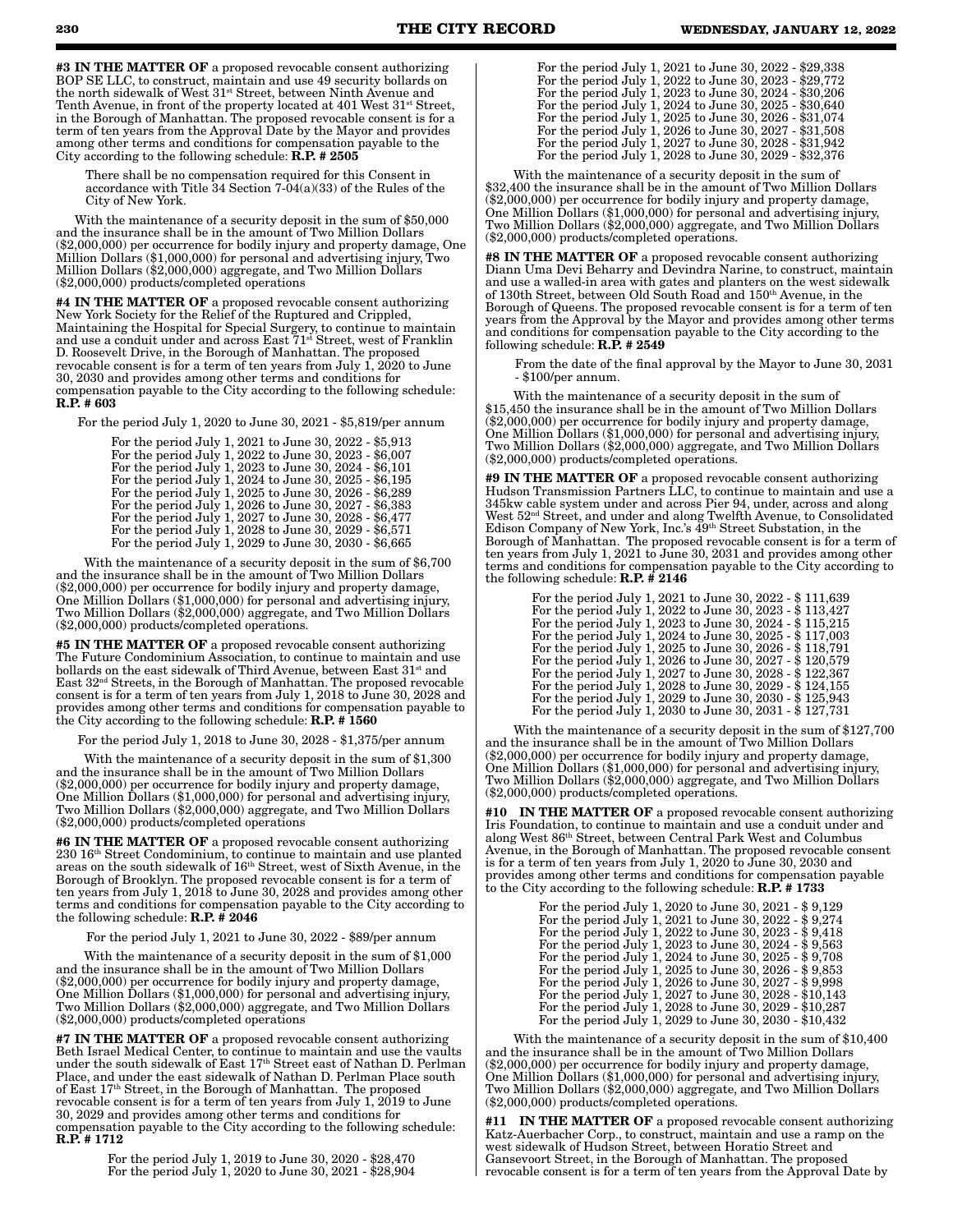the Mayor and provides among other terms and conditions for compensation payable to the City according to the following schedule: R.P. # 2542

From the date of the final approval by the Mayor to June 30, 2031 - \$25/per annum.

With the maintenance of a security deposit in the sum of \$3,700 and the insurance shall be in the amount of Two Million Dollars (\$2,000,000) per occurrence for bodily injury and property damage, One Million Dollars (\$1,000,000) for personal and advertising injury, Two Million Dollars (\$2,000,000) aggregate, and Two Million Dollars (\$2,000,000) products/completed operations.

#12 IN THE MATTER OF a proposed revocable consent authorizing Packer Brown LLC, to construct, maintain and use a fenced-in area, including steps, planters and trash enclosure on the north sidewalk of West  $11<sup>th</sup>$  Street, between West  $4<sup>th</sup>$  Street and Bleecker Street, in the Borough of Manhattan. The proposed revocable consent is for a term of ten years from the Approval Date by the Mayor and provides among other terms and conditions for compensation payable to the City according to the following schedule: R.P. # 2541

From the date of the final approval by the Mayor to June 30, 2031 - \$25/per annum.

With the maintenance of a security deposit in the sum of \$5,000 and the insurance shall be in the amount of Two Million Dollars (\$2,000,000) per occurrence for bodily injury and property damage, One Million Dollars (\$1,000,000) for personal and advertising injury, Two Million Dollars (\$2,000,000) aggregate, and Two Million Dollars (\$2,000,000) products/completed operations.

#13 IN THE MATTER OF a proposed revocable consent authorizing St. George Theater Restoration, Inc., to construct, maintain and use an accessibility ramp with steps and a drainage channel on the north sidewalk of Hyatt Street east of St. Marks Place, in the Borough of Staten Island. The proposed revocable consent is for a term of ten years from the Approval Date by the Mayor and provides among other terms and conditions for compensation payable to the City according to the following schedule:  $\mathbf{R}.\bar{\mathbf{P}}$ . # 2547

From the Approval Date by the Mayor to June 30, 2022 -\$1,525/ per annum

For the period July 1, 2022 to June 30, 2023 - \$1,549 For the period July 1, 2023 to June 30, 2024 - \$1,573 For the period July 1, 2024 to June 30, 2025 - \$1,597 For the period July 1, 2025 to June 30, 2026 - \$1,621 For the period July 1, 2026 to June 30, 2027 - \$1,645 For the period July 1, 2027 to June 30, 2028 - \$1,669 For the period July 1, 2028 to June 30, 2029 - \$1,693 For the period July 1, 2029 to June 30, 2030 - \$1,717 For the period July 1, 2030 to June 30, 2031 - \$1,741 For the period July 1, 2031 to June 30, 2032 - \$1,765

With the maintenance of a security deposit in the sum of \$20,500 and the insurance shall be in the amount of Two Million Dollars (\$2,000,000) per occurrence for bodily injury and property damage, One Million Dollars (\$1,000,000) for personal and advertising injury, Two Million Dollars (\$2,000,000) aggregate, and Two Million Dollars (\$2,000,000) products/completed operations.

**#14 IN THE MATTER OF** a proposed revocable consent authorizing The Lincoln Square Condominium, to continue to maintain and use tree pit light receptacles, together with electrical conduits, in the north sidewalk of West  $67<sup>th</sup> Street$ , in the south sidewalk of West  $68<sup>th</sup> Street$ , between Broadway and Columbus Avenue, and in the west sidewalk of Columbus Avenue, between West 67th and West 68th Streets, and an overhead building projection on the west side of Columbus Avenue, in the Borough of Manhattan. The proposed revocable consent is for a term of ten years from July 1, 2017 to June 30, 2027 and provides among other terms and conditions for compensation payable to the City according to the following schedule: R.P. # 1565

> For the period July 1, 2021 to June 30, 2022 - \$17,356 For the period July 1, 2022 to June 30, 2023 - \$17,661 For the period July 1, 2023 to June 30, 2024 - \$17,966 For the period July 1, 2024 to June 30, 2025 - \$18,271 For the period July 1, 2025 to June 30, 2026 - \$18,576 For the period July 1, 2026 to June 30, 2027 - \$18,881 For the period July 1, 2027 to June 30, 2028 - \$19,186 For the period July 1, 2028 to June 30, 2029 - \$19,491 For the period July 1, 2029 to June 30, 2030 - \$19,796 For the period July 1, 2030 to June 30, 2031 - \$20,101

With the maintenance of a security deposit in the sum of \$20,100 and the insurance shall be in the amount of Two Million Dollars (\$2,000,000) per occurrence for bodily injury and property damage, One Million Dollars (\$1,000,000) for personal and advertising injury, Two Million Dollars (\$2,000,000) aggregate, and Two Million Dollars (\$2,000,000) products/completed operations.

#15 IN THE MATTER OF a proposed revocable consent authorizing 20-30 Hudson Yards Condominium, acting by and through The Board

of Managers of the 20-30 Hudson Yards Condominium, has petitioned for consent to construct, maintain and use 133 security bollards in front of 500 West 33rd Street, along West 33rd Street and along 10th Avenue, in the Borough of Manhattan. The proposed revocable consent is for a term of ten years from the Approval Date by the Mayor and provides among other terms and conditions for compensation payable to the City according to the following schedule: **R.P.** # 2467

There shall be no compensation required for this consent in accordance with Title 34 Section  $7-04(a)$  (33) of the Rules of the City of New York.

With the maintenance of a security deposit in the sum of \$83,000 and the insurance shall be in the amount of Two Million Dollars (\$2,000,000) per occurrence for bodily injury and property damage, One Million Dollars (\$1,000,000) for personal and advertising injury, Two Million Dollars (\$2,000,000) aggregate, and Two Million Dollars (\$2,000,000) products/completed operations.

#16 IN THE MATTER OF a proposed revocable consent authorizing 125 Broad Condominium, to continue to maintain and use a conduit and pipes under and across Broad Street, north of South Street, in the Borough of Manhattan. The proposed revocable consent is for a term of ten years from July 1, 2020 to June 30, 2030 and provides among other terms and conditions for compensation payable to the City according to the following schedule:  $R.P. \# 981$ 

> For the period July 1, 2020 to June 30, 2021 - \$18,335 For the period July 1, 2021 to June 30, 2022 - \$18,631 For the period July 1, 2022 to June 30, 2023 - \$18,927 For the period July 1, 2023 to June 30, 2024 - \$19,223 For the period July 1, 2024 to June 30, 2025 - \$19,519 For the period July 1, 2025 to June 30, 2026 - \$19,815 For the period July 1, 2026 to June 30, 2027 - \$20,111 For the period July 1, 2027 to June 30, 2028 - \$20,407 For the period July 1, 2028 to June 30, 2029 - \$20,703 For the period July 1, 2029 to June 30, 2030 - \$20,999

With the maintenance of a security deposit in the sum of \$20,100 and the insurance shall be in the amount of Two Million Dollars (\$2,000,000) per occurrence for bodily injury and property damage, One Million Dollars (\$1,000,000) for personal and advertising injury, Two Million Dollars (\$2,000,000) aggregate, and Two Million Dollars (\$2,000,000) products/completed operations.

#17 IN THE MATTER OF a proposed revocable consent authorizing 1301 Properties Owner LP, RXR 1285 Owner LLC, RXR 1285 Owner all LLC and C&K 1285 Owner LLC, to continue to maintain and use a pedestrian tunnel under and across West 52<sup>nd</sup> Street, west of Avenue of the Americas, in the Borough of Manhattan. The proposed revocable consent is for a term of ten years from July 18, 2018 to June 30, 2028 and provides among other terms and conditions for compensation payable to the City according to the following schedule: R.P. # 883B

| For the period July 1, 2018 to June 30, 2019 - \$213,840 |
|----------------------------------------------------------|
| For the period July 1, 2019 to June 30, 2020 - \$217,259 |
| For the period July 1, 2020 to June 30, 2021 - \$220,678 |
| For the period July 1, 2021 to June 30, 2022 - \$224,097 |
| For the period July 1, 2022 to June 30, 2023 - \$227,516 |
| For the period July 1, 2023 to June 30, 2024 - \$230,935 |
| For the period July 1, 2024 to June 30, 2025 - \$234,354 |
| For the period July 1, 2025 to June 30, 2026 - \$237,773 |
| For the period July 1, 2026 to June 30, 2027 - \$241,192 |
| For the period July 1, 2027 to June 30, 2028 - \$244,611 |

With the maintenance of a security deposit in the sum of \$244,700 and the insurance shall be in the amount of Five Million Dollars (\$5,000,000) per occurrence for bodily injury and property damage, One Million Dollars (\$1,000,000) for personal and advertising injury, Five Million Dollars (\$5,000,000) aggregate, and Two Million Dollars (\$2,000,000) products/completed operations.

#18 IN THE MATTER OF a proposed revocable consent authorizing Levanic, Inc., to construct, maintain and use steps with railing on the south sidewalk of 3rd Street, west of 3rd Avenue, in the Borough of Brooklyn. The proposed revocable consent is for a term of ten years from the Approval Date by the Mayor and provides among other terms and conditions for compensation payable to the City according to the following schedule:  $R.\overline{P}$ . # 2550

From the Approval Date by the Mayor to June 30, 2022 -\$3,000/ per annum

For the period July 1, 2022 to June 30, 2023 - \$3,049 For the period July 1, 2023 to June 30, 2024 - \$3,098 For the period July 1, 2024 to June 30, 2025 - \$3,147 For the period July 1, 2025 to June 30, 2026 - \$3,196 For the period July 1, 2026 to June 30, 2027 - \$3,245 For the period July 1, 2027 to June 30, 2028 - \$3,294 For the period July 1, 2028 to June 30, 2029 - \$3,343 For the period July 1, 2029 to June 30, 2030 - \$3,392 For the period July 1, 2030 to June 30, 2031 - \$3,441 For the period July 1, 2031 to June 30, 2032 - \$3,490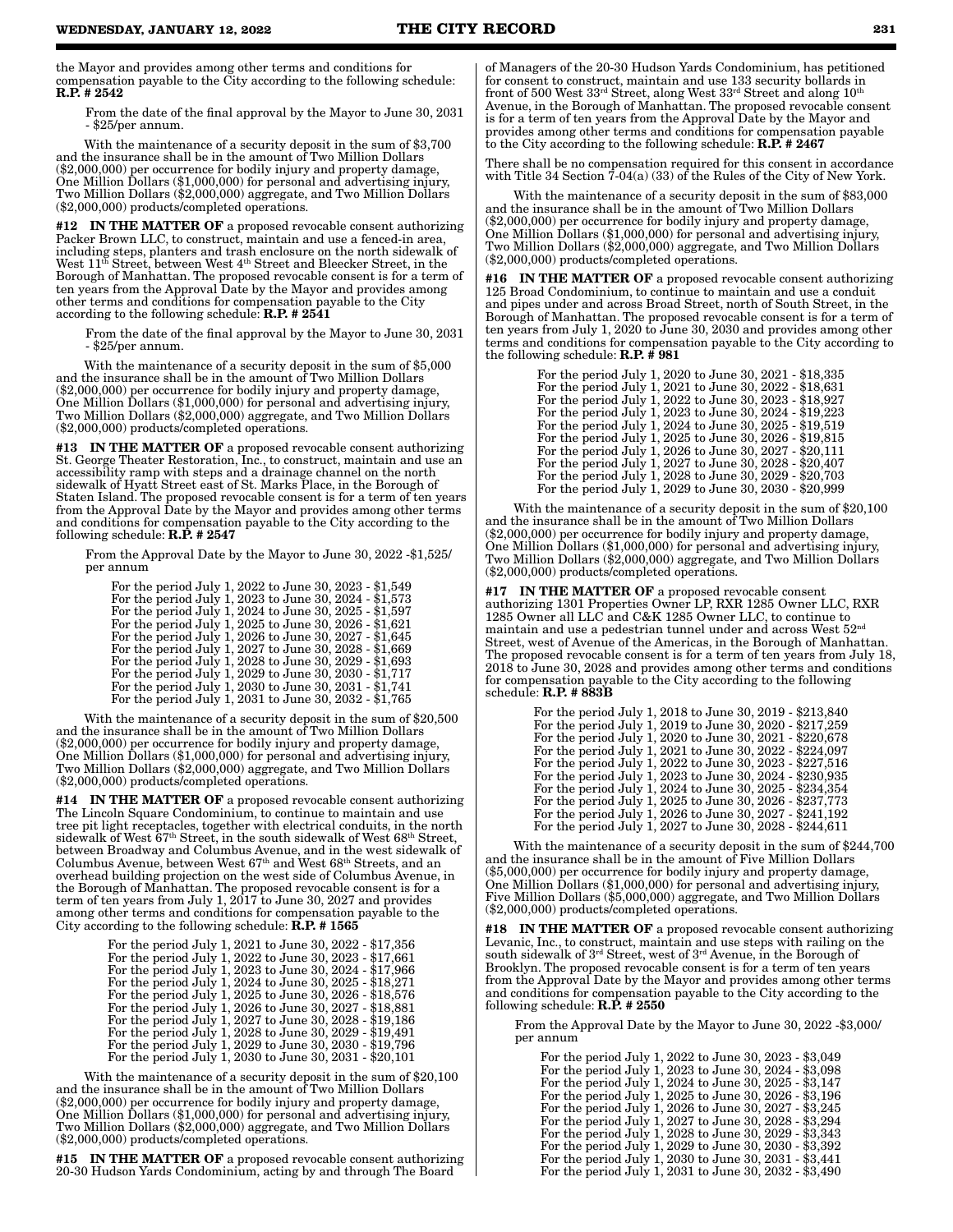With the maintenance of a security deposit in the sum of \$25,000 and the insurance shall be in the amount of Two Million Dollars (\$2,000,000) per occurrence for bodily injury and property damage, One Million Dollars (\$1,000,000) for personal and advertising injury, Two Million Dollars (\$2,000,000) aggregate, and Two Million Dollars (\$2,000,000) products/completed operations.

#19 IN THE MATTER OF a proposed revocable consent authorizing One Vanderbilt Owner LLC, to construct, maintain and use 162 security bollards along the south sidewalk of East 43rd Street, the east sidewalk of Madison Avenue, and the north sidewalk of East $42^{\rm nd}$ Street, in front of 10 Vanderbilt Avenue, in the Borough of Manhattan. The proposed revocable consent is for a term of ten years from the Approval Date by the Mayor and provides among other terms and conditions for compensation payable to the City according to the following schedule: R.P. # 2517

There shall be no compensation required for this Consent in accordance with Title 34 Section 7-04(a) (33) of the Rules of the City of New York.

With the maintenance of a security deposit in the sum of \$143,000 and the insurance shall be in the amount of Two Million Dollars (\$2,000,000) per occurrence for bodily injury and property damage, One Million Dollars (\$1,000,000) for personal and advertising injury, Two Million Dollars (\$2,000,000) aggregate, and Two Million Dollars (\$2,000,000) products/completed operations.

#20 IN THE MATTER OF a proposed modification to a revocable consent authorizing 33 Ninth Retail Owner LLC, to construct, maintain and use an ADA lift and metal stairs and platforms on the north sidewalk of West 13th Street, west of Ninth Avenue, in the Borough of Manhattan. The proposed revocable consent is for a term of ten years from the Approval Date by the Mayor and provides among other terms and conditions for compensation payable to the City according to the following schedule: R.P. # 1954

For the period July 1, 2021 to June 30, 2022 -\$7,248/per annum (prorated from the date of Approval by the Mayor)

For the period July 1, 2022 to June 30, 2023 - \$ 7,366 For the period July 1, 2023 to June 30, 2024 - \$ 7,484 For the period July 1, 2024 to June 30, 2025 - \$ 7,602 For the period July 1, 2025 to June 30, 2026 - \$ 7,720 For the period July 1, 2026 to June 30, 2027 - \$ 7,838 For the period July 1, 2027 to June 30, 2028 - \$ 7,956

With the maintenance of a security deposit in the sum of \$7,000 and the insurance shall be in the amount of Two Million Dollars (\$2,000,000) per occurrence for bodily injury and property damage, One Million Dollars (\$1,000,000) for personal and advertising injury, Two Million Dollars (\$2,000,000) aggregate, and Two Million Dollars (\$2,000,000) products/completed operations.

#21 IN THE MATTER OF a proposed revocable consent authorizing New York University, to construct, maintain and use light poles and underground conduit on the south sidewalk of Bleecker Street, between LaGuardia Place and Mercer Street, in the Borough of Manhattan. The proposed revocable consent is for a term of ten years from the Approval Date by the Mayor and provides among other terms and conditions for compensation payable to the City according to the following schedule: R.P. # 2535

From the Approval Date by the Mayor to June 30, 2021 -\$1,654/ per annum

For the period July 1, 2021 to June 30, 2022 - \$1,674 For the period July 1, 2022 to June 30, 2023 - \$1,693 For the period July 1, 2023 to June 30, 2024 - \$1,712 For the period July 1, 2024 to June 30, 2025 - \$1,731 For the period July 1, 2025 to June 30, 2026 - \$1,750 For the period July 1, 2026 to June 30, 2027 - \$1,769 For the period July 1, 2027 to June 30, 2028 - \$1,788 For the period July 1, 2028 to June 30, 2029 - \$1,807 For the period July 1, 2029 to June 30, 2030 - \$1,826 For the period July 1, 2030 to June 30, 2031 - \$1,845

With the maintenance of a security deposit in the sum of \$6,500 and the insurance shall be in the amount of Two Million Dollars (\$2,000,000) per occurrence for bodily injury and property damage, One Million Dollars (\$1,000,000) for personal and advertising injury, Two Million Dollars (\$2,000,000) aggregate, and Two Million Dollars (\$2,000,000) products/completed operations.

 $d29-i20$ 

## **PROPERTY DISPOSITION**

## **CITYWIDE ADMINISTRATIVE SERVICES**

#### **SALE**

The City of New York in partnership with PropertyRoom.com posts vehicle and heavy machinery auctions online every week, at: https://www.propertyroom.com/s/nyc+fleet

All auctions are open, to the public and registration is free.

Vehicles can be viewed in person, at: Kenben Industries Ltd., 1908 Shore Parkway, Brooklyn, NY 11214 Phone: (718) 802-0022

No previous arrangements or phone calls are needed to preview. Hours are Monday and Tuesday from 10:00 A.M. – 2:00 P.M.

f23-a4

#### **HOUSING PRESERVATION AND DEVELOPMENT**

**PUBLIC HEARINGS** 

All Notices Regarding Housing Preservation and Development Dispositions of City-Owned Property, appear in the Public Hearing Section.

j5-d30

## **PROCUREMENT**

*"Compete To Win" More Contracts!* 

*Thanks to a new City initiative - "Compete To Win" - the NYC Department of Small Business Services offers a new set of FREE services to help create more opportunities for minority and Women-Owned Businesses to compete, connect and grow their business with the City. With NYC Construction Loan, Technical Assistance, NYC Construction Mentorship, Bond Readiness, and NYC Teaming services, the City will be able to help even more small businesses than before.*

*Win More Contracts, at nyc.gov/competetowin*

*"The City of New York is committed to achieving excellence in the design and construction of its capital program, and building on the tradition of innovation in architecture and engineering that has contributed, to the City's prestige as a global destination. The contracting opportunities for construction/construction services and construction-related services that appear in the individual agency listings below reflect that commitment to excellence."*

#### HHS ACCELERATOR PREQUALIFICATION

To respond to human services Requests for Proposals (RFPs), in accordance with Section 3-16 of the Procurement Policy Board Rules of the City of New York ("PPB Rules"), vendors must first complete and submit an electronic HHS Accelerator Prequalification Application using the City's PASSPort system. The PASSPort system is a web-based system maintained by the City of New York for use by its Mayoral Agencies to manage procurement. Important business information collected in the Prequalification Application is required every three years. Documents related to annual corporate filings must be submitted on an annual basis to remain eligible to compete. Prequalification applications will be reviewed to validate compliance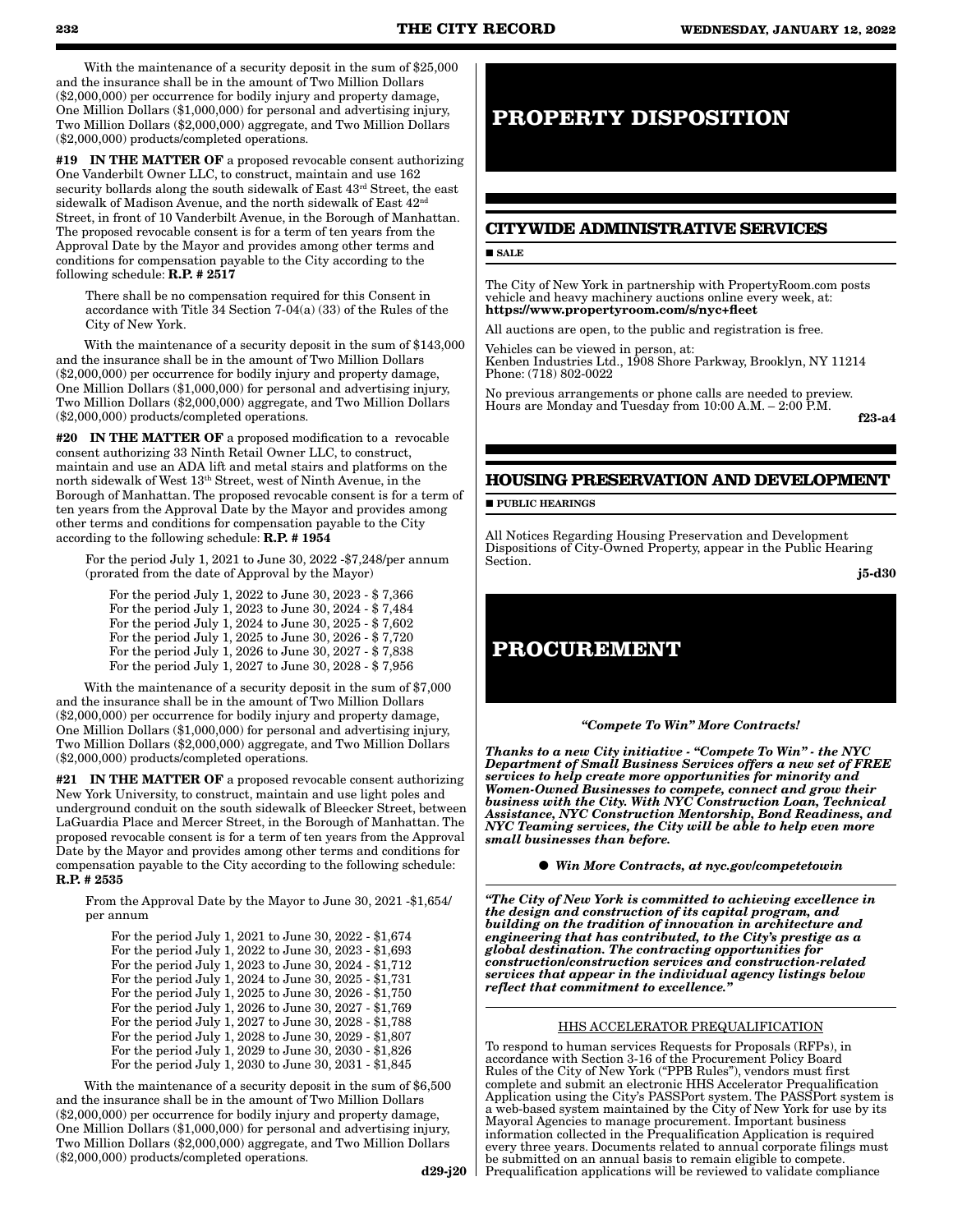#### **WEDNESDAY, JANUARY 12, 2022 THE CITY RECORD 233**

with corporate filings and organizational capacity. Approved organizations will be eligible to compete and would submit electronic proposals through the PASSPort system. The PASSPort Public Portal, which lists all RFPs, including HHS RFPs that require HHS Accelerator Prequalification, may be viewed, at https://passport. cityofnewyork.us/page.aspx/en/rfp/request\_browse\_public. All current and prospective vendors should frequently review information listed on roadmap to take full advantage of upcoming opportunities for funding. For additional information about HHS Accelerator Prequalification and PASSPort, including background materials, user guides and video tutorials, please visit https://www1.nyc.gov/site/mocs/systems/ about-go-to-passport.page.

#### **ADMINISTRATION FOR CHILDREN'S SERVICES**

#### **ADMINISTRATION**

**INTENT TO AWARD** 

*Services (other than human services)*

COACH BUS SERVICE - Negotiated Acquisition - Other - PIN#06822N0007 - Due 1-24-22 at 10:00 P.M.

ACS, intends to enter into a Negotiated Acquisition Extension with Corporate Transportation Group, to provide Coach Bus Services for the term of January 1, 2022 through June 30, 2022, in the amount of \$5,360.00.

 $\bullet$  j12-19

PAY PER HOUR CAR SERVICE - Negotiated Acquisition - Other - PIN#06822N0006 - Due 1-25-22 at 10:00 P.M.

ACS, intends to enter into a Negotiated Acquisition Extension with Corporate Transportation Group, Ltd, to provide Pay Per Hour Car Service for the term of January 1, 2022 through June 30, 2022 in the amount of \$1,913,292.70.

 $\div$  j12-19

NEGOTIATED ACQUISITION EXTENSION FOR PAY PER **SHIFT (AVL) CAR SERVICE** - Negotiated Acquisition - Other - PIN#06822N0005 - Due 1-24-22 at 10:00 P.M.

ACS, intends to enter into a Negotiated Acquisition Extension with Corporate Transportation Group, to provide Pay per Shift Car Service using Automated Vehicle Location (AVL) devices for the term of January 1, 2022 through June 30, 2022, in the amount of \$2,439,671.85.

ACS, must maintain continuity of services with the current vendor until services resulting from RFP in progress are put in place.

#### $\div$  j12-19

PAY PER SHIFT (BASIC) CAR SERVICE - Negotiated Acquisition - Other - PIN#06822N0004 - Due 1-24-22 at 10:00 P.M.

ACS, intends to enter into a Negotiated Acquisition Extension with Corporate Transportation Group, to provide Pay per Shift Car Service for the term of January 1, 2022 through June 30, 2022, in the amount of \$977,220.30.

#### $\bullet$  i12-19

PAY PER SHIFT (AVL) CAR SERVICE - Negotiated Acquisition - Other - PIN#06821N0039 - Due 1-24-22 at 10:00 P.M.

ACS, intends to enter into a Negotiated Acquisition Extension with Corporate Transportation Group, to provide Pay per Shift Car Service using Automatic Vehicle Location (AVL) devices for the term of January 1, 2022 through June 30, 2022, in the amount of \$2,455,356.75.

Negotiated Acquisition Extension is the only way by which continuity of Pay per Shift car service can be maintained until new services resulting from a comprehensive Transportation Services RFP can be put in place. ACS has already exhausted the 12-month discretionary extension amendment allowed by the PPB Rules. ACS expects the new services to be in place by  $1/1/2022$ .

 $\bullet$  j12-19

#### **AGING**

AWARD

*Human Services/Client Services*

PROVIDE OLDER ADULT CENTER SERVICES - Competitive Sealed Proposals/Pre-Qualified List - PIN#12521P0019059 - AMT: \$3,465,675.00 - TO: Peter Cardella Senior Citizen Center Inc., 68-52 Fresh Pond Road, Ridgewood, NY 11385.

#### DFTA ID: C54

Older Adult Centers (OAC) provide an outlet aimed, at socialization for community-dwelling older adults and prevent them from being isolated and disenfranchised. Older Adults engage in various programs and participate classes and activities including but not limited to art, music, dance, chronic disease self-management classes, nutrition workshops, benefits screenings, technology classes; recreational trips, transportation services; and congregate meals.

 $\div$  j12

#### **CITY PLANNING**

#### **LAND USE AND ENVIRONMENT REVIEW**

**INTENT TO AWARD** 

*Services (other than human services)*

PAPER AND BOOK SCANNING TO ELECTRONIC RECORDS - Required/Authorized Source - PIN# 03022M0001 - Due 1-18-22 at 5:00 A.M.

Paper and Book Scanning for DCP through preferred source vendor, New York State Industries for the Blind.

MICROFILMS SCANNING - Required/Authorized Source - PIN# 03022M0002 - Due 1-14-22 at 5:00 A.M.

Convert rolls of microfilm to electronic format.

j5-12

j7-13

## **CONSUMER AND WORKER PROTECTION**

#### **FINANCE AND ADMINISTRATION**

**INTENT TO AWARD** 

*Services (other than human services)*

86622Y0012-PUBLIC AWARENESS CAMPAIGNS - EMG - Request for Information - PIN# 86622Y0012 - Due 1-13-22 at 2:00 P.M.

The New York City Department of Consumer and Worker Protection. DCWP intends to enter into a Sole Source contract with Encompass Media Group (EMG), pursuant to PPB rule Section 3-05(c)(1)(ii) to reserve and lease space and/or placement for several public awareness campaigns at check cashing offices, laundromats, ATM toppers, convenience stores, coffee carts and food cart umbrellas.

DCWP determined that Encompass Media Group is a sole supplier for the following media properties in NYC: Coffee Cup Advertising, Deli Bag Advertising, One Sheet Posters at C Stores, Check Cashing Advertising, Laundromat Advertising, Hair/ Nail / Barber Salon Advertising, Pharmacy Bags / Posters, CVS. EMG has contracted locations for each of the networks listed above. The duration of this contract will be for one year, with no options to renew. Any firm or organization which believes they can also provide this service is invited to respond to the RFI "07121Y0005-Homeless Management Information System Sole Source" on PASSPort.

Any vendor who believes that they may also be able to provide these services in the future, is welcome to submit an expression of interest via email. If you have any questions, please email DCAProcurement@ dca.nyc.gov, with the subject line "86622Y0012- Public Awareness Campaigns". Please indicate your interest by responding to the RFI EPIN: 86622Y0012 in PASSPort no later than January 13, 2021, 2:00 P.M.

j7-13

## **CORRECTION**

**INTENT TO AWARD** 

*Services (other than human services)*

MAINTENANCE AND SOFTWARE SUPPORT OF THE INMATE INFORMATION SYSTEM (IIS) - Negotiated Acquisition - Other - PIN#07222N0010 - Due 1-17-22 at 9:00 P.M.

The New York City Department of Correction, is contracting with Rangam Consulting for provision of maintenance and software support of the Inmate Information System (IIS). The Department is legally obligated to track its inmates in custody and provide for commissary services among other data collection. DOC still operates legacy software for these functions, and given the uncommon software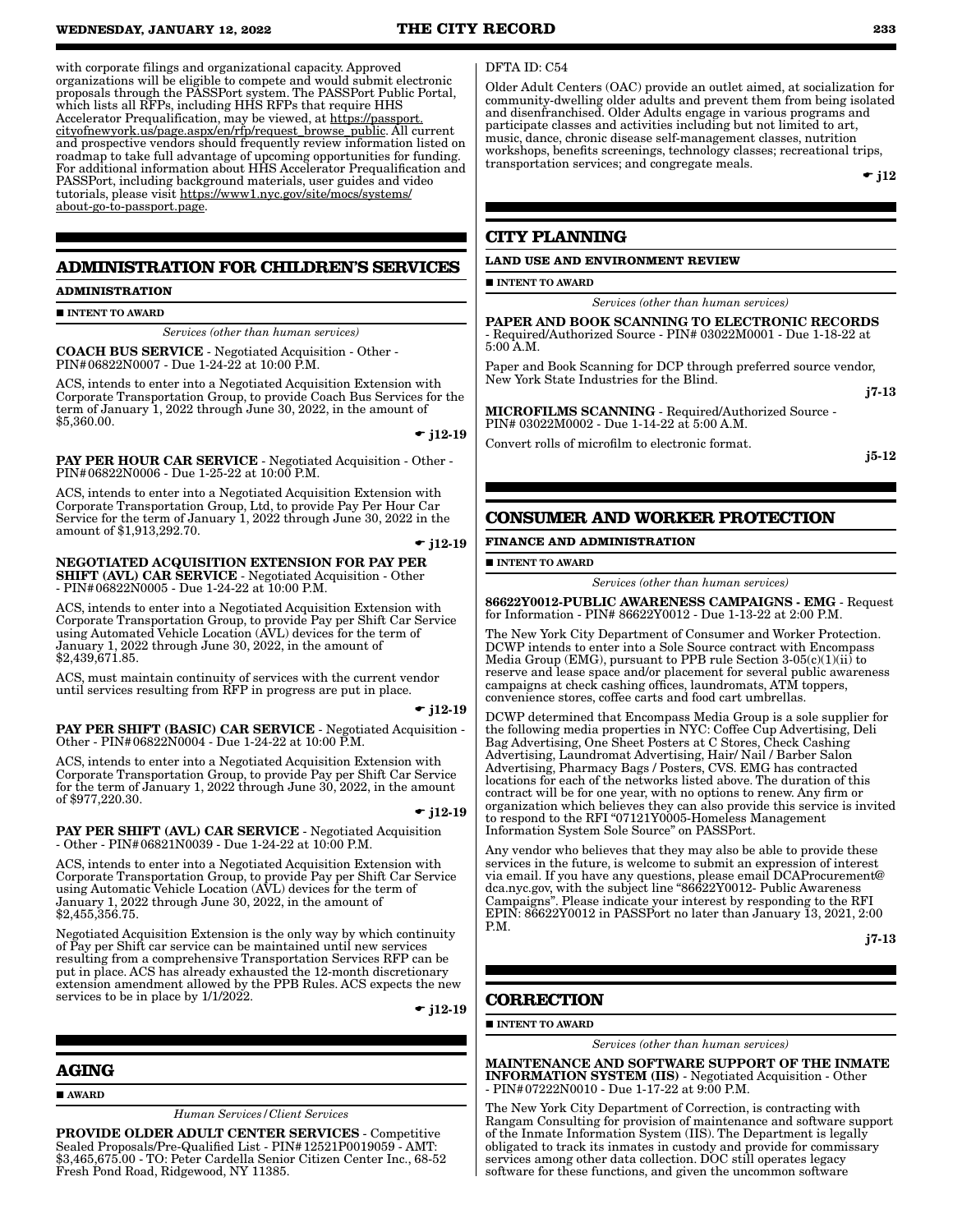programming languages, the Department is not able to hire a C++ or Java programmer to do the work that system administrators perform for DOC. The work involves making changes to the systems as needed, whether doing backend changes when there is an anomaly event such

as an error in the database as far as reporting where an inmate is in the chain of custody to an error in how much is in an inmate commissary account to software failure glitches that need to be resolved, staff log in account management and resets, or anything else that needs to be resolved to ensure DOC staff can use the software. General expertise required: provide maintenance and support for NYCDOC servers that host the production and non-production versions of the business-related IIS system. Design and development business critical system enhancements. Provide 24/7 technical support.

There is a compelling need for good and services that cannot be timely met through a sealed bidding or competitive sealed proposals. There are a limited number of vendors able to provide System maintenance and support to the Inmate Information System (IIS) by the Department of Correction.

j6-13

#### MAINTENANCE AND SOFTWARE SUPPORT OF THE INMATE FINANCIAL & COMMISSARY SYSTEM (IFCOM) - Negotiated Acquisition - Other - PIN#07222N0009 - Due 1-17-22 at 9:00 P.M.

The New York City Department of Correction, is contracting with GCOM Software LLC, for provision of maintenance and software support of the Inmate Financial and Commissary System (IFCOM). The Department is legally obligated to track its inmates in custody and provide for commissary services among other data collection. DOC still operates legacy software for these functions, and given the uncommon software programming languages, the Department is not able to hire a C++ or Java programmer to do the work that system administrators perform for DOC. General expertise required: maintaining, designing, developing client/server systems using DECTP products on OpenVMS Alpha and Integrity-64 based clustered systems, including support level expertise. Any firm which believes it can provide the required services in the future is invited to express interest, via email, at Lilliana.alvarez-cano@doc.nyc.gov.

There is a compelling need for good and services that cannot be timely met through competitive sealed bidding or competitive sealed proposals. There are limited number of vendors able to provide the Inmate Financial & Commissary System (IFCOM) required by the Department of Correction.

j6-13

## **EDUCATION**

**SOLICITATION** 

*Goods and Services*

#### CORRECTION: INVESTMENT MANAGER SEARCH FOR GLOBAL LISTED INFRASTRUCTURE EX FOSSIL FUELS - Request for Proposals - PIN# BER13041 - Due 1-19-22 at 5:00 P.M.

Investment Manager Search, for Global Listed Infrastructure Ex Fossil Fuels The New York City Board of Education Retirement System ("BERS"), is conducting this investment manager search (this "Search"), to identify and select investment management firms, or a pool of investment management firms, to create and manage one or more Global Listed Infrastructure (Ex Fossil Fuels) Equity Portfolio for BERS. How to Participate in this Search: To be considered, investment management firms must comply with the requirements  $(1) - (3)$  listed below: 1. All firms shall carefully review the Notice of Search and the Minimum Requirements described in Section 1.4 of the Investment Manager Notice of Search. Interested firms that meet the Minimum Requirements must enter their information in eVestment Alliance's database to be considered by Segal Marco Advisors, BERS' Investment Consultant. Information on requirements for entering information into these databases can be found at, https://www.evestment.com (click on "Submit My Data"). The Investment Consultant will review the database and provide BERS with a written report identifying the investment managers that meet the Minimum Requirements. 2. All firms must ensure that they completely identify their firm and product information in the aforementioned databases. Additionally, firms must ensure that the information (such as organization, product, returns, portfolio characteristics and AUM data) is current and accurate as of September 30, 2021. 3. There is no fee for entering information into the aforementioned database. Firms are advised that information in the database may become part of any pool contract that results from this Search. Current and accurate data must be in the aforementioned databases by the deadline stated in Section I of this Notice of Search, at which time the Investment Consultant shall commence its review of the database. Consistent with the policies expressed by the City of New York, participation by Minority-Owned and Women-Owned businesses or partnering arrangements with Minority-Owned and Women-Owned investment firms are encouraged. Additionally, participation by small

gov/site/bers/notices/requests-for-proposals.page, on or about December 15, 2021. To download the Notice of Search, from BERS' website, select "RFPs & Solicitations" then "Notice of Search for "Investment Manager Search for Global Listed Infrastructure Ex Fossil Fuels". Questions about the Notice of Search should be transmitted by email to Sabrina Hayat, at BERSProcurement@bers.nyc.gov, by January 19, 2022, by 3:00 P.M. EST.

*Use the following address* unless otherwise specified in notice, to secure, examine or submit bid/proposal documents, vendor prequalification and other forms; specifications/blueprints; other information; and for opening and reading of bids at date and time specified above.

*Education, 55 Water Street, 50th Floor, New York, NY 10041. Sabrina Hayat (929) 305-3874; BERSProcurement@bers.nyc.gov*

d21-j19

## **CONTRACTS AND PURCHASING**

SOLICITATION

*Goods and Services*

REQUIREMENTS CONTRACT FOR JOB ORDER CONTRACTS FOR OFNS ELECTRICAL FEEDERS TO KITCHEN EQUIPMENT IN SCHOOL CAFETERIAS - Competitive Sealed Bids - PIN# B5596040 - Due 3-3-22 at 4:00 P.M.

Bid submissions must be sent via electronic mail ("The Bid Submission Email") to, DCPSubmissions@schools.nyc.gov (the "Bid Submission Email Address"). Bid Submissions sent to any other email address will be disregarded. The subject line of your Bid Submission Email must include the solicitation number and the name of the submitting vendor (e.g. B5596 – ENTER COMPANY NAME). Please attach the completed Request for Bids and the Bid Blank documents to the Bid Submission Email as separate files. Please name the bid blank attachment "Bid Blank" and the completed Request for Bids attachment "RFB."

In addition to electronic submission via email, Bidders may choose to hand deliver their bid packages to NYC DOE at any time prior to the Bid Due Date/Time. If you plan to submit a paper bid, you must provide notice by emailing DCPSubmissions@schools.nyc.gov, including "Paper Submission Request for Solicitation #B5596" in the subject line, at least three (3) business days in advance of the anticipated date and time you or your agent plan to arrive, at 65 Court Street, Brooklyn, NY 11201, Room 1201 to drop off your bid. Bidders should include in their notification email the name of the person who will be delivering the bid or advise that the Bid Package will be arriving by messenger. Bidders who fail to provide advance notification of intent to hand-deliver a bid risk not having anyone to receive the bid. Fed Ex, UPS, USPS or other common deliveries services will not be accepted."

If the files accompanying your bid submission are too large to be transmitted as email attachments, please include in the first line of your Bid Submission Email a link to a Microsoft OneDrive folder containing all of your bid-related documents. Please note that if you are using OneDrive, do not attach any documents to the Bid Submission Email. Further, please include a separate folder within your OneDrive folder which includes the separate bid blank file. Please name this folder and the bid blank file "Bid Blank." The name of your OneDrive folder must match the subject line of your bid submission, and your OneDrive folder must not contain any files unrelated to the Bid Submission.

Guidance for first-time Microsoft One-Drive Users:

Microsoft OneDrive ("OneDrive") is a file hosting and synchronization service operated by Microsoft as part of its web version of Microsoft Office. OneDrive allows users to grant access to files which are too large to transmit via electronic mail to other users. If you do not have Office 365, please take the following steps to gain access to a free version of OneDrive so that you can upload those bid submission documents which are too large to transmit via electronic mail:

- 1. Conduct an internet search for "Microsoft OneDrive;"
- 2. Navigate to the official Microsoft website and sign up for a free account;
- 3 Once you have created a folder for the solicitation whose name matches the subject line of your Bid Submission Email, upload the documents relevant to your bid submission in this folder.
- 4. Create a share link for this folder;
- 5. Be sure to check your share settings so that anyone receiving the link that you create will be able to open the link and access the files. If your share link permissions are restricted (e.g. to only your organization in Office 365), the DOE will not be able to view your solicitation documents. It is your responsibility to ensure that the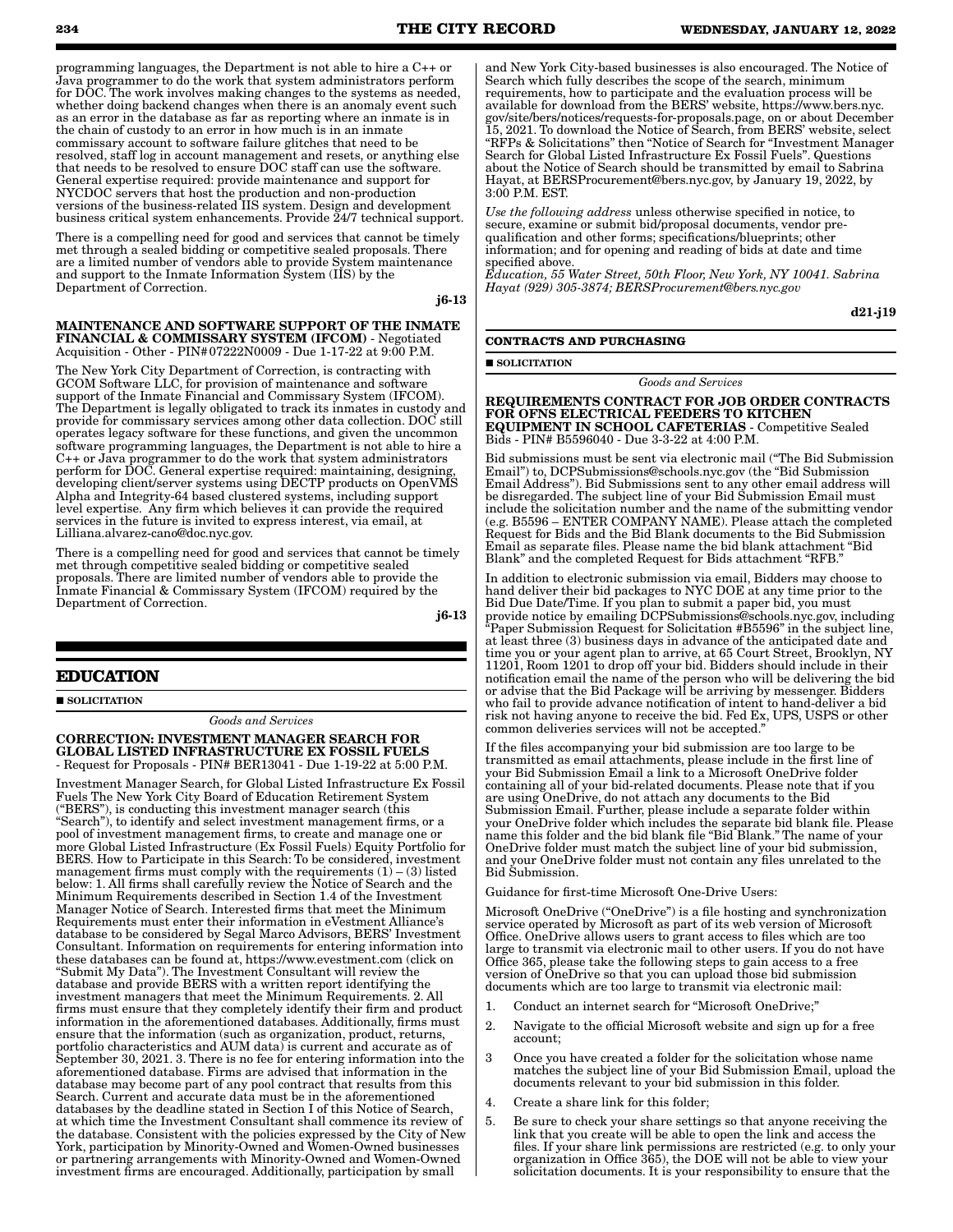link(s) you provide allows the DOE to view, download and/or open your documents; and

6. Include the link which you have created as the first line of your Bid Submission Email.

The Bid opening will be conducted virtually via Microsoft Teams on Friday, March 4, 2022 at 11:00 A.M. Bidders who have submitted their Bid Submission Email by the Bid Submission Deadline will receive a reply to their Bid Submission Email with a link to view be able to view a livestream of the Bid opening online. The Bid opening will also be recorded and posted on vimeo.com. A link to the video of the bid opening will be available on the first DOE website referenced below. Please continue to check the DOE website and/or Vendor Portal for updates. https://infohub.nyced.org/vendors https://www.finance360.org/ vendor/vendorportal/

To download BID 5596, please go to https://infohub.nyced.org/ resources/vendors/open-doe-solicitations/request-for-bids. If you cannot download this RFB, please send an email to vendorhotline@schools.nyc. gov, with the RFB number and title in the subject line of your email.

For all questions related to this RFB, please send an email to RGreene@schools.nyc.gov with the RFB's number and title in the subject line of your email.

Description: This is a requirements contract and it is for repair, replacement and/or installation, of the products and services for all schools, offices and other facilities and locations under the jurisdiction of the Board of Education of the City of New York in the geographic area.

The awarded Contractor(s) may be issued a series of Job Orders which will order that specific work be performed at specific locations as provided for in the contract.

There will be a MANDATORY Pre-Bid Conference on Thursday, February 3, 2022, at 2:00 P.M., on Microsoft Teams Live. The link to the virtual Pre-Bid Conference scheduled is https://teams.microsoft.com/l/ meetup-join/19%3ameeting\_NjBlNWE4MzItMzUxNS00NDk2LTljMjEt NTViODY2Y2NkZDE2%40thread.v2/0?context=%7b%22Tid%22%3a%2 218492cb7-ef45-4561-8571-0c42e5f7ac07%22%2c%22Oid%22%3a%226 e2fd414-0ae5-4fe8-99e3-1a0704ec15a8%22%2c%22IsBroadcastMeeting %22%3atrue%7d&btype=a&role=a.

We recommend that proposers download the free Microsoft Teams Application on their computer and/or mobile device to participate in the Teams Live Event in advance of the conference and attendees should plan to log in 5 minutes prior to the conference start time.

Notes for Attendees:

- Attendees may need to re-start the application if you are initially unable to hear audio or run into other technical challenges.
- Attendees will only be able to watch and hear the live event once it has started.
- Attendees should identify their firm's name when joining Microsoft Teams.
- During the live event, Attendees will only be able to communicate with the DOE by asking questions through the Q&A icon.
- In the Q&A, Attendees should select "Featured" rather than "My Questions" so they can see the full dialogue in Q & A. If the latter is selected, they will only see their questions/answers.
- All questions will be answered during the live event but the published Q&A will supersede any response given during the live event.

BID OPENS VIRTUALLY ON FRIDAY, MARCH 4, 2022 AT 11:00 A.M. Please see virtual link below:

https://teams.microsoft.com/l/meetup-join/19%3ameeting\_NDBiNTM4 MWMtYjBjNS00MmM1LWI0ZjYtYTMwMDI4NzE0ODIz%40thread.v2 /0?context=%7b%22Tid%22%3a%2218492cb7-ef45-4561-8571-0c42e5f7 ac07%22%2c%22Oid%22%3a%2299e628bf-f230-439b-a38c-770d5eb6bf df%22%2c%22IsBroadcastMeeting%22%3atrue%7d&btype=a&role=a

The New York City Department of Education (DOE) strives to give all businesses, including Minority and Women-Owned Business Enterprises (MWBEs), an equal opportunity to compete for DOE procurements. The DOE's mission is to provide equal access to procurement opportunities for all qualified vendors, including MWBEs, from all segments of the community. The DOE works to enhance the ability of MWBEs to compete for contracts. DOE is committed to ensuring that MWBEs fully participate in the procurement process.

*Use the following address* unless otherwise specified in notice, to secure, examine or submit bid/proposal documents, vendor prequalification and other forms; specifications/blueprints; other information; and for opening and reading of bids at date and time specified above.

*Education, 65 Court Street, Room 1201, Brooklyn, NY 11201. Vendor Hotline (718) 935-2300; vendorhotline@schools.nyc.gov*

 $\bullet$  j12  $\parallel$ 

## **EMERGENCY MANAGEMENT**

AWARD

*Services (other than human services)*

#### EMERGENCY PREPAREDNESS ADVERTISING SERVICES - Sole Source - Available only from a single source -

PIN#01721S0006001 - AMT: \$1,500,000.00 - TO: The Advertising Council, Inc., 815 Second Avenue, 9th Floor, New York, NY 10017-4503.

 $\div$  j12

#### **FINANCE**

#### **PURCHASING AND ADMINISTRATION**

**INTENT TO AWARD** 

*Services (other than human services)*

OUT OF STATE DMV REGISTRATION IDENTIFICATION SERVICES - Negotiated Acquisition - Judgment required in evaluating proposals - PIN#83622N0006 - Due 1-27-22 at 10:00 A.M.

*Use the following address* unless otherwise specified in notice, to secure, examine or submit bid/proposal documents, vendor prequalification and other forms; specifications/blueprints; other information; and for opening and reading of bids at date and time specified above.

*Finance, 59 Maiden Lane, 32nd Floor, New York, NY 10038. Annabelle Villegas (212) 291-4415; villegasa@finance.nyc.gov*

j6-12

#### **TPS-TREASURY**

#### **INTENT TO AWARD**

*Services (other than human services)*

CORRECTION: HSBC COMMERCIAL BANK DEPOSITS AND RELATED SERVICES - Negotiated Acquisition - Other - PIN# 83622N0003 - Due 1-18-22 at 8:00 P.M.

This is a time sensitive contract and transferring to a new vendor will cost the City of New York tremendous loss.

j6-13

## **HEALTH AND MENTAL HYGIENE**

**AWARD** 

*Human Services/Client Services*

COMPREHENSIVE HEALTH SERVICES LGBTQ - Competitive Sealed Proposals/Pre-Qualified List - PIN#81621P0325001 - AMT: \$3,599,820.00 - TO: Community Health Project, Inc., Callen-Lorde Community, 356 West 18th Street, New York, NY 10011.

Comprehensive Health Services for LGBTQ+ Populations.

Special Case Determination is not applicable as per PPB Rule 3-10(a) - procurement is being issued through PASSPort, serving as a legacy, to the HHS Accelerator system.

 $\bullet$  j12

#### **AGENCY CHIEF CONTRACTING OFFICER**

INTENT TO AWARD

#### *Goods*

## 81622Y0156-ROCHE DIAGNOSTICS CORPORATION/ SOLE

SOURCE - Request for Information - PIN#81622Y0156 - Due 1-25-22 at 12:00 A.M.

DOHMH, intends to enter into a Sole Source contract, with Roche Diagnostics Corporation, in accordance with the PPB rules Per PPB  $3\n-05(c)(1)(ii)$ , for they are the sole manufacturer and distributor for all assays, reagents, and consumables used with the cobas® 6800 system itself. The cobas® 6800 system, is used to handle and run SARS CoV-2 testing and other infectious diseases of public health importance. These kits, reagents, instruments, and other supplies using the Cobas system, has been validated and implemented by The NYC Public Health Laboratory.

DOHMH, determined that Roche Diagnostics Corporation, is a sole supplier as they are the sole manufacturer of the required testing kits;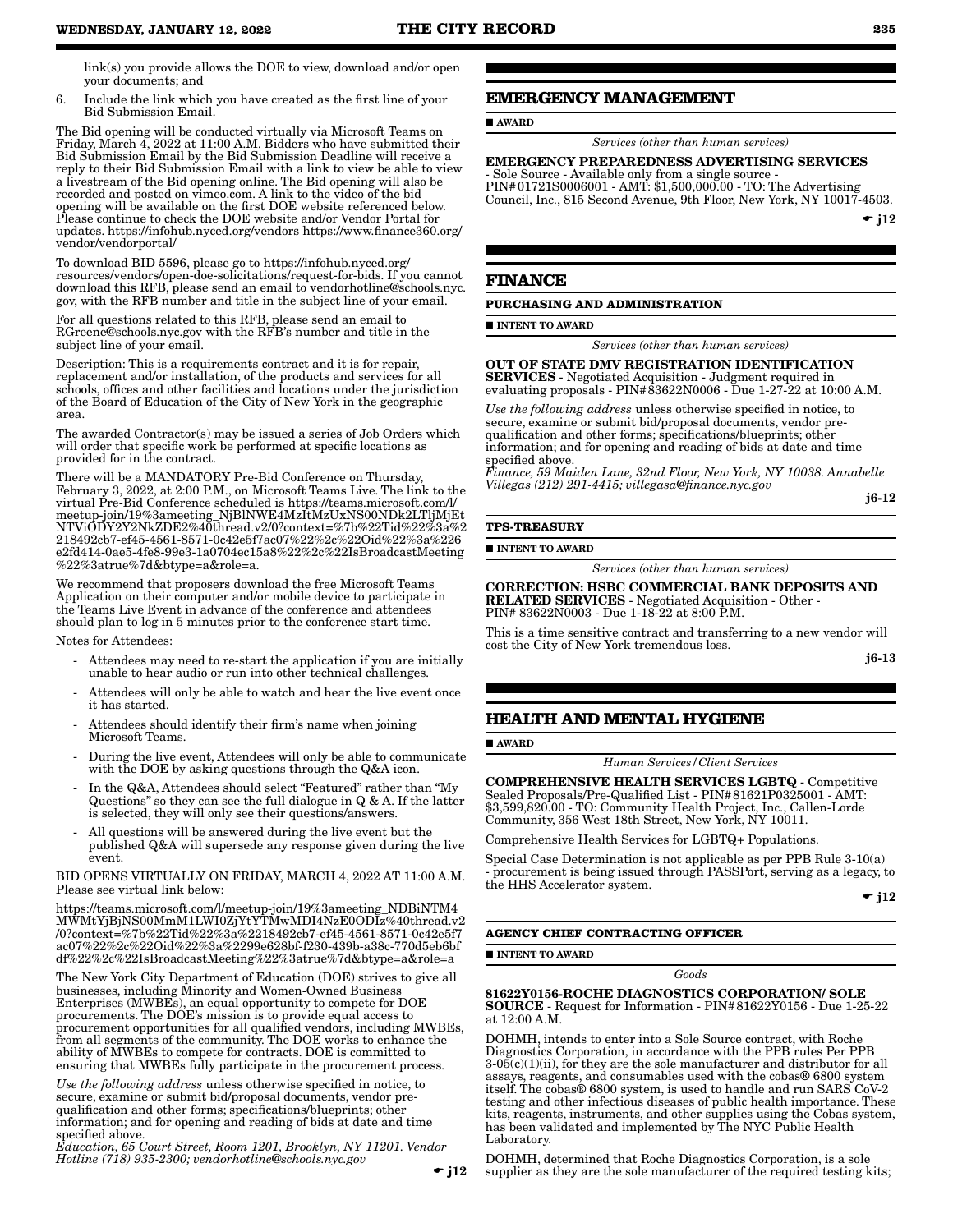there are no current agents or dealers authorized to represent these products. The duration of this contract will be for five years. PIN#23LB002001R0X00.

Any vendor who believes that they may also be able to provide these items in the future, is welcome to submit an expression of interest, via email, Mnapolitano@health.nyc.gov, by no later than 1/25/2022, at 12:00 A.M. Any questions regarding this Sole Source contract should be addressed, in writing, to the contracting officer identified above.

*Use the following address* unless otherwise specified in notice, to secure, examine or submit bid/proposal documents, vendor prequalification and other forms; specifications/blueprints; other information; and for opening and reading of bids at date and time specified above.

*Health and Mental Hygiene, 42-09 28th Street, 17th Floor, Long Island City, NY 11101. Marcella Napolitano (347) 396-6680; mnapolitano@health.nyc.gov*

j11-18

#### **ENVIRONMENTAL HEALTH**

#### SOLICITATION

#### *Services (other than human services)*

SPAY & NEUTER SERVICES - Negotiated Acquisition - Other - PIN# 81621N0308 - Due 2-11-22 at 2:00 P.M.

The competitive Negotiated Acquisition (NA) is for soliciting applications for the provision of free or low-cost spay and neuter services of dogs and cats to eligible pet owners Citywide. Services are required in all five boroughs of New York City. Contractor(s) must be and/or employ New York State licensed Veterinarians and New York State licensed veterinary technicians, to provide spay and neuter surgeries and related services. DOHMH is pursuing this via NA method because there is a very limited number of providers that can meet the minimum qualifications and the capacity necessary to perform the work. The contract term will be for six (6) years from September 1, 2022 to August 31, 2028 with no renewal options. All questions must be submitted in writing to the Authorized Agency Contact person at NA@health.nyc.gov. Answers to all questions received by the question deadline of January 21, 2022 will be provided in an addendum released through PASSPort. Please note that this procurement is released via PASSPort. Please visit PASSPort to respond to this solicitation. Expressions of Interest are due on February 11, 2022 at 2:00 P.M. EST. Link to PASSPort Public Portal: https://passport.cityofnewyork.us/page.aspx/en/rfp/request\_browse\_ public

j7-13

### **HOUSING AUTHORITY**

#### **PROCUREMENT**

SOLICITATION

*Goods and Services*

SMD\_SERVICES\_INSTALLATION OF V/C FLOOR TILE IN APTS-VARIOUS DEVELOPMENTS IN MANHATTAN, BROOKLYN, QUEENS & STATEN ISLAND - Competitive Sealed Bids - Due 2-3-22 at 12:00 A.M.

- 359894 Smd\_Services\_Installation of V/C Floor Tile in Apts-Riis Houses, Manhattan - Due at 10:00 A.M.
- 359895 Smd\_Services\_Installation of V/C Floor Tile in Apts-Astoria Houses, Queens - Due at 10:05 A.M.
- 359896 Smd\_Services\_Installation of V/C Floor Tile in Apts-Sheepshead Bay Houses, Brooklyn - Due at 10:10 A.M.

The work shall consist of furnishing all labor, materials, equipment and all other incidental items necessary and required to perform the subject work as follows: installation of vinyl-composition floor tile, over existing floor tile, installation of vinyl-composition floor tile, over the existing properly prepared concrete floor, the removal and replacement of existing/or missing vinyl cove base molding and, as directed, remove Non-Asbestos Containing floor coverings, including but not limited to vinyl composition floor tile, linoleum, self-adhesive floor tile, carpet, ceramic floor tile, wood flooring, etc.

Interested vendors are invited to obtain a copy of the opportunity, at NYCHA's website by going to http://www.nyc.gov/nychabusiness. On the left side, click on "iSupplier Vendor Registration/Login" link. (1) If you have an iSupplier account, then click on the " Login for registered vendors" link and sign into your iSupplier account. (2) If you do not have an iSupplier account you can request an account by clicking on "New suppliers register in iSupplier" to apply for log-in credentials. Once you have accessed your iSupplier account, log into your account, then choose under the Oracle Financials home page, the menu option

"Sourcing Supplier", then choose "Sourcing", then choose Sourcing Homepage"; and conduct a search in the "Search Open Negotiations" box for RFQ Number(s) 359894, 359895, & 359896.

Note: In response, to the COVID-19 outbreak, we are accepting only electronic bids submitted online via iSupplier. Paper bids will not be accepted or considered. Please contact NYCHA Procurement, at procurement@nycha.nyc.gov, for assistance.

*Use the following address* unless otherwise specified in notice, to secure, examine or submit bid/proposal documents, vendor prequalification and other forms; specifications/blueprints; other information; and for opening and reading of bids, at date and time specified above.

*Housing Authority, 90 Church Street, 6th Floor, New York, NY 10007. JoAnn Park (212) 306-4511; joann.park@nycha.nyc.gov*

 $\bullet$  j12

### **OFFICE OF THE MAYOR**

#### **MAYORALTY**

#### SOLICITATION

*Services (other than human services)*

00222N0009-NYC CIVIC IMPACT FUNDING - Negotiated Acquisition - Other - PIN# 00222N0009 - Due 2-4-22 at 2:00 P.M.

NEED FOR PROCUREMENT NYC Service (NYCS, a division of the Mayor's Office) seeks appropriately qualified nonprofit and communitybased organization (providers), to receive NYC Civic Impact Funding to support efforts to engage volunteers who help deliver essential services to poverty-stricken residents; further impacted by the COVID-19 Pandemic. Organizations across the city are on the front lines – along with their volunteers – supporting residents in a multitude of ways. NYC Civic Impact funding helps organizations strategically leverage volunteers to deliver essential services, as well as strengthen community engagement and support at a time when it is desperately needed. Food access continues to be a particularly high need area, so this funding will focus support on food supplying and/or serving organizations.

- 1. Requirements & Priorities: NYC Civic Impact Funding is open to all community-based organizations and nonprofits who are currently engaging volunteers to deliver services to communities. In particular, organizations must be engaging volunteers to improve communities' access to healthy and culturally appropriate food. In order to be eligible to apply, an organization must:
	- Be community-based (e.g. serving particular neighborhood(s) in the five boroughs, with genuine relationships with community stakeholders and residents.
	- Be a current  $501(c)(3)$  nonprofit organization or have a fiscal sponsor.
	- Use funding exclusively to support NYC-based volunteer and civic engagement efforts related to increasing access to food and addressing other residual impacts from COVID-19 in high need communities. Organizations that also operate outside of NYC are eligible to apply, but must use this funding for their NYC programming.
	- Seek to improve their volunteer management practices and have the ability to run an effective volunteer program designed to deliver critical services (e.g. volunteer food distribution, meal preparation, logistical support, tracking data).
	- Supply and/or serve food. Funding may be used to support other COVID-19 response efforts that utilize volunteers, but volunteer-supported food distribution must be a primary component of the programs funded.
	- Use funding to provide services to residents in one or more Racial Inclusion & Equity Taskforce Priority Neighborhoods (a list of these neighborhoods can be found online here and is provided after Question #15 in this application).
- 2. Solicitation/Selection: Request for Quote (RFQ) will be release to qualified providers via Passport. The Applicant may qualify for one-time funding of up to \$10,000 which must be used by June 30, 2022. Up to \$200,000 in total, up to \$10,000 each, will be awarded to approximately 20 organizations. A successful application will demonstrate that funding will be used to support the implementation, improvement, or expansion of volunteer efforts who help deliver essential services to residents throughout New York City.
- 3. Basis for Contract Award: The contract will be awarded to the highest technically ranked applicant(s) whose price proposal is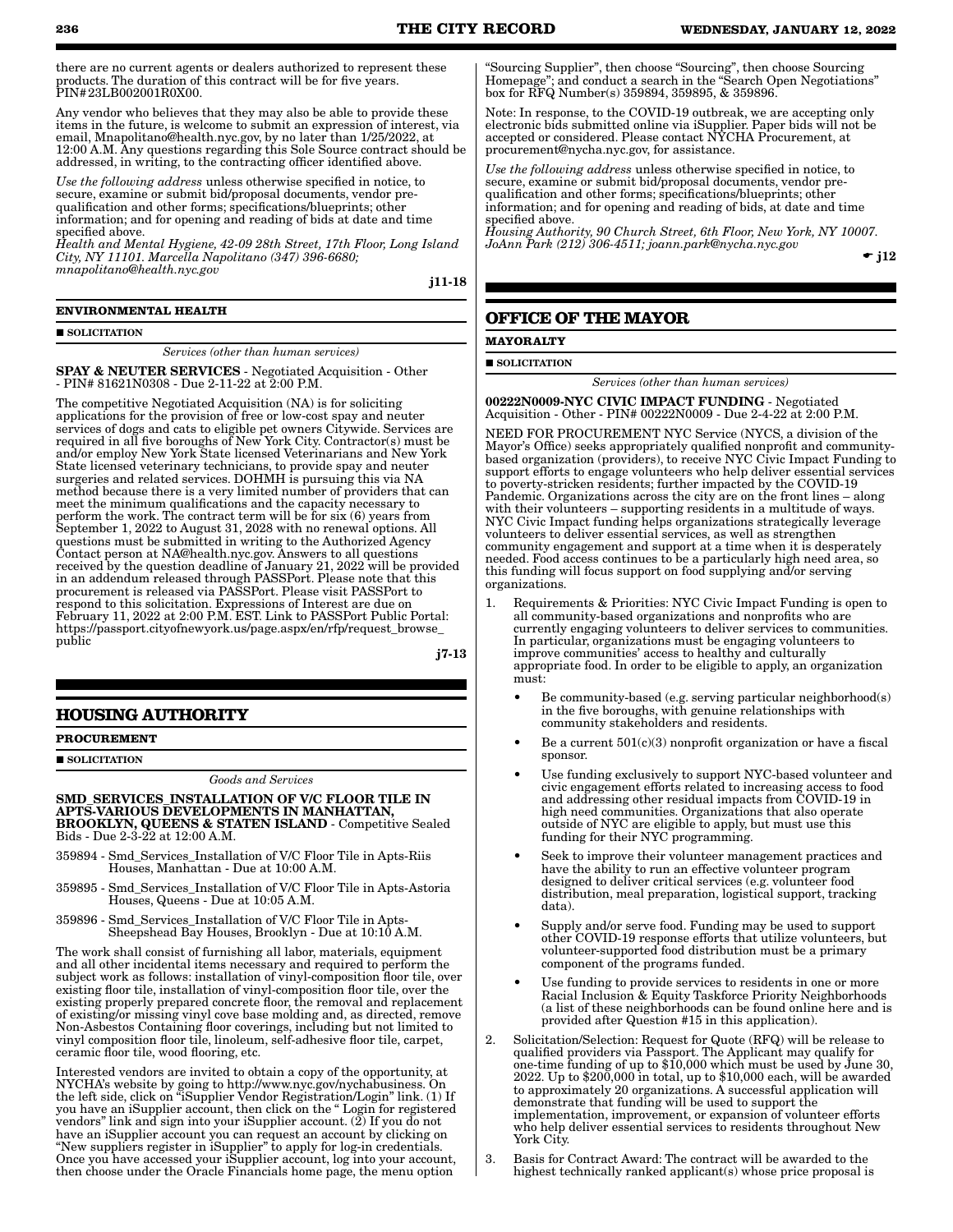determined to be fair and reasonable and is determined to be the most advantageous to the City, taking into consideration the price and such other factors or criteria set forth in the RFA. B. FAIR AND REASONABLE The Office of the Mayor will award up to \$10,000, each, to twenty (20) applicants. The cost is Federal funds. The same award amount was allocated to applicants during Fiscal Year 2020 and 2021; the cost is comparable to the market-price for similar services; therefore, the ACCO has determined the offered price is fair and reasonable.

j7-13

## **MAYOR'S OFFICE OF CRIMINAL JUSTICE**

#### **CONTRACTS**

**INTENT TO AWARD** 

*Human Services/Client Services*

00222Y0076-ADVANCE PEACE - Request for Information - PIN#00222Y0076 - Due 1-13-22 at 2:00 P.M.

Pursuant to Section 3-05 of the NYC Procurement Policy Board Rules, it is the intent of the Mayor's Office of Criminal Justice to enter into sole source negotiations with Advance Peace. The Advance Peace Model also known as The Peacemaker Fellowship is a proprietary product researched, field-tested, piloted, administered, evaluated, and conferred exclusively by Advance Peace. Please indicate your interest by responding to the RFI EPIN: 00222Y0076 in PASSPort no later than January 13, 2022, at 2:00 P.M.

To respond in PASSPort, please complete the Acknowledgement tab and submit a response in the Manage responses tab or respond by email to mocjprocurements@cityhall.nyc.gov. if you have questions about the details of the RFx, please submit through the Discussion with Buyer Tab. If you need technical assistance, please contact the Mayor's Office of Contract Services (MOCS) by submitting an inquiry to the MOCS Service Desk at https://mocssupport.atlassian.net/ servicedesk/customer/portal/8

*Use the following address* unless otherwise specified in notice, to secure, examine or submit bid/proposal documents, vendor pre-qualification and other forms; specifications/blueprints; other information; and for opening and reading of bids at date and time specified above. *Mayor's Office of Criminal Justice, 1 Centre Street, 10th Floor, Room 1012, New York, NY 10007. Alison MacLeod (212) 416-5252; mocjprocurements@cityhall.nyc.gov*

#### j7-13

00222Y0088-CURE VIOLENCE GLOBAL - Request for Information - PIN# 00222Y0088 - Due 1-13-22 at 2:00 PM.

Pursuant to Section 3-05 of the NYC Procurement Policy Board Rules, It is the intent of the Mayors office of Criminal Justice ("MOCJ") to enter into sole source negotiations with Cure Violence Global (CVG), located at 227 W. Monroe Street. Suite 1025, Chicago, Illinois 60606, for the obtaining site certification, violence interruption and reduction training, and management. Cure Violence Global (CVG) will provide training and technical assistance to community-based programs and/or organizations that are committed to mitigating conflict that leads to gun violence and mobilizing residents to change community norms across the 5 boroughs. CVG is equipped to provide a model approach, curriculum on violence interruption and reduction training, management training, and site certification. These services will be used by MOCJ-funded crisis management system program providers to detect and interrupt conflict, identify and treat the highest risk for harm in communities throughout the City. Please indicate your interest by responding to the RFI EPIN: 00222Y0088 in PASSPort no later than Januaryy 13, 2022, at 2:00 P.M.

To respond in PASSPort please complete the acknowledgement tab and summit a response in the Manage responses tab or respond by email to mocjprocurements@cityhall.nyc.gov. If you have questions about the details of the RFx please submit through the Discussion with Buy Tab. If you need technical assistance, please contact the Mayor's Office of Contract Services (MOCS) by submitting an inquiry to the MOCS Service Desk at https://mocssupport.atlassian.net/servicedesk/ customer/portal/8

*Use the following address* unless otherwise specified in notice, to secure, examine or submit bid/proposal documents, vendor prequalification and other forms; specifications/blueprints; other information; and for opening and reading of bids at date and time specified above.

*Mayor's Office of Criminal Justice, 1 Centre Street, 10th Floor, Room 1012, New York, NY 10007. Alison MacLeod (212) 416-5252; mocjprocurments@cityhall.nyc.gov*

j7-13

## **MAYOR'S FUND TO ADVANCE NEW YORK CITY**

#### **FINANCE AND OPERATIONS**

**SOLICITATION** 

#### *Goods and Services*

REQUEST FOR PROPOSALS: DESIGNED BY COMMUNITY - Request for Proposals - PIN# 202201 - Due 2-22-22 at 1:00 A.M.

The awarded Non-Profit Community Based Organization will support the enrollment of the Designed by Community Fellowship Cohort through activating their existing Community networks. Non-Profit Community Based Organizations with active Community groups who exist as a part of their operational model will be prioritized.

Please visit the RFP section of our site, at nyc.gov/fund, to view full RFP details.

*Use the following address* unless otherwise specified in notice, to secure, examine or submit bid/proposal documents, vendor prequalification and other forms; specifications/blueprints; other information; and for opening and reading of bids at date and time specified above.

*Mayor's Fund to Advance New York City, 253 Broadway, 6th Floor, New York, NY 10007. Cesaryna Pena (212) 788-2670; fundrfp@cityhall.nyc.gov*

j10-24

## **AGENCY RULES**

## **BUILDINGS**

**NOTICE** 

#### Notice of Public Hearing and Opportunity to Comment on Proposed Rules

What are we proposing? The Department of Buildings (DOB) is proposing to amend its rules regarding elevator agency licenses. DOB is also proposing to add a new section regarding elevator agency directors, inspectors, technicians and helpers.

Due to the current health emergency, the public hearing for this rule is being scheduled as a virtual hearing, which may be accessed according to the information given below in this Notice.

When and where is the hearing? DOB will hold a public hearing on the proposed rule online. The public hearing will take place at 11am on 2/11/22.

Join through Internet:

To join the hearing via your browser either click on the following URL link or copy and paste it into your browser's address bar. Then follow the prompts.

https://buildings.webex.com/buildings/j.php?MTID=mfcd35167446 510fc80bb7d5ce8bb9d90

When prompted, enter the following meeting password: 10007

When joining the meeting choose either "Use computer for audio" or "Call in" for the audio portion of the public hearing. If you choose the "Call in" option, the information needed to connect (phone number, Access Code and Attendee ID) will automatically be presented to you immediately after you join the Webex meeting.

If you have low bandwidth or inconsistent Internet connection, we suggest you use the "Call-in" option for the hearing. This will reduce the possibility of dropped audio and stutters.

#### • Join via phone only:

To join the meeting only by phone, use the following information to connect:

Phone: 646-992-2010 Access code: 230 072 29065 Password (if requested): 10007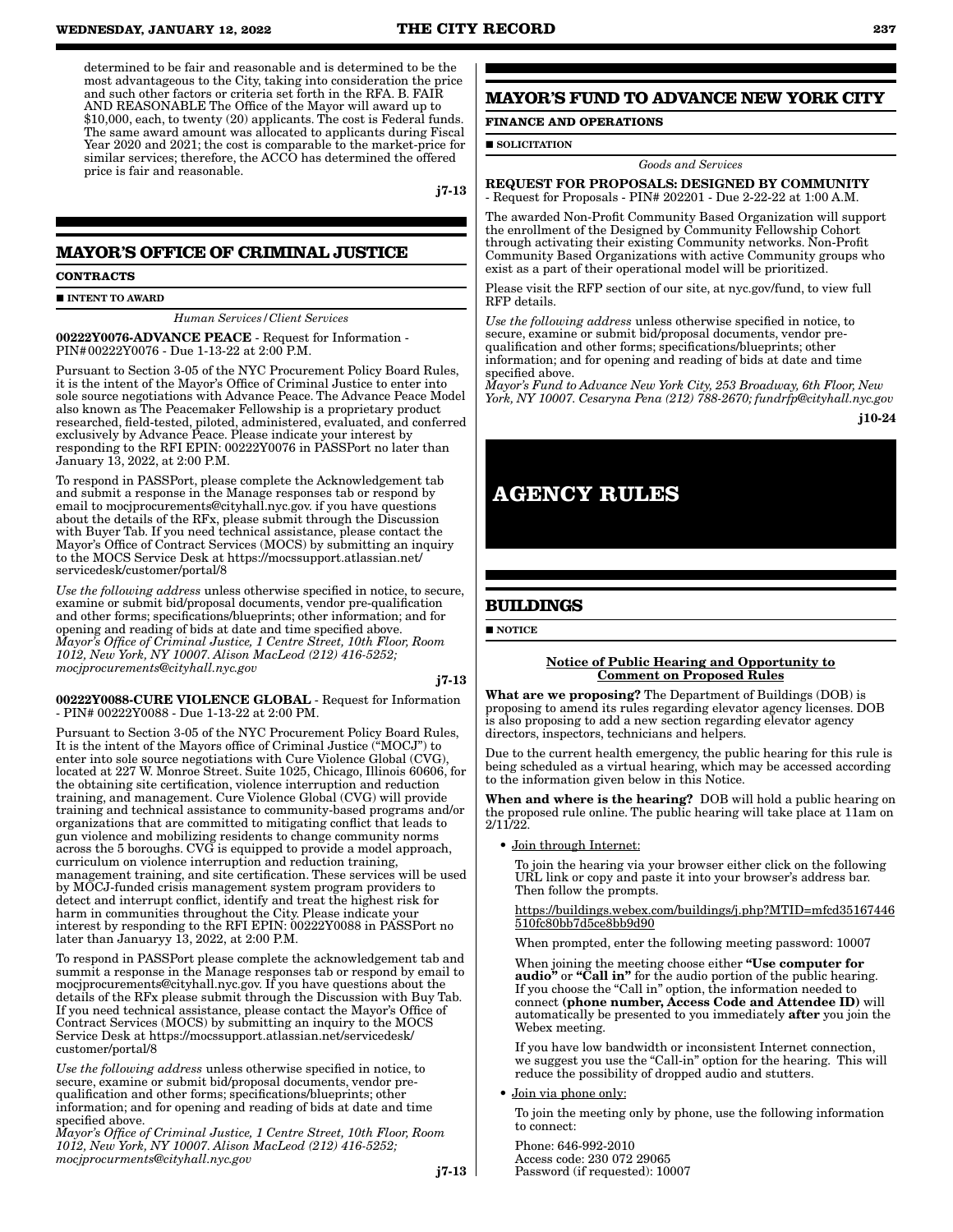How do I comment on the proposed rules? Anyone can comment on the proposed rules by:

- Website. You can submit comments to the DOB through the NYC rules website at http://rules.cityofnewyork.us.
- Email. You can email comments to dobrules@buildings.nyc.gov.
- Mail. You can mail comments to the New York City Department of Buildings, Office of the General Counsel, 280 Broadway, 7th floor, New York, NY 10007.
- Fax. You can fax comments to the New York City Department of Buildings, Office of the General Counsel, at 212-566-3843.
- Speaking at the hearing. Anyone who wants to comment on the proposed rule at the public hearing must sign up to speak. You can sign up by emailing dobrules@buildings.nyc.gov by 2/4/22 and including your name and affiliation. While you will be given the opportunity during the hearing to indicate that you would like to provide comments, we prefer that you sign up in advance. You can speak for up to three minutes.

Is there a deadline to submit comments? Yes, you must submit comments by 2/11/22.

What if I need assistance to participate in the hearing? You must tell the Office of the General Counsel if you need a reasonable accommodation of a disability at the hearing. You can tell us by email at dobrules@buildings.nyc.gov. Advance notice is requested to allow sufficient time to arrange the accommodation. You must tell us by 1/28/22.

This location has the following accessibility option(s) available: Simultaneous transcription for people who are hearing impaired, and audio only access for those who are visually impaired.

Can I review the comments made on the proposed rules? You can review the comments made online on the proposed rules by going to the website at http://rules.cityofnewyork.us/. Copies of all comments submitted online, copies of all written comments and a summary of oral comments concerning the proposed rule will be available to the public at the Office of the General Counsel and may be requested by email at dobrules@buildings.nyc.gov.

What authorizes DOB to make this rule? Sections 643 and 1043(a) of the City Charter and Chapter 4 of Title 28 of the City Administrative Code authorize DOB to make this proposed rule. This proposed rule was not included in DOB's regulatory agenda for this Fiscal Year because it was not contemplated when DOB published the agenda.

Where can I find DOB's rules? DOB's rules are in Title 1 of the Rules of the City of New York.

What rules govern the rulemaking process? DOB must meet the requirements of Section 1043 of the City Charter when creating or changing rules. This notice is made according to the requirements of Section 1043(b) of the City Charter.

#### Statement of Basis and Purpose of Proposed Rule

Elevator licensing provisions are found in Articles 401, 421, 422, 425 and 426 of Title 28 of the Administrative Code. Chapters 750 of 2019 and 55 of 2020 of the laws of the State of New York amended some terminology in Articles 401, 421 and 422, and added new Articles 425 and 426 to Chapter 4 of Title 28 of the New York City Administrative Code, creating three new license types:

- elevator agency technician,
- restricted elevator agency technician, and
- elevator agency helper.

On November 7, 2021, Local Law 126 for the year 2021 lapsed into law and further amended Article 425 in relation to the term of elevator technician licenses and the requirement of a New York State elevator mechanic license in addition to the city technician license.

These rules are being amended to reflect the changes made by those laws. Specifically, the amendments:

- Remove fees that no longer apply and add new fees to cover license card processing for the newly created license types.
- Add language regarding the term of the elevator agency technician and restricted elevator agency technician licenses.
- Add a new section regarding the requirement of state elevator licenses in addition to the city licenses issued pursuant to Articles 421, 422, 425 and 426 of the Administrative Code.
- Add elevator agency technician and restricted elevator agency technician licenses to Section 104-26 of Title 1 of the Rules of the City of New York, which relates to the deactivation of licenses.

The Department of Buildings' authority for these rules is found in sections 643 and 1043 of the New York City Charter and Chapter 4 of Title 28 of the New York City Administrative Code.

New material is underlined. [Deleted material is in brackets.]

"Shall" and "must" denote mandatory requirements and may be used interchangeably in the rules of this department, unless otherwise specified or unless the context clearly indicates otherwise.

Section 1. Subparagraph  $(v)$  of paragraph  $(2)$  of subdivision  $(a)$  of section 101-02 of subchapter A of chapter 100 of Title 1 of the rules of the City of New York is amended to read as follows:

(v) Inspection. The Applicant inspects and tests such work on behalf of the owner and in the presence of an independent approved elevator [inspection] agency not affiliated with the Applicant, which witnesses the test ("witnessing agency") with following conditions:

§2. Section 101-03 of Subchapter A of Chapter 100 of Title 1 of the Rules of the City of New York is amended by deleting the entries for private elevator inspector certification and private elevator inspection agency certification, amending the elevator inspector license entry and adding entries for elevator agency technician license card processing, restricted elevator agency technician license card processing and elevator agency helper card following the entry for elevator agency inspector license as follows:

| <b>Private</b><br>elevator<br>inspector<br>certification.                     | [Initial:<br>\$501       | [Renewal:<br>\$75<br>triennially  | ILate-<br>renewal:<br>\$501           | Reissuance:<br>\$501 |
|-------------------------------------------------------------------------------|--------------------------|-----------------------------------|---------------------------------------|----------------------|
| Private<br>elevator<br>inspection<br>agency<br>certification.                 | Initial:<br>\$1001       | [Renewal:<br>\$150<br>triennially | ILate-<br>renewal:<br>\$501           | Reissuance:<br>\$501 |
| Elevator<br>agency<br>director/<br>co-director<br>license.                    | Initial:<br>\$100        | Renewal:<br>\$150                 | Late-<br>renewal:<br>\$50             | Reissuance:<br>\$50  |
| Elevator<br>agency<br>inspector<br>license.                                   | Initial:<br>\$50         | Renewal:<br>\$75                  | Late-<br>renewal:<br>\$50             | Reissuance:<br>\$50  |
| Elevator<br>agency<br>technician<br>license card<br>processing.               | Initial:<br>\$50         | Renewal:<br>\$50                  | Late-<br>renewal:<br>$\overline{$50}$ | Reissuance:<br>\$50  |
| Restricted<br>elevator<br>agency<br>technician<br>license card<br>processing. | Initial:<br>$\bar{\$}50$ | Renewal:<br>\$50                  | Late-<br>renewal:<br>\$50             | Reissuance:<br>\$50  |
| Elevator<br>agency<br>helper card.                                            | Initial:<br>\$50         |                                   |                                       | Reissuance:<br>\$50  |

§3. Subparagraphs (vii) and (viii) of paragraph (1) of subdivision (c) of section 104-01 of subchapter D of chapter 100 of Title 1 of the rules of the City of New York are amended to read as follows:

(vii) [Private] Elevator [Inspection] Agency Director

(viii) [Private] Elevator [Inspection] Agency Inspector

§4. Paragraph (1) of subdivision (a) of section 104-02 of subchapter D of chapter 100 of Title 1 of the rules of the City of New York is amended to read as follows:

(1) Elevator [Inspection] Agency Director

Subdivision (i) of section 104-03 of subchapter D of chapter 100 of Title 1 of the rules of the City of New York is re-lettered (j) and a new subdivision (i) is added to read as follows:

(i) The term of an elevator agency technician license or a restricted elevator agency technician license issued in accordance with the provisions of article 425 of Title 28 of the Administrative Code shall be two (2) years, measured from the date the license is originally issued.

§6. Subchapter D of chapter 100 of Title 1 of the rules of the City of New York is amended by adding a new section 104-13 to read as follows:

104-13 Elevator agency directors, elevator agency inspectors, elevator agency technicians and restricted elevator agency technicians and elevator helpers.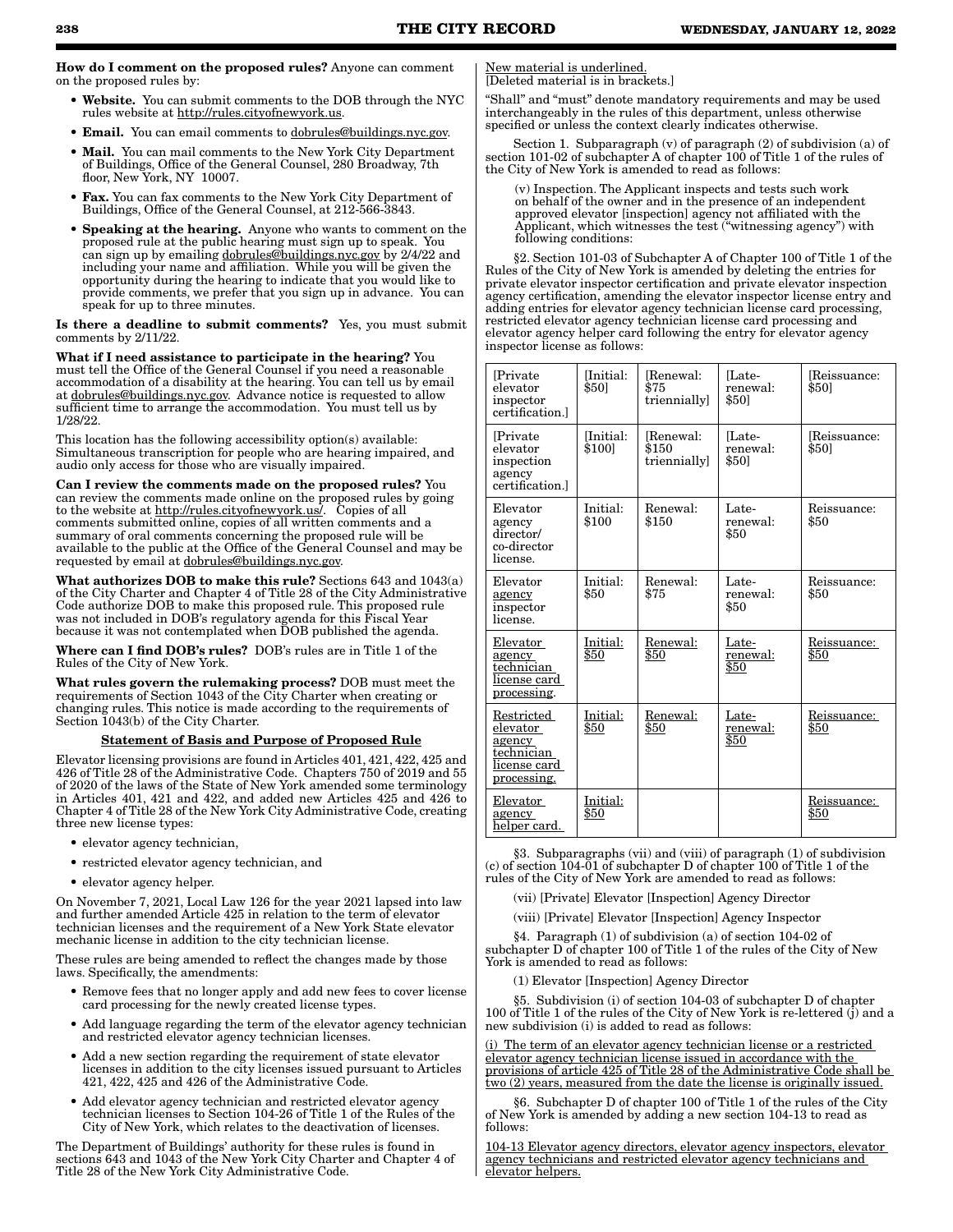(a) New York State elevator license required. In addition to the licenses issued pursuant to Articles 421, 422, 425 and Article 426 of Title 28 of the Administrative Code, the applicable license issued by the New York State Department of Labor pursuant to Article 33 of the state labor law is required in order to perform elevator work as defined in Section 28-401.3 of the Administrative Code.

(b) Permit applications. No application for an elevator work permit shall be accepted by the Department unless the applicant possesses a valid New York state license, as described in subdivision (a).

Permit expiration. Elevator work permits expire upon the expiration or revocation of the required state license during the term of the permit.

(d) Inspection and test reports. No required elevator inspection or test reports shall be accepted by the Department unless the elevator agency inspector possesses a valid New York state license, as described in subdivision (a).

(e) Qualifications. Elevator agency technicians, restricted elevator agency technicians and elevator helpers must meet all applicable qualifications and license requirements in Chapter 4 of Title 28 of the Administrative Code.

§7. Subdivision (a) of section 104-26 of subchapter D of chapter 100 of Title 1 of the rules of the City of New York is amended to read as follows:

(a) Applicability. This section applies to Master Plumbers, Master Fire Suppression Piping Contractors, High Pressure Boiler Operating Engineers, Welders, Riggers, Sign Hangers, Oil Burners, Site Safety Managers, Hoist Machine Operators, [Private] Elevator [Inspection] Agency Inspectors, [and Private] Elevator [Inspection] Agency Directors, Elevator Agency Technicians and Restricted Elevator Agency Technicians.

#### NEW YORK CITY MAYOR'S OFFICE OF OPERATIONS 253 BROADWAY, 10th FLOOR NEW YORK, NY 10007 212-788-1400

CERTIFICATION/ANALYSIS PURSUANT TO CHARTER SECTION 1043(d)

RULE TITLE: Amendment of Elevator Safety and Elevator Inspection Rules REFERENCE NUMBER: DOB-146

#### RULEMAKING AGENCY: Department of Buildings

I certify that this office has analyzed the proposed rule referenced above as required by Section 1043(d) of the New York City Charter, and that the proposed rule referenced above:

- (i) Is understandable and written in plain language for the discrete regulated community or communities;
- (ii) Minimizes compliance costs for the discrete regulated community or communities consistent with achieving the stated purpose of the rule; and
- (iii) Does not provide a cure period because it does not establish a violation, modification of a violation, or modification of the penalties associated with a violation.

 */s/ Francisco X. Navarro December 27, 2021* Mayor's Office of Operations Date

#### NEW YORK CITY LAW DEPARTMENT DIVISION OF LEGAL COUNSEL 100 CHURCH STREET NEW YORK, NY 10007 212-356-4028

#### CERTIFICATION PURSUANT TO CHARTER §1043(d)

RULE TITLE: Amendment of Elevator Safety and Elevator Inspection Rules REFERENCE NUMBER: 2021 RG 088

RULEMAKING AGENCY: Department of Buildings

I certify that this office has reviewed the above-referenced proposed rule as required by section 1043(d) of the New York City Charter, and that the above-referenced proposed rule:

- (i) is drafted so as to accomplish the purpose of the authorizing provisions of law;
- (ii) is not in conflict with other applicable rules;
- (iii) to the extent practicable and appropriate, is narrowly drawn to achieve its stated purpose; and

(iv) to the extent practicable and appropriate, contains a statement of basis and purpose that provides a clear explanation of the rule and the requirements imposed by the rule.

#### /s/ STEVEN GOULDEN Date: December 27, 2021 Acting Corporation Counsel

Accessibility questions: Andrea Maggio, (212) 393-2085, amaggio@ buildings.nyc.gov, by: Friday, January 28, 2022, 5:00 P.M.

## **HEALTH AND MENTAL HYGIENE**

**NOTICE** 

#### Notice of Adoption of Amendments to Chapter 6 of Title 24 of the Rules of the City of New York City

In compliance with section 1043(b) of the New York City Charter ("Charter"), a notice of intention to amend section 6-13 of Chapter 6 of Title 24 of the Rules of the City of New York was published in the New York City Record on January 15, 2020, and a public hearing was held on June 3, 2020. At the hearing, one person testified, and the same person also submitted a written comment. In response to the testimony and comment received, no changes have been made to the proposed amendment. However, on its own initiative, the Department is making certain technical, corrective amendments to other parts of Chapter 6, specifically to section 6-11 and Appendix 6-C-2, as detailed below in the Statement of Basis and Purpose. This notice replaces the notice published in the City Record on December 23, 2021.

#### Statement of Basis and Purpose

#### *Background*

In 1998, New York State enacted a law that allowed cities having a population of one million or more to issue specialized vending licenses to honorably discharged members of the armed forces of the United States who were physically disabled as a result of injuries received while in service of the armed forces. Such specialized vending licenses authorized holders to hawk or peddle within the city issuing the license in accordance with the provisions of New York General Business Law section 35-a.

In 2013, the Department adopted section 6-13 of Chapter 6 of Title 24 of the Rules of the City of New York. Section 6-13 provides the requirements for disabled veterans with specialized vending licenses to obtain disabled veterans mobile food unit vending permits. These permits allow the operation of mobile food vending units on sidewalks surrounding parks under the jurisdiction of the New York City Department of Parks and Recreation.

The amendment of section 6-13 will remove the requirement that any applicant for a disabled veterans mobile food unit vending permit also hold a currently valid general vendor license from the New York City Department of Consumer Affairs ("DCA") (now known as the Department of Consumer and Worker Protection). This requirement is being removed to conform the permit requirements applicable to disabled veterans to those requirements applicable to food vendors generally, who are not required to hold a DCA general vendor license to sell food from a mobile unit.

In addition to the above amendment to section 6-13, the Department has identified several technical amendments that are required to correct other parts of Chapter 6, specifically, correcting typographical errors in section 6-11 and Appendix 6-C-2.

#### *Statutory Authority*

The Department's authority to adopt this amendment is found in section 1043 of the Charter and section 17-307 of the Administrative Code.

The amendments are as follows:

Underlined text is new.

Deleted text is in [brackets].

"Shall" and "must" denote mandatory requirements and may be used interchangeably in the rules of this Department, unless otherwise specified or unless the context clearly indicates otherwise.

Section 1. Subdivision (k) of section 6-11 of Chapter 6 of Title 24 of the Rules of the City of New York is amended to read as follows:

(k) *Notification of changes in operations.* Permittees must notify the Department, in writing, on forms approved or provided by the Department, no later than ten business days after [any] there has been a change in:

 $\div$  j12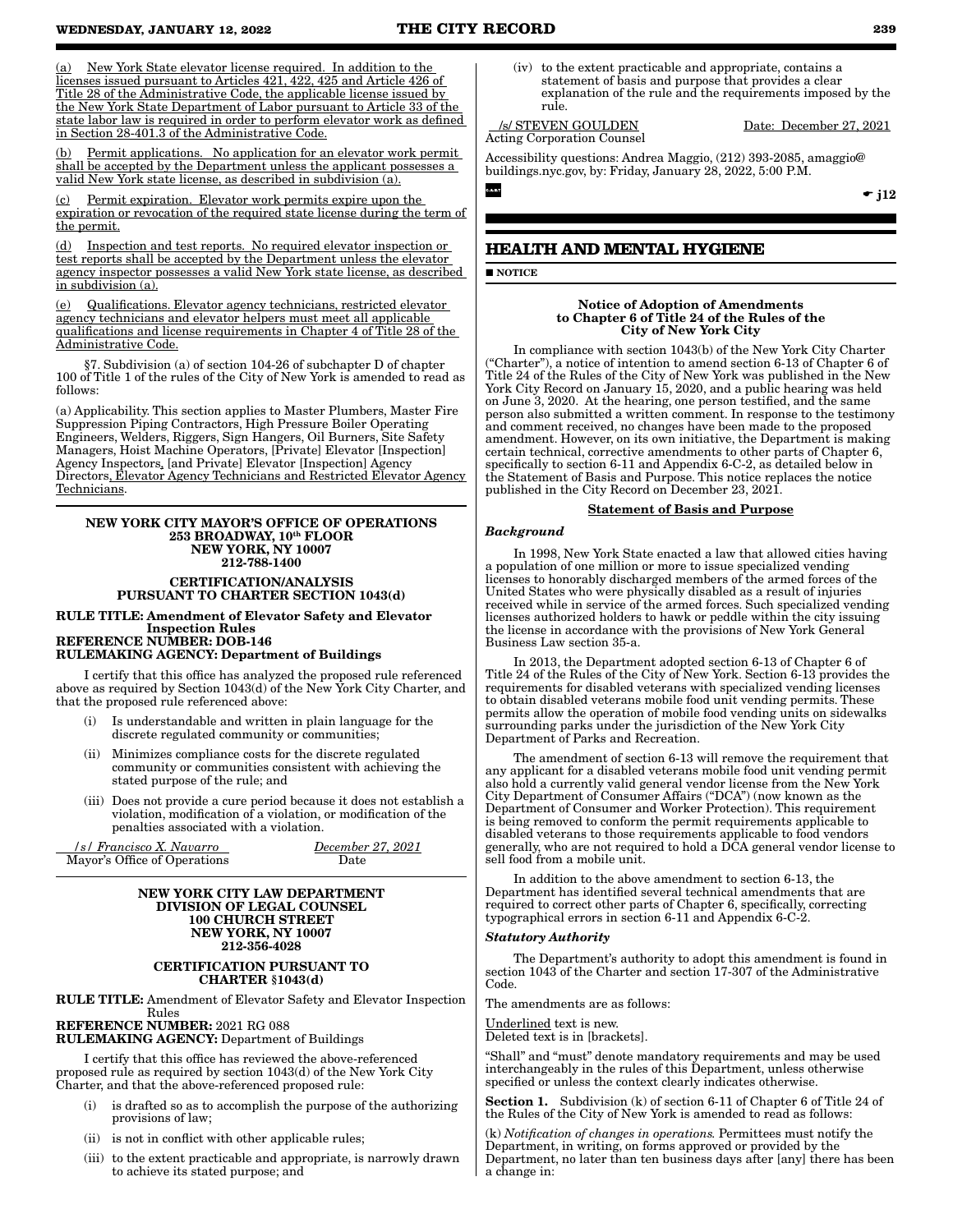- (1) Persons operating each unit as indicated on the form described in 24 RCNY § 6-12(c), or
- (2) Commissary used. Permittees must provide a copy of an agreement from the new commissary with such notice.

§ 2. The opening paragraph of section 6-13 of Chapter 6 of Title 24 of the Rules of the City of New York is amended to read as follows:

#### § 6-13 Disabled veterans mobile food unit vending permits.

Disabled veterans who hold currently valid [(i)] specialized vendor licenses issued pursuant to General Business Law § 35-a[,(ii) general vendor licenses issued by the Department of Consumer Affairs] and [(iii)] mobile food vending licenses issued by the Commissioner[,] may apply for and be issued permits to operate mobile food vending units on sidewalks surrounding parks within the jurisdiction of the New York City Department of Parks and Recreation, or successor City agency, in accordance with the following conditions:

\*\*\*

§ 3. The Mobile Food Vending Unit (MFVU) Penalty Schedule Unscored Violations entry for violation code 22-06, located in Appendix 6-C-2 of Chapter 6 of Title 24 of the Rules of the City of New York, is amended to read as follows:

| Ι VΙΟΙ.ΑΤΙΟΝ | <b>CITATION</b>                       | <b>VIOLATION</b>          | <b>VIOLATION</b> |
|--------------|---------------------------------------|---------------------------|------------------|
| l code       |                                       | <b>DESCRIPTION</b>        | PENALTY*         |
| $122-06$     | 24 RCNY<br>$$ [6-03(f)]$<br>$6-03(b)$ | Vending non-food<br>items | \$200            |

 $\div$  j12

## **SPECIAL MATERIALS**

#### **COMPTROLLER**

#### **NOTICE**

NOTICE OF ADVANCE PAYMENT OF AWARDS PURSUANT TO THE STATUTES IN SUCH cases made and provided, notice is hereby given that the Comptroller of the City of New York, will be ready to pay, at 1 Centre Street, Room 629, New York, NY 10007 on 1/13/2022, to the person or persons legally entitled an amount as certified, to the Comptroller by the Corporation Counsel on damage parcels, as follows:

Damage

| Parcel No.                                                           | <b>Block</b>                                 | $_{\rm Lot}$                                                                                                                                                                    |
|----------------------------------------------------------------------|----------------------------------------------|---------------------------------------------------------------------------------------------------------------------------------------------------------------------------------|
| 4,4A<br>5,5A<br>6.6A<br>7, 7A<br>15A, 15B<br>16A, 16B, 16C, 16D, 16E | 5497<br>5497<br>5497<br>5497<br>5237<br>5237 | PART OF & ADJACENT TO LOT 89<br>PART OF & ADJACENT TO LOT 84<br>PART OF & ADJACENT TO LOT 80<br>PART OF & ADJACENT TO LOT 72<br><b>ADJACENT TO LOT 48</b><br>ADJACENT TO LOT 45 |
|                                                                      |                                              |                                                                                                                                                                                 |

Acquired in the proceeding entitled: AMBOY ROAD AND ELTINGVILLE subject to any liens and encumbrances of record on such property. The amount advanced shall cease to bear interest on the specified date above.

Scott M. Stringer Comptroller

d29-j12

NOTICE OF ADVANCE PAYMENT OF AWARDS PURSUANT TO THE STATUTES IN SUCH cases made and provided, notice is hereby given that the Comptroller of the City of New York, will be ready to pay, at 1 Centre Street, Room 629, New York, NY 10007 on 1/13/2022, to the person or persons legally entitled an amount as certified, to the Comptroller by the Corporation Counsel on damage parcels, as follows: Damage

| Block | Lot |
|-------|-----|
| 13631 | 15  |
| 13631 | 13  |
| 13631 | 11  |
|       |     |

| 40A       | 13631 | 9  |
|-----------|-------|----|
| 43A & 43B | 13603 | 29 |
| 44 A      | 13603 | 28 |
| 45A       | 13603 | 25 |
| 53A       | 13603 | 8  |
| 59A       | 13604 | 46 |
| 60A       | 13604 | 45 |
| 116A      | 13607 | 27 |

Acquired in the proceeding entitled: **ROSEDALE AVENUE AREA** STREETS – STAGE 1 subject to any liens and encumbrances of record on such property. The amount advanced shall cease to bear interest on the specified date above.

> Scott M. Stringer Comptroller

d29-j12

NOTICE OF ADVANCE PAYMENT OF AWARDS PURSUANT TO THE STATUTES IN SUCH cases made and provided, notice is hereby given that the Comptroller of the City of New York, will be ready to pay, at 1 Centre Street, Room 629, New York, NY 10007 on 1/13/2022, to the person or persons legally entitled an amount as certified, to the Comptroller by the Corporation Counsel on damage parcels, as follows:

| Damage     |                         |                       |
|------------|-------------------------|-----------------------|
| Parcel No. | Block                   | $_{\rm Lot}$          |
| 16A & 16B  | <b>ADJACENT TO 8007</b> | <b>ADJACENT TO 59</b> |

Acquired in the proceeding entitled: AMBOY ROAD NORTHEAST AND SOUTHWEST OF PAGE AVENUE subject to any liens and encumbrances of record on such property. The amount advanced shall cease to bear interest on the specified date above.

> Scott M. Stringer Comptroller

d29-j12

#### NOTICE OF ADVANCE PAYMENT OF AWARDS, PURSUANT TO THE STATUTES IN SUCH cases made and provided, notice is hereby given that the Comptroller of the City of New York, will be ready to pay, at 1 Centre Street, Room 29, New York, NY 10007, on 1/26/2022, to the person or persons legally entitled an amount as certified to the Comptroller by the Corporation Counsel on damage parcels, as follows:

Damage Parcel No. Block Lot 13, 14, 15 146 34, 35, 36

Acquired in the proceeding entitled: EMAN Realty Corp., subject to any liens and encumbrances of record on such property. The amount advanced shall cease to bear interest on the specified date above.

> BRAD S. LANDER Comptroller

j11-25

## **CHANGES IN PERSONNEL**

|                  |                   |   |       | BOARD OF ELECTION POLL WORKERS |                  |            |               |               |
|------------------|-------------------|---|-------|--------------------------------|------------------|------------|---------------|---------------|
|                  |                   |   |       | FOR PERIOD ENDING 11/12/21     |                  |            |               |               |
|                  |                   |   | TITLE |                                |                  |            |               |               |
| <b>NAME</b>      |                   |   | NUM   | <b>SALARY</b>                  | <b>ACTION</b>    |            | PROV EFF DATE | <b>AGENCY</b> |
| <b>ROBINSON</b>  | <b>DARNELL</b>    |   | 9POLL | \$1.0000                       | APPOINTED        | YES        | 01/01/21      | 300           |
| <b>ROBINSON</b>  | <b>EBONY</b>      | М | 9POLL | \$1,0000                       | APPOINTED        | YES        | 01/01/21      | 300           |
| <b>ROBINSON</b>  | <b>EVELYN</b>     |   | 9POLL | \$1,0000                       | APPOINTED        | YES        | 01/01/21      | 300           |
| <b>RODRIGUEZ</b> | J                 |   | 9POLL | \$1,0000                       | <b>APPOINTED</b> | YES        | 01/01/21      | 300           |
| <b>RODRIGUEZ</b> | <b>JENNIFER</b>   |   | 9POLL | \$1,0000                       | APPOINTED        | YES        | 01/01/21      | 300           |
| <b>RODRIGUEZ</b> | JOSE              | F | 9POLL | \$1,0000                       | APPOINTED        | YES        | 01/01/21      | 300           |
| <b>RODRIGUEZ</b> | <b>JUANILET</b>   |   | 9POLL | \$1,0000                       | APPOINTED        | YES        | 01/01/21      | 300           |
| <b>RODRIGUEZ</b> | <b>STEPHANI</b>   |   | 9POLL | \$1,0000                       | APPOINTED        | YES        | 01/01/21      | 300           |
| <b>RODRIGUEZ</b> | <b>STEPHANI</b>   |   | 9POLL | \$1,0000                       | APPOINTED        | YES        | 01/01/21      | 300           |
| RODRIGUEZ III    | LINA              | Υ | 9POLL | \$1,0000                       | <b>APPOINTED</b> | YES        | 01/01/21      | 300           |
| <b>ROGER</b>     | MARIE             |   | 9POLL | \$1,0000                       | APPOINTED        | YES        | 01/01/21      | 300           |
| <b>ROMAN</b>     | <b>JOLENE</b>     | м | 9POLL | \$1,0000                       | APPOINTED        | YES        | 01/01/21      | 300           |
| <b>RONALD</b>    | <b>RONALD</b>     |   | 9POLL | \$1.0000                       | APPOINTED        | YES        | 01/01/21      | 300           |
| <b>ROOUE</b>     | <b>NYISHA</b>     | K | 9POLL | \$1,0000                       | APPOINTED        | YES        | 01/01/21      | 300           |
| <b>ROSADO</b>    | <b>ALEXIS</b>     | М | 9POLL | \$1.0000                       | APPOINTED        | YES        | 01/01/21      | 300           |
| <b>ROSARIO</b>   | <b>ALEXIA</b>     |   | 9POLL | \$1,0000                       | APPOINTED        | YES        | 01/01/21      | 300           |
| <b>ROSARIO</b>   | <b>JESSENIA S</b> |   | 9POLL | \$1,0000                       | APPOINTED        | YES        | 01/01/21      | 300           |
| <b>ROSAS</b>     | <b>ERNEST</b>     |   | 9POLL | \$1,0000                       | APPOINTED        | YES        | 01/01/21      | 300           |
| ROSAS SAAVEDRA   | <b>JACOUELY</b>   |   | 9POLL | \$1,0000                       | APPOINTED        | YES        | 01/01/21      | 300           |
| <b>ROSEN</b>     | AYA               |   | 9POLL | \$1,0000                       | APPOINTED        | YES        | 01/01/21      | 300           |
| <b>ROSEN</b>     | NED               |   | 9POLL | \$1,0000                       | APPOINTED        | YES        | 01/01/21      | 300           |
| <b>ROTH</b>      | RONALD            | G | 9POLL | \$1,0000                       | APPOINTED        | YES        | 01/01/21      | 300           |
| <b>ROTHMAN</b>   | <b>HANNAH</b>     |   | 9POLL | \$1.0000                       | <b>APPOINTED</b> | <b>YES</b> | 01/01/21      | 300           |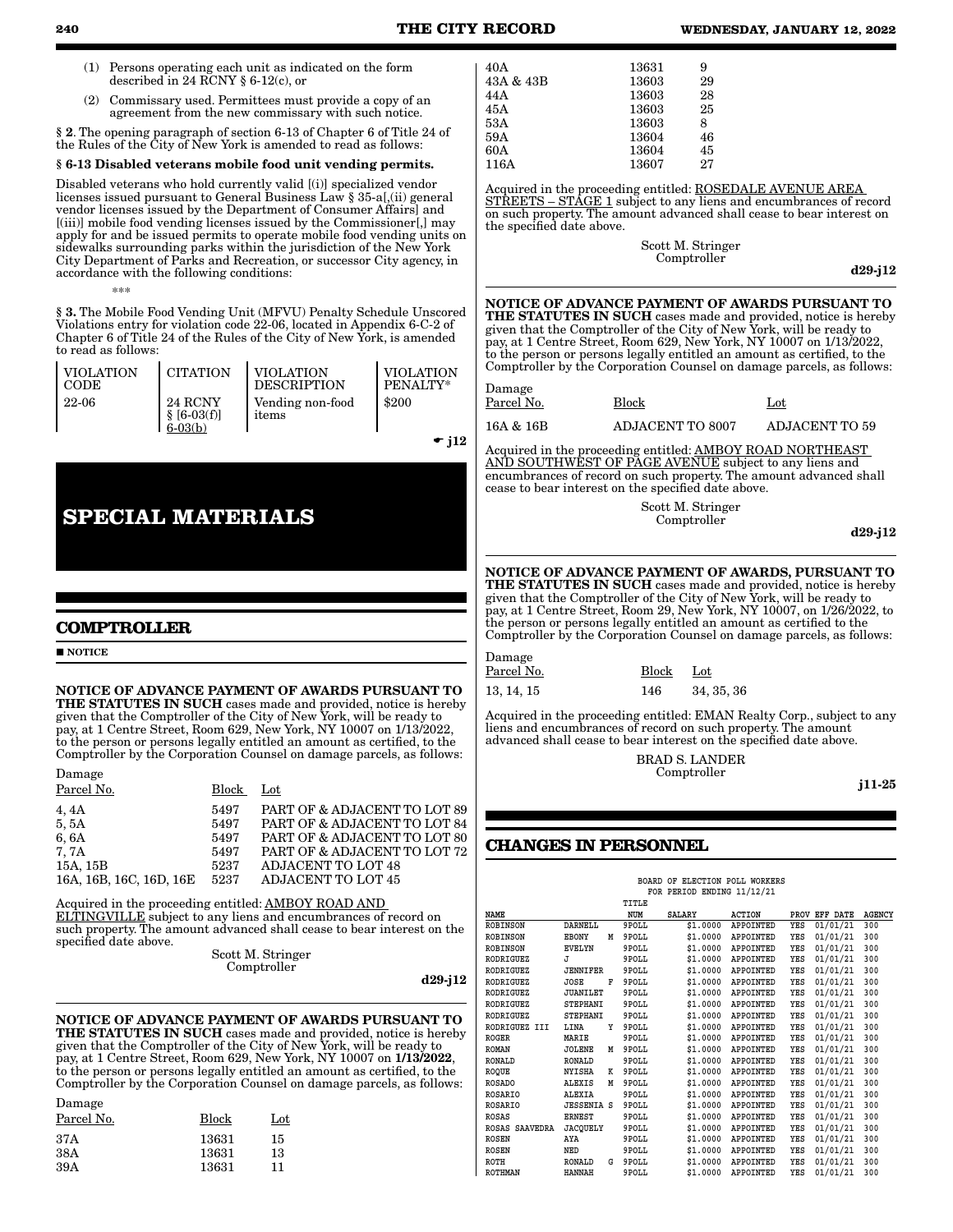| <b>ROWE</b>      | <b>DONTE</b>    | М | 9POLL | \$1,0000                       | APPOINTED     | YES | 01/01/21      | 300           |  |
|------------------|-----------------|---|-------|--------------------------------|---------------|-----|---------------|---------------|--|
| ROY              | <b>PRONAB</b>   | K | 9POLL | \$1.0000                       | APPOINTED     | YES | 01/01/21      | 300           |  |
| <b>ROYSTER</b>   | <b>RENEE</b>    |   | 9POLL | \$1,0000                       | APPOINTED     | YES | 01/01/21      | 300           |  |
| <b>RUAN</b>      | XINGMIAO        |   | 9POLL | \$1,0000                       | APPOINTED     | YES | 01/01/21      | 300           |  |
| RUIZ             | R               |   | 9POLL | \$1.0000                       | APPOINTED     | YES | 01/01/21      | 300           |  |
| <b>RUSHON</b>    | <b>MERCEDES</b> |   | 9POLL | \$1,0000                       | APPOINTED     | YES | 01/01/21      | 300           |  |
| <b>RUSSELL</b>   | <b>DONALD</b>   | A | 9POLL | \$1,0000                       | APPOINTED     | YES | 01/01/21      | 300           |  |
| <b>RUTCHKA</b>   | VALENTIN        |   | 9POLL | \$1,0000                       | APPOINTED     | YES | 01/01/21      | 300           |  |
| <b>RYDZ</b>      | <b>SUSAN</b>    | R | 9POLL | \$1,0000                       | APPOINTED     | YES | 01/01/21      | 300           |  |
| SAINTLOUIS       | <b>ROBENSON</b> |   | 9POLL | \$1.0000                       | APPOINTED     | YES | 01/01/21      | 300           |  |
| <b>SAITER</b>    | LAURA           | M | 9POLL | \$1.0000                       | APPOINTED     | YES | 01/01/21      | 300           |  |
| SALAZAR          | MIKE            |   | 9POLL | \$1,0000                       | APPOINTED     | YES | 01/01/21      | 300           |  |
| <b>SALCEDO</b>   | MARIA           | C | 9POLL | \$1,0000                       | APPOINTED     | YES | 01/01/21      | 300           |  |
| SALIM            | SHUNDIL         |   | 9POLL | \$1,0000                       | APPOINTED     | YES | 01/01/21      | 300           |  |
| SALL             | <b>MARYANN</b>  |   | 9POLL | \$1.0000                       | APPOINTED     | YES | 01/01/21      | 300           |  |
| SAMUEL           | <b>ESTERLIN</b> |   | 9POLL | \$1.0000                       | APPOINTED     | YES | 01/01/21      | 300           |  |
| <b>SAMUELS</b>   | MICHAEL         |   | 9POLL | \$1,0000                       | APPOINTED     | YES | 01/01/21      | 300           |  |
| <b>SANCHEZ</b>   | MICHELLE        |   | 9POLL | \$1.0000                       | APPOINTED     | YES | 01/01/21      | 300           |  |
| <b>SANCHEZ</b>   | SUKY            |   | 9POLL | \$1.0000                       | APPOINTED     | YES | 01/01/21      | 300           |  |
| <b>SANDERS</b>   | DAVID           |   | 9POLL | \$1,0000                       | APPOINTED     | YES | 01/01/21      | 300           |  |
| <b>SANDERS</b>   | TIARA           | S | 9POLL | \$1,0000                       | APPOINTED     | YES | 01/01/21      | 300           |  |
| <b>SANDERSON</b> | DANIELLA A      |   | 9POLL | \$1.0000                       | APPOINTED     | YES | 01/01/21      | 300           |  |
| SANDOVAL         | RAMON           | A | 9POLL | \$1.0000                       | APPOINTED     | YES | 01/01/21      | 300           |  |
| <b>SANSONE</b>   | MICHAEL         |   | 9POLL | \$1,0000                       | APPOINTED     | YES | 01/01/21      | 300           |  |
| SANTIAGO         | DAISY           |   | 9POLL | \$1.0000                       | APPOINTED     | YES | 01/01/21      | 300           |  |
| <b>SANTIAGO</b>  | <b>GENESIS</b>  |   | 9POLL | \$1.0000                       | APPOINTED     | YES | 01/01/21      | 300           |  |
| SANTORE          | DOMINICK A      |   | 9POLL | \$1.0000                       | APPOINTED     | YES | 01/01/21      | 300           |  |
| <b>SANTOS</b>    | <b>ALEJANDR</b> |   | 9POLL | \$1,0000                       | APPOINTED     | YES | 01/01/21      | 300           |  |
|                  |                 |   |       |                                |               |     |               |               |  |
|                  |                 |   |       | BOARD OF ELECTION POLL WORKERS |               |     |               |               |  |
|                  |                 |   |       | FOR PERIOD ENDING 11/12/21     |               |     |               |               |  |
|                  |                 |   | TITLE |                                |               |     |               |               |  |
| <b>NAME</b>      |                 |   | NUM   | <b>SALARY</b>                  | <b>ACTION</b> |     | PROV EFF DATE | <b>AGENCY</b> |  |
| <b>SANTOS</b>    | <b>CHARLIE</b>  | Α | 9POLL | \$1,0000                       | APPOINTED     | YES | 01/01/21      | 300           |  |
| <b>SANTOS</b>    | MASSIEL         |   | 9POLL | \$1,0000                       | APPOINTED     | YES | 01/01/21      | 300           |  |
| <b>SANTOS</b>    | YADIRA          |   | 9POLL | \$1,0000                       | APPOINTED     | YES | 01/01/21      | 300           |  |
| SAPP             | TERRELL         | D | 9POLL | \$1,0000                       | APPOINTED     | YES | 01/01/21      | 300           |  |
| <b>SARKAR</b>    | RITA            |   | 9POLL | \$1.0000                       | APPOINTED     | YES | 01/01/21      | 300           |  |
| <b>SARWAR</b>    | <b>JAVED</b>    |   | 9POLL | \$1.0000                       | APPOINTED     | YES | 01/01/21      | 300           |  |
| <b>SCHWARTZ</b>  | <b>ALISON</b>   |   | 9POLL | \$1,0000                       | APPOINTED     | YES | 01/01/21      | 300           |  |

| <b>SARWAR</b>      | <b>JAVED</b>      |         | 9POLL | \$1.0000 | APPOINTED        | YES | 01/01/21 | 300 |
|--------------------|-------------------|---------|-------|----------|------------------|-----|----------|-----|
| <b>SCHWARTZ</b>    | <b>ALISON</b>     |         | 9POLL | \$1.0000 | APPOINTED        | YES | 01/01/21 | 300 |
| <b>SCHWARTZMAN</b> | <b>SHARON</b>     |         | 9POLL | \$1.0000 | APPOINTED        | YES | 01/01/21 | 300 |
| SCOTT              | TATYANNA          |         | 9POLL | \$1,0000 | APPOINTED        | YES | 01/01/21 | 300 |
| SEDLISKY           | RICHARD           |         | 9POLL | \$1.0000 | APPOINTED        | YES | 01/01/21 | 300 |
| <b>SEGURA JR</b>   | MAIKA             |         | 9POLL | \$1.0000 | APPOINTED        | YES | 01/01/21 | 300 |
| <b>SEIGNIOUS</b>   | <b>EHIZILAH</b>   |         | 9POLL | \$1,0000 | APPOINTED        | YES | 01/01/21 | 300 |
| <b>SEMMAR</b>      | MARGARET M        |         | 9POLL | \$1.0000 | APPOINTED        | YES | 01/01/21 | 300 |
| <b>SERRANO</b>     | DAISY             |         | 9POLL | \$1.0000 | APPOINTED        | YES | 01/01/21 | 300 |
| <b>SERRANO</b>     | ENID              |         | 9POLL | \$1.0000 | APPOINTED        | YES | 01/01/21 | 300 |
| <b>SEVERINO</b>    | <b>VLADIMIR A</b> |         | 9POLL | \$1,0000 | APPOINTED        | YES | 01/01/21 | 300 |
| SHAHBAZ            | AQSA              |         | 9POLL | \$1.0000 | APPOINTED        | YES | 01/01/21 | 300 |
| <b>SHANKAR</b>     | LEKHA             |         | 9POLL | \$1.0000 | APPOINTED        | YES | 01/01/21 | 300 |
| <b>SHARIPOV</b>    | <b>ABDULAZI</b>   |         | 9POLL | \$1.0000 | APPOINTED        | YES | 01/01/21 | 300 |
| SHARIPOVA          | KAMILLA           |         | 9POLL | \$1.0000 | APPOINTED        | YES | 01/01/21 | 300 |
| <b>SHAUKAT</b>     | AWAIS             | N       | 9POLL | \$1,0000 | APPOINTED        | YES | 01/01/21 | 300 |
| SHAW               | <b>EVAN</b>       | г       | 9POLL | \$1.0000 | APPOINTED        | YES | 01/01/21 | 300 |
| <b>SHEIKH</b>      | <b>REZWAN</b>     |         | 9POLL | \$1.0000 | APPOINTED        | YES | 01/01/21 | 300 |
| <b>SHEINOVA</b>    | <b>OLENA</b>      |         | 9POLL | \$1,0000 | APPOINTED        | YES | 01/01/21 | 300 |
| <b>SHEPARD</b>     | <b>SHARON</b>     |         | 9POLL | \$1.0000 | APPOINTED        | YES | 01/01/21 | 300 |
| <b>SHEPHERD</b>    | LAQUASHA S        |         | 9POLL | \$1,0000 | APPOINTED        | YES | 01/01/21 | 300 |
| SHUKE              | LEONORA           |         | 9POLL | \$1.0000 | APPOINTED        | YES | 01/01/21 | 300 |
| SIAW               | <b>AFUA</b>       | $\circ$ | 9POLL | \$1.0000 | APPOINTED        | YES | 01/01/21 | 300 |
| SIBRI              | DARLINE           |         | 9POLL | \$1,0000 | APPOINTED        | YES | 01/01/21 | 300 |
| <b>SIEGEL</b>      | JOSH              |         | 9POLL | \$1.0000 | APPOINTED        | YES | 01/01/21 | 300 |
| <b>SIKANDER</b>    | <b>JAVARIA</b>    |         | 9POLL | \$1.0000 | APPOINTED        | YES | 01/01/21 | 300 |
| SIKDER             | MOHAMMED          |         | 9POLL | \$1.0000 | APPOINTED        | YES | 01/01/21 | 300 |
| <b>SIMBO</b>       | <b>ANNANT</b>     | R       | 9POLL | \$1.0000 | APPOINTED        | YES | 01/01/21 | 300 |
| <b>SIMMONS</b>     | <b>ANDREA</b>     |         | 9POLL | \$1,0000 | APPOINTED        | YES | 01/01/21 | 300 |
| SIMMONS            | <b>EBONY</b>      |         | 9POLL | \$1.0000 | APPOINTED        | YES | 01/01/21 | 300 |
| <b>SIMMONS</b>     | <b>SHANNON</b>    |         | 9POLL | \$1.0000 | APPOINTED        | YES | 01/01/21 | 300 |
| SIMMONS            | SHARAYVI          |         | 9POLL | \$1.0000 | APPOINTED        | YES | 01/01/21 | 300 |
| SIMONELLI          | ANTONINO          |         | 9POLL | \$1.0000 | APPOINTED        | YES | 01/01/21 | 300 |
| SIN                | SUK               | W       | 9POLL | \$1.0000 | APPOINTED        | YES | 01/01/21 | 300 |
| <b>SINGH</b>       | ANMOL             | D       | 9POLL | \$1.0000 | APPOINTED        | YES | 01/01/21 | 300 |
| <b>SINGLETARY</b>  | <b>JAREN</b>      | I       | 9POLL | \$1,0000 | APPOINTED        | YES | 01/01/21 | 300 |
| <b>SINGLETON</b>   | <b>JACKIE</b>     |         | 9POLL | \$1.0000 | APPOINTED        | YES | 01/01/21 | 300 |
| SION               | MICHAELS          |         | 9POLL | \$1.0000 | APPOINTED        | YES | 01/01/21 | 300 |
| SKYE               | <b>SUMMER</b>     | М       | 9POLL | \$1.0000 | APPOINTED        | YES | 01/01/21 | 300 |
| <b>SLADE</b>       | LINDA             |         | 9POLL | \$1.0000 | APPOINTED        | YES | 01/01/21 | 300 |
| <b>SLOCUMB</b>     | <b>ERIC</b>       |         | 9POLL | \$1,0000 | APPOINTED        | YES | 01/01/21 | 300 |
| <b>SMALLS</b>      | LESLIE            | А       | 9POLL | \$1.0000 | APPOINTED        | YES | 01/01/21 | 300 |
| SMILEY             | <b>SADEAJA</b>    | F       | 9POLL | \$1.0000 | <b>APPOINTED</b> | YES | 01/01/21 | 300 |
| SMITH              | EARL              | F       | 9POLL | \$1,0000 | APPOINTED        | YES | 01/01/21 | 300 |
| SMITH              | <b>ELAINE</b>     |         | 9POLL | \$1.0000 | <b>APPOINTED</b> | YES | 01/01/21 | 300 |
| SMITH              | <b>JACQUELI</b>   |         | 9POLL | \$1,0000 | <b>APPOINTED</b> | YES | 01/01/21 | 300 |
|                    |                   |         |       |          |                  |     |          |     |

## **BOARD OF ELECTION POLL WORKERS FOR PERIOD ENDING 11/12/21 TITLE**

|       |                   | ----- |               |                  |      |          |               |
|-------|-------------------|-------|---------------|------------------|------|----------|---------------|
| NAME  |                   | NUM   | <b>SALARY</b> | <b>ACTION</b>    | PROV | EFF DATE | <b>AGENCY</b> |
| SMITH | MARIA             | 9POLL | \$1,0000      | APPOINTED        | YES  | 01/01/21 | 300           |
| SMITH | SHAKIR            | 9POLL | \$1,0000      | APPOINTED        | YES  | 01/01/21 | 300           |
| SMITH | <b>SHAWN</b>      | 9POLL | \$1,0000      | APPOINTED        | YES  | 01/01/21 | 300           |
| SMITH | <b>SUSAN</b><br>M | 9POLL | \$1,0000      | APPOINTED        | YES  | 01/01/21 | 300           |
| SMITH | TROY              | 9POLL | \$1,0000      | APPOINTED        | YES  | 01/01/21 | 300           |
| SO.   | PIK KAM           | 9POLL | \$1,0000      | APPOINTED        | YES  | 01/01/21 | 300           |
| SOSA  | <b>BIANCA</b>     | 9POLL | \$1,0000      | APPOINTED        | YES  | 01/01/21 | 300           |
| SOSA  | MICHELLE          | 9POLL | \$1,0000      | APPOINTED        | YES  | 01/01/21 | 300           |
| SOSA  | <b>ROBINSON</b>   | 9POLL | \$1,0000      | <b>APPOINTED</b> | YES  | 01/01/21 | 300           |
| SPANN | <b>DYMNASTY</b>   | 9POLL | \$1,0000      | <b>APPOINTED</b> | YES  | 01/01/21 | 300           |

| <b>SPECTOR</b>                  | BRETT                     |   | 9POLL          | \$1.0000                       | APPOINTED                       | YES | 01/01/21                     | 300           |
|---------------------------------|---------------------------|---|----------------|--------------------------------|---------------------------------|-----|------------------------------|---------------|
| <b>SPENCE</b>                   | KAYLAH                    |   | 9POLL          | \$1.0000                       | APPOINTED                       | YES | 10/28/21                     | 300           |
| SPENCER                         | YUSHEMEP H                |   | 9POLL          | \$1.0000                       | APPOINTED                       | YES | 01/01/21                     | 300           |
| ST HILAIRE                      | LAYLA                     |   | 9POLL          | \$1.0000                       | APPOINTED                       | YES | 01/01/21                     | 300           |
|                                 |                           |   |                |                                | APPOINTED                       | YES |                              |               |
| STANDFORD                       | DANIELLE E                |   | 9POLL          | \$1.0000                       |                                 |     | 01/01/21                     | 300           |
| <b>STEADMAN</b>                 | <b>STARKEIS</b>           |   | 9POLL          | \$1.0000                       | APPOINTED                       | YES | 01/01/21                     | 300           |
| <b>STEEN</b>                    | SARAH                     |   | 9POLL          | \$1.0000                       | APPOINTED                       | YES | 01/01/21                     | 300           |
| <b>STEPHANS</b>                 | <b>CHEVAUGH</b>           |   | 9POLL          | \$1.0000                       | APPOINTED                       | YES | 01/01/21                     | 300           |
| <b>STEPHENSON</b>               | ANESIA                    | 0 | 9POLL          | \$1.0000                       | APPOINTED                       | YES | 01/01/21                     | 300           |
| <b>STEPHENY</b>                 | CAMELIA                   |   | 9POLL          | \$1,0000                       | APPOINTED                       | YES | 01/01/21                     | 300           |
| <b>STEVENS</b>                  | FAY                       |   | 9POLL          | \$1.0000                       | APPOINTED                       | YES | 01/01/21                     | 300           |
| <b>STEWART</b>                  | <b>JOSIAH</b>             |   | 9POLL          | \$1.0000                       | APPOINTED                       | YES | 01/01/21                     | 300           |
| STICHEL                         | YEMILY                    |   | 9POLL          | \$1.0000                       | APPOINTED                       | YES | 01/01/21                     | 300           |
| STINSON                         | IMANI                     |   | 9POLL          | \$1.0000                       | APPOINTED                       | YES | 01/01/21                     | 300           |
| <b>STROMAN</b>                  | <b>JANNIE</b>             | M | 9POLL          | \$1.0000                       | APPOINTED                       | YES | 01/01/21                     | 300           |
| SU                              | WEIQUAN                   |   | 9POLL          | \$1.0000                       | APPOINTED                       | YES | 01/01/21                     | 300           |
| <b>SUAREZ</b>                   | <b>NATASHA</b>            |   | 9POLL          | \$1.0000                       | APPOINTED                       | YES | 01/01/21                     | 300           |
| SUAREZ-COALLA                   | FRANCISC                  |   | 9POLL          | \$1.0000                       | APPOINTED                       | YES | 01/01/21                     | 300           |
| SULTANA                         | NADIRA                    |   | 9POLL          | \$1.0000                       | APPOINTED                       | YES | 01/01/21                     | 300           |
| SULTANA                         | <b>NIGAR</b>              |   | 9POLL          | \$1.0000                       | APPOINTED                       | YES | 01/01/21                     | 300           |
| SUNNY                           | FORHAD                    | А | 9POLL          | \$1.0000                       | APPOINTED                       | YES | 01/01/21                     | 300           |
| SWINTON                         | KAREESE                   |   | 9POLL          | \$1.0000                       | APPOINTED                       | YES | 01/01/21                     | 300           |
| SYLDOR                          | <b>MISAEL</b>             |   | 9POLL          | \$1.0000                       | APPOINTED                       | YES | 01/01/21                     | 300           |
| <b>SYLVESTER</b>                | NADINE                    |   | 9POLL          | \$1.0000                       | APPOINTED                       | YES | 01/01/21                     | 300           |
| SYLVESTRE-PIERR SASHA           |                           |   | 9POLL          | \$1.0000                       | APPOINTED                       | YES | 01/01/21                     | 300           |
| TABOR                           | ALAN                      | J | 9POLL          | \$1.0000                       | APPOINTED                       | YES | 01/01/21                     | 300           |
| TAN                             | HUA                       | J | 9POLL          | \$1.0000                       | APPOINTED                       | YES | 01/01/21                     | 300           |
| TANNHAUSER                      | LINDA                     | N | 9POLL          | \$1.0000                       | APPOINTED                       | YES | 01/01/21                     | 300           |
| TASHJIAN                        | ARIANA                    |   | 9POLL          | \$1.0000                       | APPOINTED                       | YES | 01/01/21                     | 300           |
| <b>TAVERAS</b>                  | <b>GABRIELA A</b>         |   | 9POLL          | \$1.0000                       | APPOINTED                       | YES | 01/01/21                     | 300           |
| TAYLOR                          | KIM                       | Α | 9POLL          | \$1.0000                       | APPOINTED                       | YES | 01/01/21                     | 300           |
| TAYLOR                          | LAURA                     | F | 9POLL          | \$1.0000                       | APPOINTED                       | YES | 01/01/21                     | 300           |
| TAYLOR                          | N                         |   | 9POLL          | \$1.0000                       | APPOINTED                       | YES | 01/01/21                     | 300           |
| TEJADA                          | ANA                       | Е | 9POLL          | \$1.0000                       | APPOINTED                       | YES | 01/01/21                     | 300           |
| TELLO JR                        | SIMON                     | в | 9POLL          | \$1.0000                       | APPOINTED                       | YES | 01/01/21                     | 300           |
| THACKER                         | JESSE                     |   | 9POLL          | \$1.0000                       | APPOINTED                       | YES | 01/01/21                     | 300           |
| THEAGENE                        | MARCLYSA                  |   | 9POLL          | \$1.0000                       | APPOINTED                       | YES | 01/01/21                     | 300           |
| THOM                            | ANNICK                    | М | 9POLL          | \$1.0000                       | APPOINTED                       | YES | 01/01/21                     | 300           |
|                                 |                           |   | 9POLL          | \$1.0000                       | APPOINTED                       | YES | 01/01/21                     | 300           |
| THOMAS<br>THOMAS                | ANDRE<br>APRIL            | F | 9POLL          | \$1,0000                       | APPOINTED                       | YES | 01/01/21                     | 300           |
|                                 |                           |   |                |                                |                                 |     |                              |               |
| THOMAS                          | CAMILA                    |   | 9POLL          | \$1.0000                       | <b>APPOINTED</b>                | YES | 01/01/21                     | 300           |
|                                 |                           |   |                |                                |                                 |     |                              |               |
|                                 |                           |   |                | BOARD OF ELECTION POLL WORKERS |                                 |     |                              |               |
|                                 |                           |   |                | FOR PERIOD ENDING 11/12/21     |                                 |     |                              |               |
|                                 |                           |   | TITLE          |                                |                                 |     |                              |               |
| NAME                            |                           |   | NUM            | SALARY                         | <b>ACTION</b>                   |     | PROV EFF DATE                | <b>AGENCY</b> |
| <b>THOMAS</b>                   | CHRISTOP                  | P | 9POLL          | \$1.0000                       | APPOINTED                       | YES | 01/01/21                     | 300           |
| THOMAS                          | JAMILA                    |   | 9POLL          | \$1.0000                       | APPOINTED                       | YES | 01/01/21                     | 300           |
| THOMAS                          | <b>LAVERNE</b>            | Υ | 9POLL          | \$1.0000                       | APPOINTED                       | YES | 01/01/21                     | 300           |
| THOMPSON                        | WYNTER                    |   | 9POLL          | \$1.0000                       | APPOINTED                       | YES | 01/01/21                     | 300           |
| TIEKU                           | DENISE                    |   | 9POLL          | \$1.0000                       | APPOINTED                       | YES | 01/01/21                     | 300           |
| TIFA                            | BRIANNA                   | J | 9POLL          | \$1.0000                       | APPOINTED                       | YES | 01/01/21                     | 300           |
| TIFA                            | <b>MILAGROS</b>           |   | 9POLL          | \$1.0000                       | APPOINTED                       | YES | 01/01/21                     | 300           |
| TIFA CRUCETA                    | MIGUEL                    | Α | 9POLL          | \$1.0000                       | APPOINTED                       | YES | 01/01/21                     | 300           |
| TISHA                           | TASNIM                    | R | 9POLL          | \$1.0000                       | APPOINTED                       | YES | 01/01/21                     | 300           |
| TJADER                          | <b>JERAID</b>             |   | 9POLL          | \$1,0000                       | APPOINTED                       | YES | 01/01/21                     | 300           |
| TOBIN                           | MELISSA                   | с | 9POLL          | \$1.0000                       | APPOINTED                       | YES | 01/01/21                     | 300           |
| <b>TOOMAN</b>                   | DA' IN                    | s | 9POLL          | \$1.0000                       | APPOINTED                       | YES | 01/01/21                     | 300           |
| TOOMER                          | <b>JEANETTE</b>           |   | 9POLL          | \$1.0000                       | APPOINTED                       | YES | 01/01/21                     | 300           |
| TORIBIO                         | ANA                       |   | 9POLL          | \$1.0000                       | APPOINTED                       | YES | 01/01/21                     | 300           |
| <b>TORRES</b>                   | LIGIA                     |   | 9POLL          | \$1.0000                       | APPOINTED                       | YES | 01/01/21                     | 300           |
| TORRES                          | <b>MAGALY</b>             |   | 9POLL          | \$1.0000                       | APPOINTED                       | YES | 01/01/21                     | 300           |
| TORRES                          | MIREYA                    |   | 9POLL          | \$1.0000                       | APPOINTED                       | YES | 01/01/21                     | 300           |
| <b>TORRES</b>                   | STEPHANI                  |   | 9POLL          | \$1.0000                       | APPOINTED                       | YES | 01/01/21                     | 300           |
| TORRES MONTILLA LILIHEIR        |                           |   | 9POLL          | \$1,0000                       | APPOINTED                       | YES | 01/01/21                     | 300           |
| TORRES TOBAR                    | HENRY                     |   | 9POLL          | \$1.0000                       | APPOINTED                       | YES | 01/01/21                     | 300           |
| TOUSSAINT                       | KYLE                      |   | 9POLL          | \$1.0000                       | APPOINTED                       | YES | 01/01/21                     | 300           |
| TOWNSEND                        | DERRON                    | Α | 9POLL          | \$1.0000                       | APPOINTED                       | YES | 01/01/21                     | 300           |
| TOWNSEND                        | PETER                     |   | 9POLL          | \$1.0000                       | APPOINTED                       | YES | 01/01/21                     | 300           |
| <b>TRAVERSO</b>                 | ELLIS                     | G | 9POLL          | \$1.0000                       | APPOINTED                       | YES | 01/01/21                     | 300           |
| TRINIDAD                        | WENDY                     | A | 9POLL          | \$1.0000                       | APPOINTED                       | YES | 01/01/21                     | 300           |
| TRIPATHI                        | SANSRITI                  |   | 9POLL          |                                | \$1.0000 APPOINTED              | YES | 01/01/21                     | 300           |
| TRULUCK                         | MALIA                     |   | 9POLL          | \$1.0000                       | APPOINTED                       | YES | 01/01/21                     | 300           |
| TSANG                           | DERRICK                   |   | 9POLL          |                                | \$1.0000 APPOINTED              | YES | 01/01/21                     | 300           |
| TSANG                           | WEI                       |   | 9POLL          | \$1.0000                       | APPOINTED                       | YES | 01/01/21                     | 300           |
| TULLY                           |                           |   |                |                                |                                 |     | 01/01/21                     | 300           |
|                                 | ERIN                      | к | 9POLL          | \$1,0000                       | APPOINTED                       | YES |                              |               |
|                                 | MUHAMADO                  |   |                |                                |                                 | YES | 01/01/21                     | 300           |
| TUNKARA<br>TURNER               | MONTISSE                  |   | 9POLL<br>9POLL | \$1.0000                       | APPOINTED<br>\$1.0000 APPOINTED | YES |                              | 300           |
| TURNER                          | <b>NATASHA</b>            | M | 9POLL          |                                | \$1.0000 APPOINTED              | YES | 01/01/21<br>01/01/21         | 300           |
|                                 | MIA                       |   | 9POLL          |                                | \$1.0000 APPOINTED              | YES |                              | 300           |
| TUTTAVILLA                      |                           |   |                |                                |                                 |     | 01/01/21                     |               |
| UDDIN                           | MOHAMMED H                |   | 9POLL          |                                | \$1.0000 APPOINTED              | YES | 01/01/21                     | 300           |
| UGOLINI                         | ANDREA                    |   | 9POLL          |                                | \$1.0000 APPOINTED              | YES | 01/01/21                     | 300           |
| <b>UKAJ MAJOR</b>               | ZARIAH                    | s | 9POLL          | \$1.0000                       | APPOINTED                       | YES | 01/01/21                     | 300           |
| <b>UNDERWOOD</b>                | DEBRA                     | Α | 9POLL          |                                | \$1.0000 APPOINTED              | YES | 01/01/21                     | 300           |
| UTLEY                           | JANIQUA                   | N | 9POLL          |                                | \$1.0000 APPOINTED              | YES | 01/01/21                     | 300           |
| <b>VALDIVIESO</b>               | ODALIS                    |   | 9POLL          | \$1.0000                       | APPOINTED                       | YES | 01/01/21                     | 300           |
| VALENTIN                        | EDWIN                     |   | 9POLL          |                                | \$1.0000 APPOINTED              | YES | 01/01/21                     | 300           |
| VALENTIN                        | LUIS                      |   | 9POLL          | \$1.0000                       | APPOINTED                       | YES | 01/01/21                     | 300           |
| VALENZUELA                      | ISMEAL                    |   | 9POLL          |                                | \$1.0000 APPOINTED              | YES | 01/01/21                     | 300           |
| <b>VALERA-MERA</b>              | JUANA                     | в | 9POLL          | \$1.0000                       | APPOINTED                       | YES | 01/01/21                     | 300           |
| <b>VANN-LARUSSO</b>             | <b>MATTHEW</b>            |   | 9POLL          |                                | \$1.0000 APPOINTED              | YES | 01/01/21                     | 300           |
| VARGAS                          | ASTRID                    |   | 9POLL          |                                | \$1.0000 APPOINTED              | YES | 01/01/21                     | 300           |
| VARGAS                          | JANILL                    | s | 9POLL          | \$1.0000                       | APPOINTED                       | YES | 01/01/21                     | 300           |
| VASQUEZ                         | JOSE                      |   | 9POLL          | \$1.0000                       | APPOINTED                       | YES | 01/01/21                     | 300           |
| VAZQUEZ                         | CHRISTOP                  |   | 9POLL          | \$1.0000                       | APPOINTED                       | YES | 01/01/21                     | 300           |
| VAZQUEZ                         | EVELIN                    |   | 9POLL          | \$1,0000                       | APPOINTED                       | YES | 01/01/21                     | 300           |
| VAZQUEZ                         | JUAN                      |   | 9POLL          | \$1.0000                       | APPOINTED                       | YES | 01/01/21                     | 300           |
|                                 |                           |   |                |                                |                                 |     |                              |               |
|                                 |                           |   |                | BOARD OF ELECTION POLL WORKERS |                                 |     |                              |               |
|                                 |                           |   |                | FOR PERIOD ENDING 11/12/21     |                                 |     |                              |               |
|                                 |                           |   | TITLE          |                                |                                 |     |                              |               |
| NAME                            |                           |   | NUM            | <b>SALARY</b>                  | <b>ACTION</b>                   |     | PROV EFF DATE                | <b>AGENCY</b> |
| <b>VEAL-MORRIS</b><br>VELASQUEZ | <b>JANICE</b><br>ELIZABET | М | 9POLL<br>9POLL | \$1.0000                       | APPOINTED<br>\$1.0000 APPOINTED | YES | 01/01/21<br>YES 01/01/21 300 | 300           |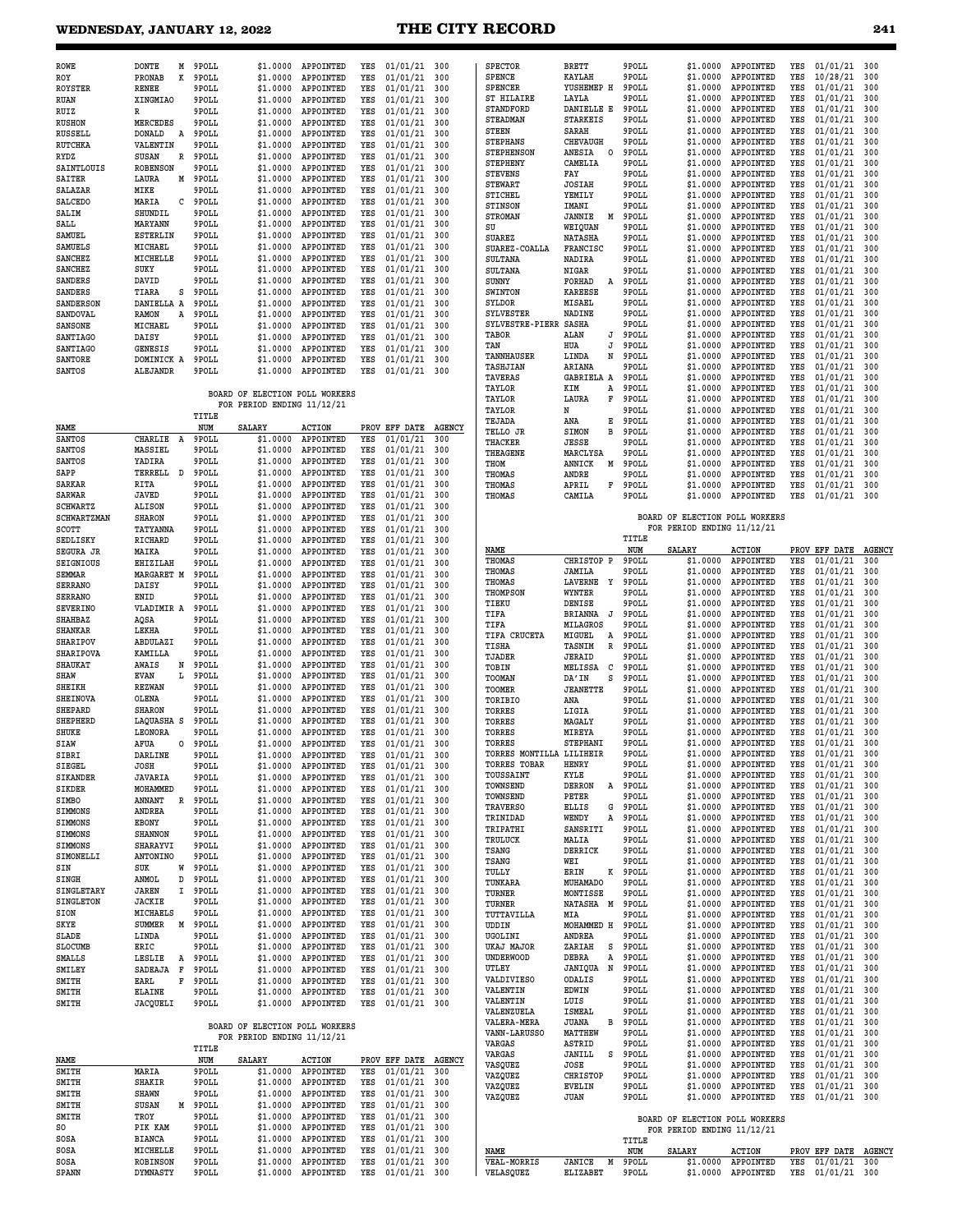| VELEZ                   | GLORIA<br>Ι.                      | 9POLL          | \$1,0000                       | APPOINTED                                | YES        | $01/01/21$ 300                   |            |                                      |                               |                  | OUEENS COMMUNITY BOARD #5                               |                              |            |                              |                      |
|-------------------------|-----------------------------------|----------------|--------------------------------|------------------------------------------|------------|----------------------------------|------------|--------------------------------------|-------------------------------|------------------|---------------------------------------------------------|------------------------------|------------|------------------------------|----------------------|
| VENTURA PINA            | MARIA<br>D                        | 9POLL          | \$1,0000                       | APPOINTED                                | YES        | 01/01/21                         | 300        |                                      |                               |                  | FOR PERIOD ENDING 11/12/21                              |                              |            |                              |                      |
| VERANES                 | <b>JOHN</b><br>J                  | 9POLL          | \$1,0000                       | APPOINTED                                | YES        | 01/01/21                         | 300        |                                      |                               | TITLE<br>NUM     |                                                         |                              |            |                              |                      |
| VIDAL<br>VILLEGAS LOPEZ | VANESSA<br><b>EDUARDO</b><br>F    | 9POLL<br>9POLL | \$1,0000<br>\$1,0000           | APPOINTED<br>APPOINTED                   | YES<br>YES | 01/01/21<br>01/01/21             | 300<br>300 | NAME<br>MAIER                        | <b>JOHN</b><br>A              | 56057            | SALARY<br>\$35691.0000                                  | <b>ACTION</b><br>APPOINTED   | YES        | PROV EFF DATE<br>10/24/21    | <b>AGENCY</b><br>435 |
| <b>VILSON</b>           | DANIELLE L                        | 9POLL          | \$1.0000                       | APPOINTED                                | YES        | 01/01/21                         | 300        |                                      |                               |                  |                                                         |                              |            |                              |                      |
| VORONOVA                | OLGA                              | 9POLL          | \$1,0000                       | APPOINTED                                | YES        | 01/01/21                         | 300        |                                      |                               |                  | QUEENS COMMUNITY BOARD #14                              |                              |            |                              |                      |
| VORVOLKOS               | ALYSSA<br>J                       | 9POLL          | \$1,0000                       | APPOINTED                                | YES        | 01/01/21                         | 300        |                                      |                               |                  | FOR PERIOD ENDING 11/12/21                              |                              |            |                              |                      |
| WALKER                  | ANGELO                            | 9POLL          | \$1,0000                       | APPOINTED                                | YES        | 01/01/21                         | 300        | NAME                                 |                               | TITLE<br>NUM     | <b>SALARY</b>                                           | <b>ACTION</b>                |            | PROV EFF DATE                | <b>AGENCY</b>        |
| WALKER<br>WALTERS       | JAMIE<br>HOPE<br>M                | 9POLL<br>9POLL | \$1,0000<br>\$1.0000           | APPOINTED<br>APPOINTED                   | YES<br>YES | 01/01/21<br>01/01/21             | 300<br>300 | <b>GLENNON</b>                       | SILVIA                        | 52406            | \$24195.0000                                            | <b>RESIGNED</b>              | YES        | 10/29/21                     | 444                  |
| WANG                    | JINGYI                            | 9POLL          | \$1,0000                       | APPOINTED                                | YES        | 01/01/21                         | 300        |                                      |                               |                  |                                                         |                              |            |                              |                      |
| WANG                    | KIM                               | 9POLL          | \$1.0000                       | APPOINTED                                | YES        | 01/01/21                         | 300        |                                      |                               |                  | GUTTMAN COMMUNITY COLLEGE                               |                              |            |                              |                      |
| WASHINGTON              | <b>KAREEN</b>                     | 9POLL          | \$1.0000                       | APPOINTED                                | YES        | 01/01/21                         | 300        |                                      |                               | TITLE            | FOR PERIOD ENDING 11/12/21                              |                              |            |                              |                      |
| WASTON                  | PATRICE R                         | 9POLL          | \$1.0000                       | APPOINTED                                | YES        | 01/01/21                         | 300        | NAME                                 |                               | NUM              | <b>SALARY</b>                                           | <b>ACTION</b>                |            | PROV EFF DATE                | <b>AGENCY</b>        |
| WATSON<br>WEEMS         | KIM<br>ONITSHA                    | 9POLL<br>9POLL | \$1,0000<br>\$1,0000           | APPOINTED<br>APPOINTED                   | YES<br>YES | 01/01/21<br>01/01/21             | 300<br>300 | CHAN                                 | <b>ROSEMARI L</b>             | 10102            | \$25.5100                                               | APPOINTED                    | YES        | 10/26/21                     | 462                  |
| WEHMEYER                | <b>JOHN</b><br>с                  | 9POLL          | \$1,0000                       | APPOINTED                                | YES        | 01/01/21                         | 300        | FRAZIER                              | <b>KAYLAH</b><br>А            | 10102            | \$18,0000                                               | APPOINTED                    | YES        | 10/26/21                     | 462                  |
| WEI                     | XINOU                             | 9POLL          | \$1,0000                       | APPOINTED                                | YES        | 01/01/21                         | 300        |                                      |                               |                  |                                                         |                              |            |                              |                      |
| WERTZER                 | ERIC                              | 9POLL          | \$1.0000                       | APPOINTED                                | YES        | 01/01/21                         | 300        |                                      |                               |                  | COMMUNITY COLLEGE (BRONX)<br>FOR PERIOD ENDING 11/12/21 |                              |            |                              |                      |
| WHITAKER                | BARBARA J                         | 9POLL          | \$1,0000                       | APPOINTED                                | YES        | 01/01/21                         | 300        |                                      |                               | TITLE            |                                                         |                              |            |                              |                      |
| WHITE<br>WHITE          | BERNADET S<br>LAQUASIA            | 9POLL<br>9POLL | \$1,0000<br>\$1.0000           | APPOINTED<br>APPOINTED                   | YES<br>YES | 01/01/21<br>01/01/21             | 300<br>300 | NAME                                 |                               | NUM              | SALARY                                                  | <b>ACTION</b>                |            | PROV EFF DATE                | <b>AGENCY</b>        |
| WHITE                   | <b>SHERENE</b><br>A               | 9POLL          | \$1,0000                       | APPOINTED                                | YES        | 01/01/21                         | 300        | ANKAMAH                              | <b>EMMANUEL</b>               | 04611            | \$32.4500                                               | APPOINTED                    | YES        | 08/25/21                     | 463                  |
| WHITE                   | WILLIE                            | 9POLL          | \$1,0000                       | APPOINTED                                | YES        | 01/01/21                         | 300        | <b>BOOKMAN</b>                       | <b>STEVEN</b>                 | 04688            | \$51.5300<br>\$51,7000                                  | APPOINTED                    | YES        | 06/07/21<br>08/23/21         | 463                  |
| WHITTE                  | ARLENE<br>A                       | 9POLL          | \$1,0000                       | APPOINTED                                | YES        | 01/01/21                         | 300        | <b>BOYCE</b><br>CAMPANICO            | ANDIS<br>с<br>ANTHONY<br>J    | 04687<br>04017   | \$54284.0000                                            | APPOINTED<br>APPOINTED       | YES<br>YES | 10/31/21                     | 463<br>463           |
| WIESENTHAL              | PHYLLIS<br>J                      | 9POLL          | \$1,0000                       | APPOINTED                                | YES        | 01/01/21                         | 300        | CANO                                 | NEFERTIT                      | 04687            | \$51.7000                                               | APPOINTED                    | YES        | 08/24/21                     | 463                  |
| WILCOX<br>WILLIAMS      | SUSAN<br>D<br>I                   | 9POLL<br>9POLL | \$1.0000<br>\$1,0000           | APPOINTED<br>APPOINTED                   | YES<br>YES | 01/01/21<br>01/01/21             | 300<br>300 | CANO                                 | NEFERTIT                      | 04607            | \$86.1700                                               | APPOINTED                    | YES        | 01/29/21                     | 463                  |
| WILLIAMS                | <b>JUSTINE</b>                    | 9POLL          | \$1.0000                       | APPOINTED                                | YES        | 01/01/21                         | 300        | CLEGHORN-RICHAR                      | ANDRIA                        | 04687            | \$51.7000                                               | APPOINTED                    | YES        | 08/23/21                     | 463                  |
| WILLIAMS                | MONTRAVI                          | 9POLL          | \$1,0000                       | APPOINTED                                | YES        | 01/01/21                         | 300        | DAVIS<br>FIELDS                      | <b>BARBARA</b><br>MICHAEL     | 04846<br>04612   | \$60485.0000<br>\$49,0800                               | RETIRED<br>APPOINTED         | NO.<br>YES | 10/29/21<br>08/25/21         | 463<br>463           |
| WILLIAMS                | RUTH                              | 9POLL          | \$1,0000                       | APPOINTED                                | YES        | 01/01/21                         | 300        | HANS                                 | SUNEJ<br>к                    | 04605            | \$103.0500                                              | APPOINTED                    | YES        | 08/25/21                     | 463                  |
| WILLIAMS                | VICTORIA R                        | 9POLL          | \$1,0000                       | APPOINTED                                | YES        | 01/01/21                         | 300        | HODGE                                | <b>CLARENCE</b>               | 04688            | \$47.3900                                               | APPOINTED                    | YES        | 08/24/21                     | 463                  |
| WILLIAMS                | WANDA                             | 9POLL          | \$1,0000                       | APPOINTED                                | YES        | 01/01/21                         | 300        | <b>JAHALAL</b>                       | <b>SANJAY</b><br>G            | 04611            | \$32.4500                                               | APPOINTED                    | YES        | 08/25/21                     | 463                  |
| WILSON<br>WINBORNE      | MICHELIN<br><b>ANGELA</b><br>R    | 9POLL<br>9POLL | \$1,0000<br>\$1,0000           | APPOINTED<br>APPOINTED                   | YES<br>YES | 01/01/21<br>01/01/21             | 300<br>300 | LA0                                  | KAI<br>Ŀ                      | 04688            | \$45.5800                                               | APPOINTED                    | YES        | 07/01/21                     | 463                  |
| WITHERSPOON             | LATOYA<br>D                       | 9POLL          | \$1,0000                       | APPOINTED                                | YES        | 01/01/21                         | 300        | <b>MCEWEN</b><br>MEDINA              | VICTORIA A<br>WILLIAM         | 10102<br>10102   | \$20.4000<br>\$20.2100                                  | RESIGNED<br><b>RESIGNED</b>  | YES<br>YES | 07/01/21<br>08/01/18         | 463<br>463           |
| WLLIAMS                 | LORI                              | 9POLL          | \$1,0000                       | APPOINTED                                | YES        | 01/01/21                         | 300        | MEDINA                               | WILLIAM                       | 04688            | \$45.5800                                               | APPOINTED                    | YES        | 08/25/21                     | 463                  |
| WONGSUWAN               | LUKE                              | 9POLL          | \$1,0000                       | APPOINTED                                | YES        | 01/01/21                         | 300        | OGUNSAKIN                            | CALEB<br>0                    | 04687            | \$51.7000                                               | APPOINTED                    | YES        | 08/19/21                     | 463                  |
| WOODSON                 | KENNETH H                         | 9POLL          | \$1,0000                       | APPOINTED                                | YES        | 01/01/21                         | 300        | ROJAS                                | ADRY                          | 10102            | \$15.6100                                               | <b>RESIGNED</b>              | YES        | 08/28/21                     | 463                  |
| WOODY<br>WORTHEN        | THEANDER<br>CAMILLE               | 9POLL<br>9POLL | \$1,0000<br>\$1,0000           | APPOINTED<br>APPOINTED                   | YES<br>YES | 01/01/21<br>01/01/21             | 300<br>300 | SAPEG                                | MIGUEL                        | 04688            | \$45.5800                                               | APPOINTED                    | YES        | 07/01/21                     | 463                  |
| <b>WORTHEN</b>          | TAMASIA S                         | 9POLL          | \$1,0000                       | APPOINTED                                | YES        | 01/01/21                         | 300        | <b>SERRANTES</b><br>SHABAZZ          | MANUEL<br>Е<br>ALNISA         | 04716<br>04687   | \$75.9700<br>\$55.9400                                  | APPOINTED<br>APPOINTED       | YES<br>YES | 08/25/21<br>08/23/21         | 463<br>463           |
| WRIGHT                  | TAMARA<br>L                       | 9POLL          | \$1,0000                       | APPOINTED                                | YES        | 01/01/21                         | 300        | <b>SHARMA</b>                        | MANISH<br>к                   | 04607            | \$86.1700                                               | APPOINTED                    | YES        | 10/19/21                     | 463                  |
| WU                      | <b>JASON</b><br>в                 | 9POLL          | \$1.0000                       | APPOINTED                                | YES        | 01/01/21                         | 300        | SOLANO                               | KARLA LE                      | 10102            | \$18.7300                                               | APPOINTED                    | YES        | 10/08/21                     | 463                  |
| WU                      | MEIYI                             | 9POLL          | \$1,0000                       | APPOINTED                                | YES        | 01/01/21                         | 300        | SUTHERLAND                           | <b>JESSICA P</b>              | 10102            | \$15.6100                                               | <b>RESIGNED</b>              | YES        | 08/12/21                     | 463                  |
| WU<br>WU                | PING CHA<br>QINGHONG              | 9POLL<br>9POLL | \$1.0000<br>\$1.0000           | APPOINTED                                | YES        | 01/01/21<br>01/01/21             | 300        | WATKINS                              | CLINTON<br>C                  | 04874            | \$38928.0000                                            | <b>RESIGNED</b>              | YES        | 10/31/21                     | 463                  |
|                         |                                   |                |                                |                                          |            |                                  |            |                                      |                               |                  |                                                         |                              |            |                              |                      |
| WU                      |                                   | 9POLL          | \$1.0000                       | APPOINTED<br>APPOINTED                   | YES<br>YES |                                  | 300<br>300 |                                      |                               |                  |                                                         | (QUEENSBORO)                 |            |                              |                      |
|                         | STEPHANI                          |                |                                |                                          |            | 01/01/21                         |            |                                      |                               |                  | COMMUNITY COLLEGE<br>FOR PERIOD ENDING 11/12/21         |                              |            |                              |                      |
|                         |                                   |                | BOARD OF ELECTION POLL WORKERS |                                          |            |                                  |            |                                      |                               | TITLE            |                                                         |                              |            |                              |                      |
|                         |                                   |                | FOR PERIOD ENDING 11/12/21     |                                          |            |                                  |            | NAME                                 |                               | NUM              | SALARY                                                  | <b>ACTION</b>                |            | PROV EFF DATE                |                      |
|                         |                                   | TITLE          |                                |                                          |            |                                  |            | AHMED<br>ALESI                       | SAIEF<br>JAMES<br>Α           | 04625<br>04915   | \$40.0000<br>\$508,8000                                 | RESIGNED<br><b>INCREASE</b>  | YES<br>NO. | 10/17/21                     | 464<br>464           |
| NAME<br>WU              | SULING                            | NUM<br>9POLL   | <b>SALARY</b><br>\$1.0000      | <b>ACTION</b><br>APPOINTED               | YES        | PROV EFF DATE AGENCY<br>01/01/21 | 300        | <b>BEALE</b>                         | <b>SHERMAN</b><br>G           | 10102            | \$20.5800                                               | <b>RESIGNED</b>              | YES        | 11/01/21<br>08/23/21         | 464                  |
| WYNN                    | IASSAC<br>s                       | 9POLL          | \$1,0000                       | APPOINTED                                | YES        | 01/01/21                         | 300        | <b>BHASKARAN</b>                     | с<br>MADHU                    | 04625            | \$55.0000                                               | APPOINTED                    | YES        | 10/25/21                     | 464                  |
| XAVIER                  | <b>GERALDIN A</b>                 | 9POLL          | \$1,0000                       | APPOINTED                                | YES        | 01/01/21                         | 300        | <b>BHEHASPAT</b>                     | ASHLEY<br>P                   | 10102            | \$15.6100                                               | RESIGNED                     | YES        | 08/03/21                     | 464                  |
| XU                      | XUAN GE                           | 9POLL          | \$1,0000                       | APPOINTED                                | YES        | 01/01/21                         | 300        | <b>BHEHASPAT</b><br><b>CELESTINE</b> | ASHLEY<br>P<br>М              | 10102<br>04861   | \$24.5200                                               | <b>RESIGNED</b>              | YES<br>YES | 08/03/21                     | 464                  |
| YAMAMOTO                | SATOKO                            | 9POLL          | \$1,0000                       | APPOINTED                                | YES        | 01/01/21                         | 300        | HASAN JAFORY                         | DAVIN<br>MAGFUR               | 10102            | \$35811.0000<br>\$15.6100                               | <b>RESIGNED</b><br>APPOINTED | YES        | 10/29/21<br>10/12/21         | 464<br>464           |
| YAN<br>YANES            | BOBBY<br>MARLENE                  | 9POLL<br>9POLL |                                | \$1.0000 APPOINTED<br>\$1.0000 APPOINTED | YES<br>YES | 01/01/21 300<br>$01/01/21$ 300   |            | HENIGES                              | KAITLYN N                     | 10102            | \$15.6100                                               | RESIGNED                     | YES        | 09/08/21 464                 |                      |
| YANG                    | HAO                               | H 9POLL        | \$1.0000                       | APPOINTED                                | YES        | $01/01/21$ 300                   |            | <b>HENIGES</b>                       | KAITLYN<br>N                  | 10102            | \$24.0400                                               | RESIGNED                     | YES        | 07/07/21 464                 |                      |
| YANG                    | TING YI                           | 9POLL          | \$1.0000                       | APPOINTED                                | YES        | 01/01/21                         | 300        | <b>HERMAN</b>                        | Е<br>ROBERT                   | 10102            | \$15.6100                                               | RESIGNED                     | YES        | 07/31/21 464                 |                      |
| YASAR                   | AHMMED                            | 9POLL          | \$1.0000                       | APPOINTED                                | YES        | $01/01/21$ 300                   |            | <b>HERMAN</b><br>JOSEPH              | ROBERT<br><b>ROBENSON</b>     | E 10102<br>10102 | \$24.5200<br>\$15.6100                                  | RESIGNED<br>RESIGNED         | YES<br>YES | 07/31/21 464                 |                      |
| YAU                     | CHING ME                          | 9POLL          | \$1,0000                       | APPOINTED                                | YES        | 01/01/21                         | 300        | MORLAN                               | <b>GLAUDEMA E</b>             | 10102            | \$17.0000                                               | RESIGNED                     | YES        | 07/15/21 464<br>07/01/21 464 |                      |
| YAU<br>YEE              | CYNTHIA<br>EDWIN                  | 9POLL<br>9POLL | \$1.0000<br>\$1.0000           | APPOINTED<br>APPOINTED                   | YES<br>YES | $01/01/21$ 300<br>$01/01/21$ 300 |            | PENALOZA-BARROS NICKOLE K            |                               | 10102            | \$15.6100                                               | APPOINTED                    | YES        | 10/25/21                     | 464                  |
| YOUNG                   | <b>ESTHER</b><br>R                | 9POLL          | \$1.0000                       | APPOINTED                                | YES        | $01/01/21$ 300                   |            | PERAGINE                             | ANTOINET C                    | 04060            | \$76560.0000                                            | RETIRED                      | YES        | $10/26/21$ 464               |                      |
| YU                      | XIAOYAN                           | 9POLL          | \$1.0000                       | APPOINTED                                | YES        | $01/01/21$ 300                   |            | RAMKISHUN<br>RAMKISHUN               | DEVYA<br>DEVYA                | 10102<br>04017   | \$15.6100<br>\$54284.0000                               | RESIGNED<br>APPOINTED        | YES<br>YES | 10/02/21 464<br>10/03/21     | 464                  |
| YU                      | ZHI<br>Q                          | 9POLL          | \$1.0000                       | APPOINTED                                | YES        | $01/01/21$ 300                   |            | REID                                 | ASHEISKA S                    | 10102            | \$15.6100                                               | RESIGNED                     | YES        | 08/06/21 464                 |                      |
| ZAHAN<br>ZAPATA CASTRO  | <b>ROWSHON</b><br><b>KATERINE</b> | 9POLL<br>9POLL | \$1.0000                       | APPOINTED<br>\$1.0000 APPOINTED          | YES<br>YES | $01/01/21$ 300<br>$01/01/21$ 300 |            | REID                                 | ASHEISKA S                    | 10102            | \$24.0400                                               | RESIGNED                     | YES        | 07/28/21 464                 |                      |
| ZAWISLAK                | DARIUSZ                           | 9POLL          |                                | \$1.0000 APPOINTED                       | YES        | $01/01/21$ 300                   |            | REID                                 | ASHEISKA S                    | 10102            | \$17.0000                                               | RESIGNED                     | YES        | 07/01/21 464                 |                      |
| ZENIN                   | SANJIDA                           | 9POLL          |                                | \$1.0000 APPOINTED                       | YES        | 01/01/21 300                     |            | RODRIGUEZ                            | CYNTHIA                       | 04689            | \$56.7100                                               | APPOINTED                    | YES        | 10/25/21                     | 464                  |
| ZHANG                   | ANN                               | 9POLL          | \$1.0000                       | APPOINTED                                | YES        | 01/01/21 300                     |            | SAMARAKODY<br>SPICKNELL              | KENNEDY J 10102<br>CHRISTIN T | 04097            | \$15.6100<br>\$110855.0000                              | RESIGNED<br>APPOINTED        | YES<br>YES | 08/05/21 464<br>10/31/21 464 |                      |
| ZHANG                   | JINXIANG                          | 9POLL          | \$1.0000                       | APPOINTED                                | YES        | $01/01/21$ 300                   |            | <b>STEWART</b>                       | ANDRE<br>с                    | 10102            | \$15.6100                                               | APPOINTED                    | YES        | 10/18/21 464                 |                      |
| ZHANG                   | LI QIN                            | 9POLL          | \$1.0000                       | APPOINTED                                | YES        | 01/01/21 300                     |            | TOUWSMA                              | DORINE                        | M 10102          | \$20.4000                                               | RESIGNED                     | YES        | 08/06/21 464                 |                      |
| ZHOU<br>ZHOU            | DAVID<br>EMILY                    | 9POLL<br>9POLL | \$1.0000<br>\$1.0000           | APPOINTED<br>APPOINTED                   | YES<br>YES | $01/01/21$ 300                   |            | WANG                                 | ZIYU                          | 10102            | \$15.6100                                               | APPOINTED                    | YES        | 10/25/21                     | 464                  |
|                         |                                   |                |                                |                                          |            | 01/01/21 300                     |            | WILKS                                | <b>JAI-NE</b>                 | T 10102          | \$15.6100                                               | APPOINTED                    | YES        | $10/25/21$ 464               |                      |
|                         |                                   |                | BRONX COMMUNITY BOARD #2       |                                          |            |                                  |            | WOLK                                 | ZACHARY M 10102               |                  | \$15.6100                                               | APPOINTED                    | YES        | 10/28/21 464                 |                      |
|                         |                                   |                | FOR PERIOD ENDING 11/12/21     |                                          |            |                                  |            |                                      |                               |                  | COMMUNITY COLLEGE (KINGSBORO)                           |                              |            |                              |                      |
| NAME                    |                                   | TITLE<br>NUM   | <b>SALARY</b>                  | <b>ACTION</b>                            |            | PROV EFF DATE AGENCY             |            |                                      |                               |                  | FOR PERIOD ENDING 11/12/21                              |                              |            |                              |                      |
| <b>ACEVEDO</b>          | <b>RAFAEL</b>                     | 56086          | \$128118.0000 INCREASE         |                                          | YES        | 11/01/21 382                     |            | NAME                                 |                               | TITLE<br>NUM     | SALARY                                                  | <b>ACTION</b>                |            | PROV EFF DATE AGENCY         |                      |
|                         |                                   |                |                                |                                          |            |                                  |            | ALHORIBI                             | ARWA<br>Α                     | 04099            | \$62139.0000                                            | RESIGNED                     | YES        | 05/16/21                     | 465                  |
|                         |                                   |                | BRONX COMMUNITY BOARD #7       |                                          |            |                                  |            | ALTIERI                              | GINASOPH                      | 04099            | \$95667.0000                                            | RESIGNED                     | YES        | 08/22/21 465                 |                      |
|                         |                                   |                | FOR PERIOD ENDING 11/12/21     |                                          |            |                                  |            | ARENA                                | MONICA                        | 10102            | \$15.6100                                               | RESIGNED                     | YES        | 10/31/21 465                 |                      |
| NAME                    |                                   | TITLE<br>NUM   | SALARY                         | <b>ACTION</b>                            |            | PROV EFF DATE AGENCY             |            | CASTOPE<br>CUMA                      | CESAR<br>Е<br>FELIX<br>G      | 04065<br>04099   | \$81832.0000<br>\$59988.0000                            | INCREASE<br>RESIGNED         | YES<br>YES | 09/28/21 465                 | 465                  |
| <b>BRAVO</b>            | ISCHIA<br>J                       | 56086          | \$106272.0000 INCREASE         |                                          | NO         | 11/01/21 387                     |            | ELLWOOD-BAILEY                       | <b>SYMONE</b>                 | A 10102          | \$15.6100                                               | RESIGNED                     | YES        | 03/21/21<br>$10/17/21$ 465   |                      |
|                         |                                   |                |                                |                                          |            |                                  |            | <b>HARPER</b>                        | CIANI                         | 10102            | \$21.5100                                               | APPOINTED                    | YES        | 10/28/21                     | <b>AGENCY</b><br>465 |
|                         |                                   |                | QUEENS COMMUNITY BOARD #2      |                                          |            |                                  |            | HAYES                                | LINDSAY                       | 04294            | \$191.5970                                              | APPOINTED                    | YES        | $10/10/21$ 465               |                      |
|                         |                                   |                | FOR PERIOD ENDING 11/12/21     |                                          |            |                                  |            | HUI                                  | VIVIAN<br>S                   | 04099            | \$59988.0000                                            | INCREASE                     | YES        | 10/31/21 465                 |                      |
| NAME                    |                                   | TITLE<br>NUM   | SALARY                         | <b>ACTION</b>                            |            | PROV EFF DATE AGENCY             |            | <b>HYLTON</b><br><b>JACKSON III</b>  | <b>JONATHAN</b><br>BERKELEY E | 04625<br>04915   | \$75.0000<br>\$508.8000                                 | APPOINTED<br>APPOINTED       | YES<br>YES | 11/01/21 465<br>10/24/21 465 |                      |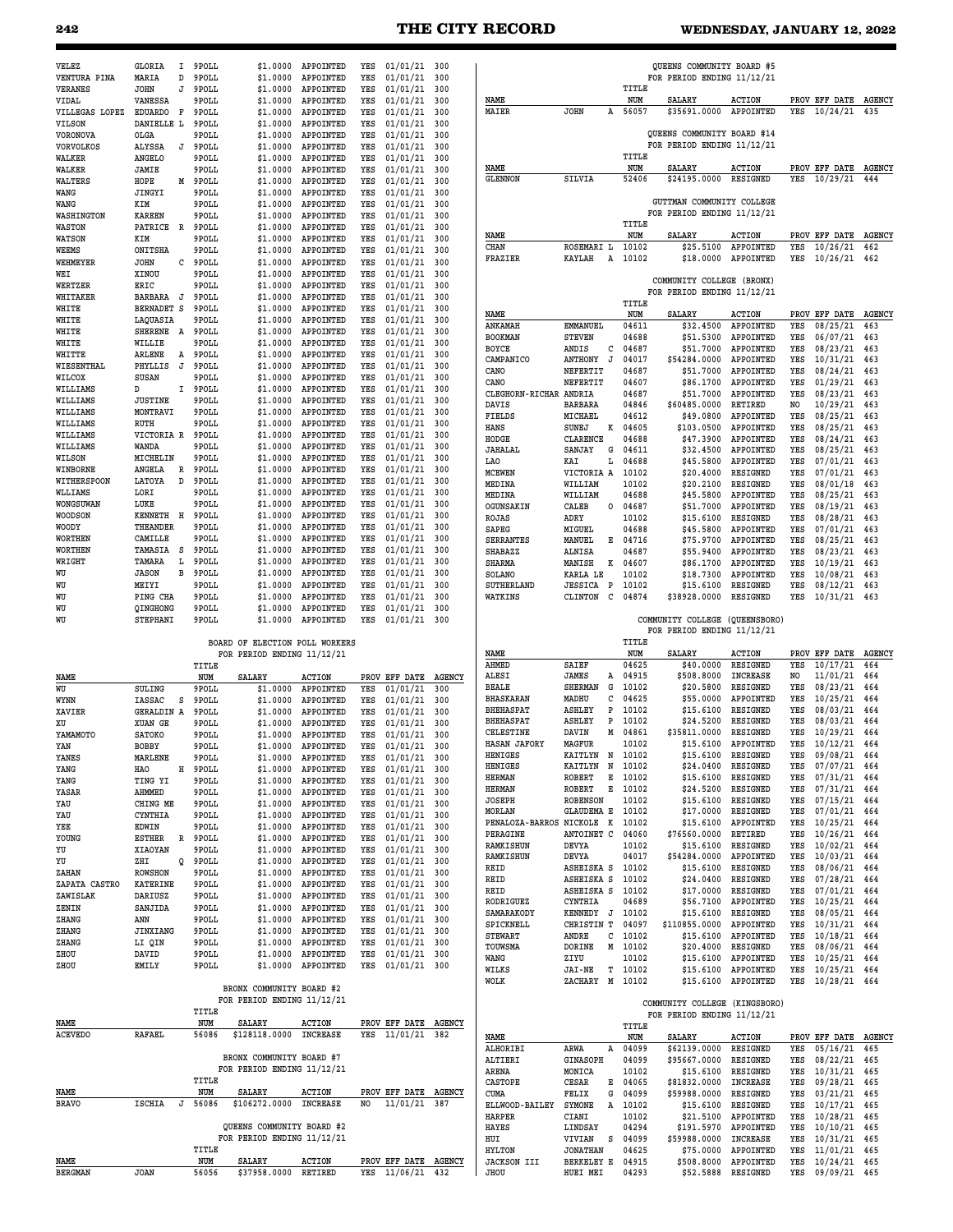**COMMUNITY COLLEGE (KINGSBORO)**

|                                                                                                                                                                                                                                                                                                                                                                                                                                                                                                   |                                        | TITLE            | FOR PERIOD ENDING 11/12/21                                  |                                 |            |                                  |               | PANDURO                                 | MARIE                           | 10102<br>M   |                    |                               |                             |            |                                                                                                                                                                                                                                                                                                                                                                                                                                                                                                                                                                                                                    |
|---------------------------------------------------------------------------------------------------------------------------------------------------------------------------------------------------------------------------------------------------------------------------------------------------------------------------------------------------------------------------------------------------------------------------------------------------------------------------------------------------|----------------------------------------|------------------|-------------------------------------------------------------|---------------------------------|------------|----------------------------------|---------------|-----------------------------------------|---------------------------------|--------------|--------------------|-------------------------------|-----------------------------|------------|--------------------------------------------------------------------------------------------------------------------------------------------------------------------------------------------------------------------------------------------------------------------------------------------------------------------------------------------------------------------------------------------------------------------------------------------------------------------------------------------------------------------------------------------------------------------------------------------------------------------|
| NAME                                                                                                                                                                                                                                                                                                                                                                                                                                                                                              |                                        | NUM              | <b>SALARY</b>                                               | <b>ACTION</b>                   |            | PROV EFF DATE AGENCY             |               |                                         |                                 |              |                    | COMMUNITY COLLEGE (MANHATTAN) |                             |            |                                                                                                                                                                                                                                                                                                                                                                                                                                                                                                                                                                                                                    |
| <b>JOHNSON</b>                                                                                                                                                                                                                                                                                                                                                                                                                                                                                    | <b>RASHAWN</b><br>в                    | 04861            | \$15.6100                                                   | RESIGNED                        | YES        | 10/31/21                         | 465           |                                         |                                 |              |                    | FOR PERIOD ENDING 11/12/21    |                             |            |                                                                                                                                                                                                                                                                                                                                                                                                                                                                                                                                                                                                                    |
| KHAN<br>KING                                                                                                                                                                                                                                                                                                                                                                                                                                                                                      | NARDA<br>F<br>KAIQWON A                | 10102<br>04689   | \$15.6100<br>\$45.5800                                      | APPOINTED<br>RESIGNED           | YES<br>YES | 10/26/21<br>09/09/21             | 465<br>465    | <b>NAME</b>                             |                                 |              | TITLE<br>NUM       | SALARY                        | <b>ACTION</b>               |            | PROV EFF DATE AGE                                                                                                                                                                                                                                                                                                                                                                                                                                                                                                                                                                                                  |
| MORGAN                                                                                                                                                                                                                                                                                                                                                                                                                                                                                            | VALENTIN                               | 04075            | \$113231.0000                                               | <b>RETIRED</b>                  | YES        | 10/28/21                         | 465           | PAWAR                                   | SATYAJEE P                      |              | 10102              | \$15.6100                     | APPOINTED                   | YES        | 10/25/21                                                                                                                                                                                                                                                                                                                                                                                                                                                                                                                                                                                                           |
| MURPHY                                                                                                                                                                                                                                                                                                                                                                                                                                                                                            | <b>BRIAN</b><br>М                      | 04689            | \$45.5800                                                   | APPOINTED                       | YES        | 09/13/21                         | 465           | PIERRE PAUL                             | <b>KATIANA</b>                  |              | 10102              | \$16.3300                     | RESIGNED                    | YES        | 10/29/21                                                                                                                                                                                                                                                                                                                                                                                                                                                                                                                                                                                                           |
| MURPHY<br><b>NUNZIATO</b>                                                                                                                                                                                                                                                                                                                                                                                                                                                                         | <b>BRIAN</b><br>M<br>CECILIA           | 04294<br>10102   | \$76.8060<br>\$15,6100                                      | APPOINTED<br>RETIRED            | YES<br>YES | 10/10/21<br>10/31/21             | 465<br>465    | PROPHETE<br>RAMIREZ                     | NADJARI<br>ADAM                 |              | 10102<br>10102     | \$15.6100<br>\$15.6100        | APPOINTED<br>APPOINTED      | YES<br>YES | 10/25/21<br>10/04/21                                                                                                                                                                                                                                                                                                                                                                                                                                                                                                                                                                                               |
| <b>RAHMAN</b>                                                                                                                                                                                                                                                                                                                                                                                                                                                                                     | TANIA                                  | 10102            | \$15,6100                                                   | RESIGNED                        | YES        | 10/17/21                         | 465           | <b>REID</b>                             | <b>RONALD</b>                   |              | 10102              | \$15.6100                     | RESIGNED                    | YES        | 08/13/21                                                                                                                                                                                                                                                                                                                                                                                                                                                                                                                                                                                                           |
| <b>SALEEM</b>                                                                                                                                                                                                                                                                                                                                                                                                                                                                                     | <b>AYESHA</b>                          | 10102            | \$15.6100                                                   | APPOINTED                       | YES        | 11/01/21                         | 465           | RODRIGUEZ                               | <b>NATHALY</b>                  |              | 10102              | \$15.6100                     | RESIGNED                    | YES        | 10/16/21                                                                                                                                                                                                                                                                                                                                                                                                                                                                                                                                                                                                           |
| SCOPE<br>SOTO                                                                                                                                                                                                                                                                                                                                                                                                                                                                                     | ANEKA<br>MARIE JU                      | 10102<br>04601   | \$15.6100<br>\$31.1800                                      | RESIGNED<br>RESIGNED            | YES<br>YES | 10/31/21<br>10/23/21             | 465<br>465    | <b>ROFFMAN</b><br>ROJAS LANTIGUA        | MARC<br>AURA                    |              | 04891<br>10102     | \$478.0000<br>\$16.3300       | APPOINTED<br>RESIGNED       | YES<br>YES | 10/31/21<br>04/30/21                                                                                                                                                                                                                                                                                                                                                                                                                                                                                                                                                                                               |
| SPRINGER                                                                                                                                                                                                                                                                                                                                                                                                                                                                                          | TABIYA                                 | 10102            | \$15.6100                                                   | APPOINTED                       | YES        | 11/01/21                         | 465           | ROMAN MOSTACERO                         | <b>JESSICA</b>                  | $\mathbb{R}$ | 10102              | \$15.6100                     | RESIGNED                    | YES        | 08/31/21                                                                                                                                                                                                                                                                                                                                                                                                                                                                                                                                                                                                           |
| <b>SUPPLE</b>                                                                                                                                                                                                                                                                                                                                                                                                                                                                                     | <b>JOSEPH</b><br>P                     | 91650            | \$300.8000                                                  | RESIGNED                        | NO         | 10/24/21                         | 465           | <b>SABIROVA</b>                         | MALIKA                          |              | 10102              | \$15.6100                     | RESIGNED                    | YES        | 06/05/21                                                                                                                                                                                                                                                                                                                                                                                                                                                                                                                                                                                                           |
| THOMAS                                                                                                                                                                                                                                                                                                                                                                                                                                                                                            | MICHAEL<br>A                           | 04689            | \$47.3900                                                   | APPOINTED                       | YES        | 09/13/21                         | 465           | SIAM<br><b>SIMPSON</b>                  | RAHIM<br>LILA                   | м<br>М       | 10102<br>04802     | \$15.6100<br>\$41573.0000     | RESIGNED<br>RETIRED         | YES<br>NO  | 03/12/21<br>10/30/21                                                                                                                                                                                                                                                                                                                                                                                                                                                                                                                                                                                               |
| WRIGHT<br>WRIGHT                                                                                                                                                                                                                                                                                                                                                                                                                                                                                  | MICHELLE M<br>MICHELLE M               | 04294<br>04689   | \$69.1254<br>\$45.5800                                      | APPOINTED<br>APPOINTED          | YES<br>YES | 09/12/21<br>09/13/21             | 465<br>465    | so                                      | WAI SUM                         | A            | 10102              | \$15.6100                     | RESIGNED                    | YES        | 07/01/21                                                                                                                                                                                                                                                                                                                                                                                                                                                                                                                                                                                                           |
| YAMAMURA                                                                                                                                                                                                                                                                                                                                                                                                                                                                                          | MIDORI                                 | 04687            | \$51.7000                                                   | APPOINTED                       | YES        | 08/31/21                         | 465           | SOUCY                                   | PETER                           |              | 10102              | \$21.3400                     | <b>RESIGNED</b>             | YES        | 06/30/21                                                                                                                                                                                                                                                                                                                                                                                                                                                                                                                                                                                                           |
|                                                                                                                                                                                                                                                                                                                                                                                                                                                                                                   |                                        |                  |                                                             |                                 |            |                                  |               | SOUFFRONT                               | <b>DAVEY</b>                    | s            | 10102              | \$15.6100<br>\$67511.0000     | RESIGNED<br><b>RESIGNED</b> | YES<br>YES | 09/10/21                                                                                                                                                                                                                                                                                                                                                                                                                                                                                                                                                                                                           |
|                                                                                                                                                                                                                                                                                                                                                                                                                                                                                                   |                                        |                  | COMMUNITY COLLEGE (MANHATTAN)<br>FOR PERIOD ENDING 11/12/21 |                                 |            |                                  |               | TARNAI<br>WALKER                        | ANITA<br>ABRAHAM                |              | 04099<br>04294     | \$383.4100                    | APPOINTED                   | YES        | 11/01/21<br>10/24/21                                                                                                                                                                                                                                                                                                                                                                                                                                                                                                                                                                                               |
|                                                                                                                                                                                                                                                                                                                                                                                                                                                                                                   |                                        | TITLE            |                                                             |                                 |            |                                  |               | WANG                                    | YAN                             |              | 10102              | \$16.6700                     | RESIGNED                    | YES        | 09/12/21                                                                                                                                                                                                                                                                                                                                                                                                                                                                                                                                                                                                           |
| NAME                                                                                                                                                                                                                                                                                                                                                                                                                                                                                              |                                        | NUM              | <b>SALARY</b>                                               | <b>ACTION</b>                   |            | PROV EFF DATE                    | <b>AGENCY</b> | WILLIAMS<br>WILLIAMS-ISAAC              | CHERRYLI<br><b>ROSEMARY</b>     |              | 04655<br>10102     | \$87771.0000<br>\$19.6700     | RETIRED<br>APPOINTED        | YES<br>YES | 10/29/21<br>09/20/21                                                                                                                                                                                                                                                                                                                                                                                                                                                                                                                                                                                               |
| ABOITE<br><b>AKHTER</b>                                                                                                                                                                                                                                                                                                                                                                                                                                                                           | PAULE<br>FARJANA                       | 04294<br>10102   | \$153.9920<br>\$16.1700                                     | APPOINTED<br>RESIGNED           | YES<br>YES | 10/24/21<br>08/20/21             | 466<br>466    | WILSON                                  | <b>KAREN</b>                    |              | 04685              | \$75.2600                     | APPOINTED                   | YES        | 11/02/21                                                                                                                                                                                                                                                                                                                                                                                                                                                                                                                                                                                                           |
| AKINLABI                                                                                                                                                                                                                                                                                                                                                                                                                                                                                          | ABIODUN<br>A                           | 10102            | \$15.6100                                                   | RESIGNED                        | YES        | 08/30/21                         | 466           | ZHEN RONG                               | YAN FUAN                        |              | 10102              | \$15.6100                     | APPOINTED                   | YES        | 11/01/21                                                                                                                                                                                                                                                                                                                                                                                                                                                                                                                                                                                                           |
| <b>ALMONTE</b>                                                                                                                                                                                                                                                                                                                                                                                                                                                                                    | ARIEL                                  | 10102            | \$15,6100                                                   | APPOINTED                       | YES        | 10/28/21                         | 466           |                                         |                                 |              |                    | CUNY CENTRAL OFFICE           |                             |            |                                                                                                                                                                                                                                                                                                                                                                                                                                                                                                                                                                                                                    |
| <b>ALVARADO</b><br>AMPARO TRINIDAD                                                                                                                                                                                                                                                                                                                                                                                                                                                                | <b>ALBERTO</b><br>A<br><b>JAFREICY</b> | 10102<br>10102   | \$15.6100<br>\$15,6100                                      | APPOINTED<br>RESIGNED           | YES<br>YES | 10/26/21<br>08/25/21             | 466<br>466    |                                         |                                 |              |                    | FOR PERIOD ENDING 11/12/21    |                             |            |                                                                                                                                                                                                                                                                                                                                                                                                                                                                                                                                                                                                                    |
| ANCONA                                                                                                                                                                                                                                                                                                                                                                                                                                                                                            | FRANK<br>т                             | 04604            | \$37,0000                                                   | APPOINTED                       | YES        | 08/25/21                         | 466           |                                         |                                 |              | TITLE              |                               |                             |            |                                                                                                                                                                                                                                                                                                                                                                                                                                                                                                                                                                                                                    |
| ANOUS                                                                                                                                                                                                                                                                                                                                                                                                                                                                                             | <b>INES</b>                            | 10102            | \$16.3300                                                   | RESIGNED                        | YES        | 07/01/21                         | 466           | NAME<br>TABASSUM                        | TASNIA                          |              | NUM<br>10102       | <b>SALARY</b><br>\$17,0000    | <b>ACTION</b><br>APPOINTED  | YES        | PROV EFF DATE<br>10/11/21                                                                                                                                                                                                                                                                                                                                                                                                                                                                                                                                                                                          |
| ASKNES                                                                                                                                                                                                                                                                                                                                                                                                                                                                                            | <b>EDNA</b>                            | 04607            | \$155.7155                                                  | APPOINTED                       | YES        | 10/24/21                         | 466           | <b>THOMAS</b>                           | JANET                           |              | 04017              | \$66802.0000                  | RESIGNED                    | YES        | 10/31/21                                                                                                                                                                                                                                                                                                                                                                                                                                                                                                                                                                                                           |
| <b>ASTACIO</b><br>BAKAL                                                                                                                                                                                                                                                                                                                                                                                                                                                                           | YANIRA<br>Е<br>TANVIR                  | 04841<br>10102   | \$15.3000<br>\$17,9000                                      | APPOINTED<br>RESIGNED           | YES<br>YES | 10/25/21<br>03/26/21             | 466<br>466    |                                         |                                 |              |                    |                               |                             |            |                                                                                                                                                                                                                                                                                                                                                                                                                                                                                                                                                                                                                    |
| <b>BREVIL</b>                                                                                                                                                                                                                                                                                                                                                                                                                                                                                     | WENSLEY                                | 10102            | \$15.6100                                                   | RESIGNED                        | YES        | 08/17/21                         | 466           |                                         |                                 |              |                    | COMMUNITY COLLEGE (HOSTOS)    |                             |            |                                                                                                                                                                                                                                                                                                                                                                                                                                                                                                                                                                                                                    |
| <b>BROWN-GODFREY</b>                                                                                                                                                                                                                                                                                                                                                                                                                                                                              | JADE                                   | 10102            | \$15,6100                                                   | APPOINTED                       | YES        | 10/25/21                         | 466           |                                         |                                 |              | TITLE              | FOR PERIOD ENDING 11/12/21    |                             |            |                                                                                                                                                                                                                                                                                                                                                                                                                                                                                                                                                                                                                    |
| CAI<br>CAMPANICO                                                                                                                                                                                                                                                                                                                                                                                                                                                                                  | WILLIAM<br>ANTHONY<br>J                | 10102<br>10102   | \$15.6100<br>\$15.6100                                      | RESIGNED<br>RESIGNED            | YES<br>YES | 05/22/21<br>10/29/21             | 466<br>466    | NAME                                    |                                 |              | NUM                | <b>SALARY</b>                 | <b>ACTION</b>               |            | PROV EFF DATE                                                                                                                                                                                                                                                                                                                                                                                                                                                                                                                                                                                                      |
| CAMPBELL                                                                                                                                                                                                                                                                                                                                                                                                                                                                                          | SERIEKA<br>s                           | 10102            | \$15.6100                                                   | RESIGNED                        | YES        | 05/17/21                         | 466           | <b>AGOSTO</b>                           | DANIEL                          |              | 04861              | \$32585.0000                  | RESIGNED                    | YES        | 09/26/21                                                                                                                                                                                                                                                                                                                                                                                                                                                                                                                                                                                                           |
| CARDINALI                                                                                                                                                                                                                                                                                                                                                                                                                                                                                         | $\mathbb{R}$<br>MIKAYLA                | 04861            | \$15.6100                                                   | APPOINTED                       | YES        | 10/25/21                         | 466           | ALEXANDER<br><b>BELLE</b>               | BRIGITTE C<br><b>KRISTINA M</b> |              | 04625<br>04865     | \$38,1200<br>\$24.0800        | APPOINTED<br>RESIGNED       | YES<br>YES | 10/12/21<br>10/09/21                                                                                                                                                                                                                                                                                                                                                                                                                                                                                                                                                                                               |
| <b>CHAMBERS</b>                                                                                                                                                                                                                                                                                                                                                                                                                                                                                   | ODAINE<br>Α                            | 10102            | \$15.6100                                                   | RESIGNED                        | YES        | 07/29/21                         | 466           | <b>BLACKSEA</b>                         | DAPHNA                          | н            | 04625              | \$62.4200                     | APPOINTED                   | YES        | 10/27/21                                                                                                                                                                                                                                                                                                                                                                                                                                                                                                                                                                                                           |
| CHAMBERS<br>CHEN                                                                                                                                                                                                                                                                                                                                                                                                                                                                                  | ODAINE<br>Α<br>ZHUOYU                  | 10102<br>10102   | \$16.6700<br>\$17,9000                                      | APPOINTED<br>APPOINTED          | YES<br>YES | 11/01/21<br>09/28/21             | 466<br>466    | CARMINE                                 | KEVIN                           | J            | 04097              | \$136349.0000                 | <b>DECEASED</b>             | YES        | 10/26/21                                                                                                                                                                                                                                                                                                                                                                                                                                                                                                                                                                                                           |
| CHERKASSKAYA                                                                                                                                                                                                                                                                                                                                                                                                                                                                                      | OLGA                                   | 10102            | \$15.6100                                                   | RESIGNED                        | YES        | 07/16/21                         | 466           | CORTES                                  | <b>SUSAN</b>                    |              | 10102<br>04099     | \$17.0000<br>\$83280.0000     | APPOINTED<br>RETIRED        | YES<br>YES | 11/02/21<br>10/28/21                                                                                                                                                                                                                                                                                                                                                                                                                                                                                                                                                                                               |
| CHOUDHARY                                                                                                                                                                                                                                                                                                                                                                                                                                                                                         | MUHAMMAD F                             | 10102            | \$15.6100                                                   | RESIGNED                        | YES        | 09/01/21                         | 466           | CRENSHAW-HAMMON THERESA<br>DIXON        | MAKIKO                          |              | 04294              | \$153.4600                    | APPOINTED                   | YES        | 10/24/21                                                                                                                                                                                                                                                                                                                                                                                                                                                                                                                                                                                                           |
| CHOUDHURY<br>COLON                                                                                                                                                                                                                                                                                                                                                                                                                                                                                | FAUZIA<br>J<br><b>JEFFREY</b>          | 10102<br>10102   | \$15.6100<br>\$15.6100                                      | RESIGNED<br>RESIGNED            | YES<br>YES | 08/12/21<br>09/21/21             | 466<br>466    | <b>ESTRADA</b>                          | <b>JOHN</b>                     | J            | 04625              | \$54.9500                     | APPOINTED                   | YES        | 10/26/21                                                                                                                                                                                                                                                                                                                                                                                                                                                                                                                                                                                                           |
|                                                                                                                                                                                                                                                                                                                                                                                                                                                                                                   |                                        |                  |                                                             |                                 |            |                                  |               | FIGUEROA                                | FRANCIS                         | A            | 10102              | \$15.6100                     | APPOINTED                   | YES        | 11/03/21                                                                                                                                                                                                                                                                                                                                                                                                                                                                                                                                                                                                           |
|                                                                                                                                                                                                                                                                                                                                                                                                                                                                                                   |                                        |                  | COMMUNITY COLLEGE                                           | (MANHATTAN                      |            |                                  |               | <b>GAUTO</b><br><b>GUERRIER</b>         | JULIO<br><b>FRANTZ</b>          | J            | 04625<br>04625     | \$60.0000<br>\$54.9500        | APPOINTED<br>APPOINTED      | YES<br>YES | 10/20/21<br>10/25/21                                                                                                                                                                                                                                                                                                                                                                                                                                                                                                                                                                                               |
|                                                                                                                                                                                                                                                                                                                                                                                                                                                                                                   |                                        | TITLE            | FOR PERIOD ENDING 11/12/21                                  |                                 |            |                                  |               | HAMADA                                  | SARA                            |              | 04294              | \$75.9700                     | RESIGNED                    | YES        | 10/24/21                                                                                                                                                                                                                                                                                                                                                                                                                                                                                                                                                                                                           |
| NAME                                                                                                                                                                                                                                                                                                                                                                                                                                                                                              |                                        | NUM              | SALARY                                                      | <b>ACTION</b>                   |            | PROV EFF DATE                    | <b>AGENCY</b> | KING<br>PHAREL                          | <b>JAMES</b><br>MARC            | R            | 04625              | \$90.0000                     | APPOINTED<br>APPOINTED      | YES<br>NO  | 10/30/21                                                                                                                                                                                                                                                                                                                                                                                                                                                                                                                                                                                                           |
|                                                                                                                                                                                                                                                                                                                                                                                                                                                                                                   |                                        |                  |                                                             |                                 |            |                                  |               |                                         |                                 |              | 04802              | \$31929.0000                  |                             |            | 10/24/21                                                                                                                                                                                                                                                                                                                                                                                                                                                                                                                                                                                                           |
|                                                                                                                                                                                                                                                                                                                                                                                                                                                                                                   | ALINE<br>D                             | 10102            | \$15.6100                                                   | APPOINTED                       | YES        | 11/01/21                         | 466           | <b>RAHBAR</b>                           | VICTORIA A                      |              | 04689              | \$45.5800                     | APPOINTED                   | YES        |                                                                                                                                                                                                                                                                                                                                                                                                                                                                                                                                                                                                                    |
|                                                                                                                                                                                                                                                                                                                                                                                                                                                                                                   | <b>HARDY</b><br>L                      | 10102            | \$15.6100                                                   | RESIGNED                        | YES        | 08/31/21                         | 466           | SATYABHASHAK                            | ASHISH                          | s            | 04625              | \$40.8000                     | APPOINTED                   | YES        |                                                                                                                                                                                                                                                                                                                                                                                                                                                                                                                                                                                                                    |
|                                                                                                                                                                                                                                                                                                                                                                                                                                                                                                   | CRYSTAL<br>I<br>KIRSY<br>v             | 04294<br>10102   | \$160.1330<br>\$15.6100                                     | APPOINTED<br>RESIGNED           | YES<br>YES | 10/24/21<br>10/19/21             | 466<br>466    | SOSA-VARGAS                             | MYKELTI                         | Α            | 10102              | \$15.6100                     | APPOINTED                   | YES        |                                                                                                                                                                                                                                                                                                                                                                                                                                                                                                                                                                                                                    |
|                                                                                                                                                                                                                                                                                                                                                                                                                                                                                                   | JOSE<br>М                              | 04865            | \$21.3000                                                   | RESIGNED                        | YES        | 08/06/21                         | 466           | SUZUKI                                  | MAMIKO<br>LUIS                  | с            | 04294              | \$191.8250                    | APPOINTED<br>APPOINTED      | YES<br>YES |                                                                                                                                                                                                                                                                                                                                                                                                                                                                                                                                                                                                                    |
|                                                                                                                                                                                                                                                                                                                                                                                                                                                                                                   | NOELLE<br>F                            | 10102            | \$21.3400                                                   | RESIGNED                        | YES        | 01/20/21                         | 466           | TENEZACA                                |                                 |              | G 04861            | \$32585.0000                  |                             |            |                                                                                                                                                                                                                                                                                                                                                                                                                                                                                                                                                                                                                    |
|                                                                                                                                                                                                                                                                                                                                                                                                                                                                                                   | KIMORA<br>REGINALD                     | 10102<br>10102   | \$15.6100                                                   | APPOINTED<br>APPOINTED          | YES<br>YES | 11/01/21                         | 466<br>466    |                                         |                                 |              |                    | COMMUNITY COLLEGE             | (LAGUARDIA)                 |            |                                                                                                                                                                                                                                                                                                                                                                                                                                                                                                                                                                                                                    |
|                                                                                                                                                                                                                                                                                                                                                                                                                                                                                                   |                                        | 10102            | \$15.6100<br>\$15.6100                                      | <b>RESIGNED</b>                 | YES        | 10/11/21<br>01/28/21             | 466           |                                         |                                 |              |                    | FOR PERIOD ENDING 11/12/21    |                             |            |                                                                                                                                                                                                                                                                                                                                                                                                                                                                                                                                                                                                                    |
|                                                                                                                                                                                                                                                                                                                                                                                                                                                                                                   | <b>ELAINE</b><br>J                     | 04017            | \$51161.0000                                                | RESIGNED                        | YES        | 11/01/21                         | 466           | NAME                                    |                                 |              | TITLE<br>NUM       | SALARY                        | <b>ACTION</b>               |            |                                                                                                                                                                                                                                                                                                                                                                                                                                                                                                                                                                                                                    |
|                                                                                                                                                                                                                                                                                                                                                                                                                                                                                                   | JACQUELI A                             | 10102            | \$17,9000                                                   | APPOINTED                       | YES        | 10/20/21                         | 466           | AKMAN                                   | <b>SERHAT</b>                   |              | 04625              | \$38,8800                     | APPOINTED                   | YES        |                                                                                                                                                                                                                                                                                                                                                                                                                                                                                                                                                                                                                    |
|                                                                                                                                                                                                                                                                                                                                                                                                                                                                                                   | POOJA<br>D<br><b>JENNIFER L</b>        | 10102<br>10102   | \$15.6100<br>\$15.6100                                      | APPOINTED<br>RESIGNED           | YES<br>YES | 11/01/21<br>10/28/21 466         | 466           | ARBACH                                  | LARA                            | W            | 04058              | \$65077.0000                  | APPOINTED                   | YES        |                                                                                                                                                                                                                                                                                                                                                                                                                                                                                                                                                                                                                    |
|                                                                                                                                                                                                                                                                                                                                                                                                                                                                                                   | CESAR<br>A                             | 91830            | \$292.5300                                                  | RESIGNED                        | YES        | 10/10/21 466                     |               | <b>BALESTRA</b><br>BELLO DELGADO        | <b>ANGELES</b><br>CHELSEA       | М            | 04689<br>10102     | \$47.3900<br>\$17.0000        | APPOINTED<br>APPOINTED      | YES<br>YES |                                                                                                                                                                                                                                                                                                                                                                                                                                                                                                                                                                                                                    |
|                                                                                                                                                                                                                                                                                                                                                                                                                                                                                                   | KATRINA Y                              | 10102            | \$15.6100                                                   | RESIGNED                        | YES        | 10/28/21                         | 466           | BING                                    | VANESSA                         |              | 04685              | \$61.8300                     | APPOINTED                   | YES        |                                                                                                                                                                                                                                                                                                                                                                                                                                                                                                                                                                                                                    |
|                                                                                                                                                                                                                                                                                                                                                                                                                                                                                                   | TREENA<br>BRIAN<br>н                   | V 10102<br>04099 | \$15.6100<br>\$86865.0000                                   | RESIGNED<br>RESIGNED            | YES<br>YES | $02/17/21$ 466<br>10/25/21       | 466           | <b>BOADU</b>                            | ABRAHAM                         |              | 04625              | \$38.8800                     | APPOINTED                   | YES        |                                                                                                                                                                                                                                                                                                                                                                                                                                                                                                                                                                                                                    |
|                                                                                                                                                                                                                                                                                                                                                                                                                                                                                                   | TRACEY                                 | 10102            | \$21.7700                                                   | APPOINTED                       | YES        | 11/01/21 466                     |               | <b>CEESAY</b><br>CHAVARRIAGA MON ALVARO | ABDOULIE                        |              | 10102<br>10102     | \$15.6100<br>\$15,6100        | APPOINTED<br>APPOINTED      | YES<br>YES |                                                                                                                                                                                                                                                                                                                                                                                                                                                                                                                                                                                                                    |
|                                                                                                                                                                                                                                                                                                                                                                                                                                                                                                   | MICHAEL R 04861                        |                  | \$15.6100                                                   | APPOINTED                       | YES        | 10/25/21                         | 466           | CHRISTOPHER-SKI AYOKA                   |                                 |              | 10102              | \$24.4500                     | RESIGNED                    | YES        |                                                                                                                                                                                                                                                                                                                                                                                                                                                                                                                                                                                                                    |
|                                                                                                                                                                                                                                                                                                                                                                                                                                                                                                   | IAN<br>MD SHIFU                        | 04294<br>10102   | \$217.5814                                                  | APPOINTED                       | YES<br>YES | 10/24/21                         | 466<br>466    | DE LA CRUZ                              | <b>JESSICA</b>                  |              | 10102              | \$18.8600                     | APPOINTED                   | YES        |                                                                                                                                                                                                                                                                                                                                                                                                                                                                                                                                                                                                                    |
|                                                                                                                                                                                                                                                                                                                                                                                                                                                                                                   | CRAIG<br>Ŀ                             | 04294            | \$15.6100<br>\$192.5156                                     | RESIGNED<br>APPOINTED           | YES        | 08/24/21<br>10/24/21             | 466           | FAN<br>FINES                            | WENJUAN<br>ISAURA               |              | 04685<br>04625     | \$75.2600<br>\$38.8800        | APPOINTED<br>APPOINTED      | YES<br>YES |                                                                                                                                                                                                                                                                                                                                                                                                                                                                                                                                                                                                                    |
|                                                                                                                                                                                                                                                                                                                                                                                                                                                                                                   | WENDY<br>Μ                             | 10102            | \$15.6100                                                   | RESIGNED                        | YES        | 07/30/20                         | 466           | <b>FURLONG</b>                          | RICHARD                         |              | 04689              | \$56.7100                     | APPOINTED                   | YES        |                                                                                                                                                                                                                                                                                                                                                                                                                                                                                                                                                                                                                    |
|                                                                                                                                                                                                                                                                                                                                                                                                                                                                                                   | ORITA                                  | 04294            | \$207.3140                                                  | APPOINTED                       | YES        | 10/24/21 466                     |               | GONZALEZ                                | VIVIANA                         |              | 10102              |                               | \$17.6900 APPOINTED         | YES        |                                                                                                                                                                                                                                                                                                                                                                                                                                                                                                                                                                                                                    |
|                                                                                                                                                                                                                                                                                                                                                                                                                                                                                                   | TEJASHWI<br>XINYU                      | 10102<br>10102   | \$15.6100<br>\$15.6100                                      | RESIGNED<br>APPOINTED           | YES<br>YES | 07/21/21 466<br>11/01/21 466     |               | GRIFFIN                                 | JOHN                            | W            | 10102              | \$15.6100                     | APPOINTED                   | YES        |                                                                                                                                                                                                                                                                                                                                                                                                                                                                                                                                                                                                                    |
|                                                                                                                                                                                                                                                                                                                                                                                                                                                                                                   | JANA                                   | 10102            | \$15.6100                                                   | RESIGNED                        | YES        | 09/10/21                         | 466           | GROGAN<br><b>GUZMAN</b>                 | MARY<br>CHERILEN A              | т            | 04625<br>10102     | \$45.0000<br>\$15.6100        | APPOINTED<br>APPOINTED      | YES<br>YES |                                                                                                                                                                                                                                                                                                                                                                                                                                                                                                                                                                                                                    |
|                                                                                                                                                                                                                                                                                                                                                                                                                                                                                                   | <b>JOHN</b><br>F                       | 10102            | \$15.6100                                                   | RESIGNED                        | YES        | 07/30/21 466                     |               | HORAN                                   | <b>ALYSON</b>                   |              | 04625              | \$57.2200                     | APPOINTED                   | YES        |                                                                                                                                                                                                                                                                                                                                                                                                                                                                                                                                                                                                                    |
|                                                                                                                                                                                                                                                                                                                                                                                                                                                                                                   | EVA<br>J                               | 10102            | \$25,0000                                                   | APPOINTED                       | YES        | 11/01/21 466                     |               | HUSSAIN                                 | SYED                            | т            | 10102              | \$17.3400                     | RESIGNED                    | YES        |                                                                                                                                                                                                                                                                                                                                                                                                                                                                                                                                                                                                                    |
|                                                                                                                                                                                                                                                                                                                                                                                                                                                                                                   | <b>JAYSHAWN</b><br>SARA<br>В           | 10102<br>04625   | \$15.6100<br>\$44.3500                                      | RESIGNED<br>APPOINTED           | YES<br>YES | 06/30/21<br>10/06/21 466         | 466           | KIM<br>KIM                              | <b>HYUNJOO</b><br>TAEJONG       |              | 04625<br>04075     | \$49.3200<br>\$113231.0000    | APPOINTED<br>RESIGNED       | YES        |                                                                                                                                                                                                                                                                                                                                                                                                                                                                                                                                                                                                                    |
|                                                                                                                                                                                                                                                                                                                                                                                                                                                                                                   | <b>JULIANNA</b>                        | 10102            | \$15.6100                                                   | RESIGNED                        | YES        | 08/04/21                         | 466           |                                         |                                 |              |                    |                               |                             |            |                                                                                                                                                                                                                                                                                                                                                                                                                                                                                                                                                                                                                    |
|                                                                                                                                                                                                                                                                                                                                                                                                                                                                                                   | GABRIELL S                             | 04099            | \$65363.0000                                                | RESIGNED                        | YES        | 11/01/21                         | 466           |                                         |                                 |              |                    | COMMUNITY COLLEGE (LAGUARDIA) |                             |            |                                                                                                                                                                                                                                                                                                                                                                                                                                                                                                                                                                                                                    |
|                                                                                                                                                                                                                                                                                                                                                                                                                                                                                                   | MARIA<br>MEILI                         | A 10102<br>10102 | \$15.6100<br>\$17.9000                                      | APPOINTED<br>APPOINTED          | YES<br>YES | 10/18/21<br>09/28/21             | 466<br>466    |                                         |                                 |              |                    | FOR PERIOD ENDING 11/12/21    |                             |            |                                                                                                                                                                                                                                                                                                                                                                                                                                                                                                                                                                                                                    |
|                                                                                                                                                                                                                                                                                                                                                                                                                                                                                                   | <b>JOHN</b>                            | M 04294          | \$153.9920                                                  | APPOINTED                       | YES        | 10/24/21                         | 466           | NAME                                    |                                 |              | TITLE<br>NUM       | <b>SALARY</b>                 | <b>ACTION</b>               |            |                                                                                                                                                                                                                                                                                                                                                                                                                                                                                                                                                                                                                    |
|                                                                                                                                                                                                                                                                                                                                                                                                                                                                                                   | ABDUL WA                               | 10102            | \$15.6100                                                   | RESIGNED                        | YES        | 06/30/21                         | 466           | KLEIN                                   | LLOYD                           |              | 04686              | \$68.3100                     | APPOINTED                   | YES        |                                                                                                                                                                                                                                                                                                                                                                                                                                                                                                                                                                                                                    |
|                                                                                                                                                                                                                                                                                                                                                                                                                                                                                                   | ELIZABET                               | 04625            | \$51.7600                                                   | APPOINTED                       | YES        | 10/13/21 466                     |               | OKOMBA                                  | <b>ADHIAMBO</b>                 |              | 04689              | \$56.7100                     | APPOINTED                   | YES        |                                                                                                                                                                                                                                                                                                                                                                                                                                                                                                                                                                                                                    |
|                                                                                                                                                                                                                                                                                                                                                                                                                                                                                                   | KIMORA<br>LOGAN                        | 10102<br>T 10102 | \$15.6100<br>\$15.6100                                      | RESIGNED<br>APPOINTED           | YES<br>YES | 10/04/21<br>11/01/21             | 466<br>466    | ORTIZ ERAZO<br>PALAU-ROBOTIS            | ANGIE<br>MARIA EL               | N            | 10102<br>04689     | \$15.6100<br>\$56.7100        | APPOINTED<br>APPOINTED      | YES<br>YES |                                                                                                                                                                                                                                                                                                                                                                                                                                                                                                                                                                                                                    |
| COSTA I<br>COX<br>CUNNINGHAM<br>DE LA ROSA<br><b>DEFRANK</b><br>DELAPAZ<br><b>ELCOCK</b><br><b>FAIRLEY JR</b><br>FLORES CRISTIAN YTZEL<br><b>FLOWERS</b><br>FLOYD<br>GOMES<br>GOMEZ<br>GONZALEZ<br>HAMILTON<br>HARRIS<br>HENLEY<br>HOBBS<br>HOPE<br>HOWE<br>ISLAM<br>JAFFE<br>JIMENEZ<br><b>JOHNSON</b><br>JOSSE<br>KE<br>KEITH-JENNINGS<br>KELLY JR.<br>LASSEN<br>LEE<br>LENORE<br>LENTINI<br>LLOYD<br>LOPEZ RINCON<br>LUO<br>LYNN<br>MALIK<br>MARNER-BROOKS<br>MCGREGOR<br>MCNEILL<br>MIDDLETON | COLETTE K                              | 10102            | \$15.6100                                                   | RESIGNED                        | YES        | 09/02/21 466                     |               | PERALTA PENA                            | YANERY                          |              | D 10102            | \$15.6100                     | APPOINTED                   | YES        |                                                                                                                                                                                                                                                                                                                                                                                                                                                                                                                                                                                                                    |
|                                                                                                                                                                                                                                                                                                                                                                                                                                                                                                   | QURAN                                  | 10102            | \$15.6100                                                   | RESIGNED                        | YES        | $02/12/21$ 466                   |               | RAMIREZ                                 | PAULA                           |              | A 04099            | \$50238.0000                  | APPOINTED                   | YES        |                                                                                                                                                                                                                                                                                                                                                                                                                                                                                                                                                                                                                    |
|                                                                                                                                                                                                                                                                                                                                                                                                                                                                                                   | TREVION                                | 10102            | \$15.6100                                                   | APPOINTED                       | YES        | 11/01/21                         | 466           | RIVERA                                  | <b>JUSTINE</b>                  |              | 04840              | \$49.5200                     | RESIGNED                    | YES        |                                                                                                                                                                                                                                                                                                                                                                                                                                                                                                                                                                                                                    |
|                                                                                                                                                                                                                                                                                                                                                                                                                                                                                                   | <b>JAMIE</b><br>SANDRA                 | A 04294<br>10102 | \$153.9920<br>\$15.6100                                     | APPOINTED<br>RESIGNED           | YES<br>YES | 10/24/21 466<br>05/27/21 466     |               | <b>SANCHEZ</b><br>SAVOV                 | MARIAH<br>GEORGI                |              | N 10102<br>S 04625 | \$19.1000<br>\$38.8800        | RESIGNED<br>APPOINTED       | YES<br>YES |                                                                                                                                                                                                                                                                                                                                                                                                                                                                                                                                                                                                                    |
| MITCHELL<br>MORRISON<br>MURKEY<br><b>NACHFORG</b><br>NARTEY                                                                                                                                                                                                                                                                                                                                                                                                                                       | LAWRENCE                               | 04293            | \$207.3140                                                  | APPOINTED                       | YES        | 10/24/21                         | 466           | SOBRINO                                 | FRANK                           |              | 04321              | \$157500.0000                 | APPOINTED                   | YES        | 10/22/21<br>10/19/21<br>11/01/21<br>10/24/21<br>10/31/21<br>PROV EFF DATE AGE<br>10/20/21<br>10/31/21 469<br>06/20/21 469<br>10/18/21 469<br>09/09/21 469<br>10/25/21 469<br>10/18/21 469<br>10/18/21 469<br>10/22/21 469<br>11/01/21 469<br>10/18/21 469<br>10/27/21 469<br>10/18/21 469<br>10/18/21 469<br>10/18/21 469<br>11/01/21 469<br>10/01/21 469<br>10/08/21 469<br>10/19/21 469<br>10/18/21 469<br>YES 11/04/21 469<br>PROV EFF DATE AGE<br>06/20/21 469<br>10/18/21 469<br>09/30/21 469<br>06/20/21 469<br>10/10/21 469<br>10/17/21 469<br>10/27/21 469<br>09/01/21 469<br>10/18/21 469<br>10/31/21 469 |
| NDIAYE<br>OLVERA                                                                                                                                                                                                                                                                                                                                                                                                                                                                                  | AIDA<br>в<br>FRANCISC                  | 10102<br>04625   | \$15.6100                                                   | RESIGNED<br>\$38.8800 APPOINTED | YES        | 10/22/21 466<br>YES 11/02/21 466 |               | VALENCIA TURREN NAYELLI<br>WALSH        | <b>BRENDAN</b>                  |              | 04315<br>04625     | \$150000.0000<br>\$38.8800    | APPOINTED<br>APPOINTED      | YES<br>YES | 10/31/21 469<br>10/20/21 469                                                                                                                                                                                                                                                                                                                                                                                                                                                                                                                                                                                       |

| PADILLA CALDERO FABIAN E                |                             |        | 10102            | \$15.6100                                                   | <b>RESIGNED</b>                        | YES               | 01/01/21                     | 466                  |
|-----------------------------------------|-----------------------------|--------|------------------|-------------------------------------------------------------|----------------------------------------|-------------------|------------------------------|----------------------|
| PANDURO                                 | MARIE                       | M      | 10102            | \$17.9000                                                   | <b>RESIGNED</b>                        | YES               | 04/28/21                     | 466                  |
|                                         |                             |        | TITLE            | COMMUNITY COLLEGE (MANHATTAN)<br>FOR PERIOD ENDING 11/12/21 |                                        |                   |                              |                      |
| NAME                                    |                             |        | NUM              | SALARY                                                      | <b>ACTION</b>                          |                   | PROV EFF DATE                | AGENCY               |
| PAWAR                                   | SATYAJEE P                  |        | 10102            | \$15.6100                                                   | APPOINTED                              | YES               | 10/25/21                     | 466                  |
| PIERRE PAUL<br>PROPHETE                 | KATIANA<br>NADJARI          |        | 10102<br>10102   | \$16.3300<br>\$15.6100                                      | <b>RESIGNED</b><br>APPOINTED           | YES<br>YES        | 10/29/21<br>10/25/21         | 466<br>466           |
| RAMIREZ                                 | ADAM                        |        | 10102            | \$15.6100                                                   | APPOINTED                              | YES               | 10/04/21                     | 466                  |
| <b>REID</b>                             | <b>RONALD</b>               |        | 10102            | \$15.6100                                                   | <b>RESIGNED</b>                        | YES               | 08/13/21                     | 466                  |
| RODRIGUEZ<br><b>ROFFMAN</b>             | NATHALY<br>MARC             |        | 10102<br>04891   | \$15.6100<br>\$478.0000                                     | RESIGNED<br>APPOINTED                  | YES<br>YES        | 10/16/21<br>10/31/21         | 466<br>466           |
| ROJAS LANTIGUA                          | AURA                        |        | 10102            | \$16.3300                                                   | RESIGNED                               | YES               | 04/30/21                     | 466                  |
| ROMAN MOSTACERO JESSICA<br>SABIROVA     | MALIKA                      | R      | 10102<br>10102   | \$15.6100<br>\$15,6100                                      | RESIGNED<br>RESIGNED                   | YES<br><b>YES</b> | 08/31/21<br>06/05/21         | 466<br>466           |
| SIAM                                    | RAHIM                       | M      | 10102            | \$15.6100                                                   | <b>RESIGNED</b>                        | YES               | 03/12/21                     | 466                  |
| SIMPSON                                 | LILA                        | M      | 04802            | \$41573.0000                                                | RETIRED                                | N <sub>O</sub>    | 10/30/21                     | 466                  |
| SO.<br>SOUCY                            | WAI SUM<br>PETER            | A      | 10102<br>10102   | \$15.6100<br>\$21.3400                                      | <b>RESIGNED</b><br><b>RESIGNED</b>     | YES<br>YES        | 07/01/21<br>06/30/21         | 466<br>466           |
| SOUFFRONT                               | DAVEY                       | s      | 10102            | \$15.6100                                                   | RESIGNED                               | YES               | 09/10/21                     | 466                  |
| TARNAI<br>WALKER                        | ANITA<br>ABRAHAM            |        | 04099<br>04294   | \$67511.0000<br>\$383.4100                                  | RESIGNED<br>APPOINTED                  | YES<br>YES        | 11/01/21<br>10/24/21         | 466<br>466           |
| WANG                                    | YAN                         |        | 10102            | \$16.6700                                                   | <b>RESIGNED</b>                        | YES               | 09/12/21                     | 466                  |
| WILLIAMS                                | CHERRYLI                    |        | 04655            | \$87771.0000                                                | RETIRED                                | YES               | 10/29/21                     | 466                  |
| WILLIAMS-ISAAC<br>WILSON                | ROSEMARY<br>KAREN           |        | 10102<br>04685   | \$19.6700<br>\$75.2600                                      | APPOINTED<br>APPOINTED                 | YES<br>YES        | 09/20/21<br>11/02/21         | 466<br>466           |
| ZHEN RONG                               | YAN FUAN                    |        | 10102            | \$15.6100                                                   | APPOINTED                              | YES               | 11/01/21                     | 466                  |
|                                         |                             |        |                  | CUNY CENTRAL OFFICE                                         |                                        |                   |                              |                      |
|                                         |                             |        |                  | FOR PERIOD ENDING 11/12/21                                  |                                        |                   |                              |                      |
|                                         |                             |        | TITLE            |                                                             |                                        |                   |                              |                      |
| NAME<br><b>TABASSUM</b>                 | TASNIA                      |        | NUM<br>10102     | SALARY<br>\$17.0000                                         | <b>ACTION</b><br>APPOINTED             | YES               | PROV EFF DATE<br>10/11/21    | <b>AGENCY</b><br>467 |
| THOMAS                                  | <b>JANET</b>                |        | 04017            | \$66802.0000                                                | RESIGNED                               | YES               | 10/31/21                     | 467                  |
|                                         |                             |        |                  |                                                             |                                        |                   |                              |                      |
|                                         |                             |        |                  | COMMUNITY COLLEGE (HOSTOS)<br>FOR PERIOD ENDING 11/12/21    |                                        |                   |                              |                      |
|                                         |                             |        | TITLE            |                                                             |                                        |                   |                              |                      |
| NAME<br><b>AGOSTO</b>                   | DANIEL                      |        | NUM<br>04861     | <b>SALARY</b><br>\$32585.0000                               | <b>ACTION</b><br>RESIGNED              | YES               | PROV EFF DATE<br>09/26/21    | <b>AGENCY</b><br>468 |
| ALEXANDER                               | BRIGITTE C                  |        | 04625            | \$38.1200                                                   | APPOINTED                              | YES               | 10/12/21                     | 468                  |
| BELLE                                   | KRISTINA M                  |        | 04865<br>04625   | \$24.0800<br>\$62.4200                                      | RESIGNED                               | YES               | 10/09/21                     | 468                  |
| <b>BLACKSEA</b><br>CARMINE              | DAPHNA<br>KEVIN             | н<br>J | 04097            | \$136349.0000                                               | APPOINTED<br><b>DECEASED</b>           | YES<br>YES        | 10/27/21<br>10/26/21         | 468<br>468           |
| CORTES                                  | SUSAN                       |        | 10102            | \$17.0000                                                   | APPOINTED                              | YES               | 11/02/21                     | 468                  |
| CRENSHAW-HAMMON THERESA<br>DIXON        | MAKIKO                      |        | 04099<br>04294   | \$83280.0000<br>\$153.4600                                  | RETIRED<br>APPOINTED                   | YES<br>YES        | 10/28/21<br>10/24/21         | 468<br>468           |
| <b>ESTRADA</b>                          | <b>JOHN</b>                 | J      | 04625            | \$54.9500                                                   | APPOINTED                              | YES               | 10/26/21                     | 468                  |
| FIGUEROA                                | FRANCIS                     | А      | 10102            | \$15.6100                                                   | APPOINTED                              | YES               | 11/03/21                     | 468                  |
| <b>GAUTO</b><br>GUERRIER                | JULIO<br>FRANTZ             | J      | 04625<br>04625   | \$60.0000<br>\$54.9500                                      | APPOINTED<br>APPOINTED                 | YES<br>YES        | 10/20/21<br>10/25/21         | 468<br>468           |
| HAMADA                                  | SARA                        |        | 04294            | \$75.9700                                                   | RESIGNED                               | YES               | 10/24/21                     | 468                  |
| KING<br>PHAREL                          | JAMES<br>MARC               | R      | 04625<br>04802   | \$90.0000<br>\$31929.0000                                   | APPOINTED<br>APPOINTED                 | YES<br>NO         | 10/30/21<br>10/24/21         | 468<br>468           |
| <b>RAHBAR</b>                           | VICTORIA A                  |        | 04689            | \$45.5800                                                   | APPOINTED                              | YES               | 10/22/21                     | 468                  |
| SATYABHASHAK                            | ASHISH                      | s      | 04625            | \$40.8000                                                   | APPOINTED                              | YES               | 10/19/21                     | 468                  |
| SOSA-VARGAS<br>SUZUKI                   | MYKELTI<br>MAMIKO           | Α<br>C | 10102<br>04294   | \$15.6100<br>\$191.8250                                     | APPOINTED<br>APPOINTED                 | YES<br>YES        | 11/01/21<br>10/24/21         | 468<br>468           |
| TENEZACA                                | LUIS                        | G      | 04861            | \$32585.0000                                                | APPOINTED                              | YES               | 10/31/21                     | 468                  |
|                                         |                             |        |                  | COMMUNITY COLLEGE (LAGUARDIA)                               |                                        |                   |                              |                      |
|                                         |                             |        |                  | FOR PERIOD ENDING 11/12/21                                  |                                        |                   |                              |                      |
|                                         |                             |        | TITLE            |                                                             |                                        |                   | PROV EFF DATE                | <b>AGENCY</b>        |
| NAME<br>AKMAN                           | <b>SERHAT</b>               |        | NUM<br>04625     | <b>SALARY</b><br>\$38.8800                                  | <b>ACTION</b><br>APPOINTED             | YES               | 10/20/21                     | 469                  |
| ARBACH                                  | LARA                        | W      | 04058            | \$65077.0000                                                | APPOINTED                              | YES               | 10/31/21                     | 469                  |
| <b>BALESTRA</b><br><b>BELLO DELGADO</b> | ANGELES<br>CHELSEA          | M      | 04689<br>10102   | \$47.3900<br>\$17.0000                                      | APPOINTED<br>APPOINTED                 | YES<br>YES        | 06/20/21<br>10/18/21         | 469<br>469           |
| <b>BING</b>                             | <b>VANESSA</b>              |        | 04685            |                                                             | \$61.8300 APPOINTED                    | YES               | 09/09/21                     | 469                  |
| <b>BOADU</b><br><b>CEESAY</b>           | ABRAHAM<br>ABDOULIE         |        | 04625<br>10102   | \$38.8800<br>\$15.6100                                      | APPOINTED<br>APPOINTED                 | YES<br>YES        | 10/25/21<br>10/18/21         | 469<br>469           |
| CHAVARRIAGA MON ALVARO                  |                             |        | 10102            | \$15.6100                                                   | APPOINTED                              | YES               | 10/18/21                     | 469                  |
| CHRISTOPHER-SKI AYOKA                   |                             |        | 10102            |                                                             | \$24.4500 RESIGNED                     | YES               | 10/22/21                     | 469                  |
| DE LA CRUZ<br>FAN                       | <b>JESSICA</b><br>WENJUAN   |        | 10102<br>04685   | \$18.8600<br>\$75.2600                                      | APPOINTED<br>APPOINTED                 | YES<br>YES        | 11/01/21<br>10/18/21         | 469<br>469           |
| FINES                                   | ISAURA                      |        | 04625            |                                                             | \$38.8800 APPOINTED                    | YES               | 10/27/21                     | 469                  |
| <b>FURLONG</b>                          | RICHARD                     |        | 04689            |                                                             | \$56.7100 APPOINTED                    | YES<br>YES        | 10/18/21                     | 469                  |
| <b>GONZALEZ</b><br>GRIFFIN              | VIVIANA<br>JOHN             | W      | 10102<br>10102   | \$15.6100                                                   | \$17.6900 APPOINTED<br>APPOINTED       | YES               | 10/18/21<br>10/18/21         | 469<br>469           |
| <b>GROGAN</b>                           | MARY                        | т      | 04625            |                                                             | \$45.0000 APPOINTED                    | YES               | 11/01/21                     | 469                  |
| <b>GUZMAN</b><br>HORAN                  | CHERILEN A<br><b>ALYSON</b> |        | 10102<br>04625   | \$57.2200                                                   | \$15.6100 APPOINTED<br>APPOINTED       | YES<br>YES        | 10/01/21<br>10/08/21         | 469<br>469           |
| <b>HUSSAIN</b>                          | SYED                        | т      | 10102            | \$17.3400                                                   | RESIGNED                               | YES               | 10/19/21                     | 469                  |
| KIM                                     | <b>HYUNJOO</b>              |        | 04625            | \$49.3200                                                   | APPOINTED                              |                   | YES 10/18/21 469             |                      |
| KIM                                     | TAEJONG                     |        | 04075            | \$113231.0000                                               | RESIGNED                               |                   | YES 11/04/21                 | 469                  |
|                                         |                             |        |                  | COMMUNITY COLLEGE (LAGUARDIA)                               |                                        |                   |                              |                      |
|                                         |                             |        | TITLE            | FOR PERIOD ENDING 11/12/21                                  |                                        |                   |                              |                      |
| NAME                                    |                             |        | NUM              | <b>SALARY</b>                                               | <b>ACTION</b>                          |                   | PROV EFF DATE                | <b>AGENCY</b>        |
| KLEIN<br>OKOMBA                         | LLOYD<br>ADHIAMBO           |        | 04686<br>04689   | \$68.3100<br>\$56.7100                                      | APPOINTED<br>APPOINTED                 | YES<br>YES        | 06/20/21<br>10/18/21         | 469<br>469           |
| ORTIZ ERAZO                             | <b>ANGIE</b>                | N      | 10102            | \$15.6100                                                   | APPOINTED                              | YES               | 09/30/21                     | 469                  |
| PALAU-ROBOTIS                           | MARIA EL                    |        | 04689            | \$56.7100                                                   | APPOINTED                              | YES               | 06/20/21                     | 469                  |
| PERALTA PENA<br>RAMIREZ                 | YANERY<br>PAULA             | D      | 10102<br>A 04099 | \$15.6100<br>\$50238.0000 APPOINTED                         | APPOINTED                              | YES<br>YES        | 10/10/21<br>10/17/21         | 469<br>469           |
| RIVERA                                  | <b>JUSTINE</b>              |        | 04840            | \$49.5200 RESIGNED                                          |                                        | YES               | 10/27/21                     | 469                  |
| SANCHEZ<br>SAVOV                        | MARIAH<br><b>GEORGI</b>     | s      | N 10102<br>04625 | \$19.1000 RESIGNED<br>\$38.8800                             | APPOINTED                              | YES<br>YES        | 09/01/21<br>10/18/21         | 469<br>469           |
| <b>SOBRINO</b>                          | FRANK                       |        | 04321            | \$157500.0000                                               | APPOINTED                              | YES               | 10/31/21                     | 469                  |
| VALENCIA TURREN NAYELLI<br>WAT.SH       | RRENDAN                     |        | 04315<br>04625   | \$150000.0000                                               | APPOINTED<br><b>438 8800 APPOTNTED</b> | YES               | 10/31/21<br>VES 10/20/21 469 | 469                  |